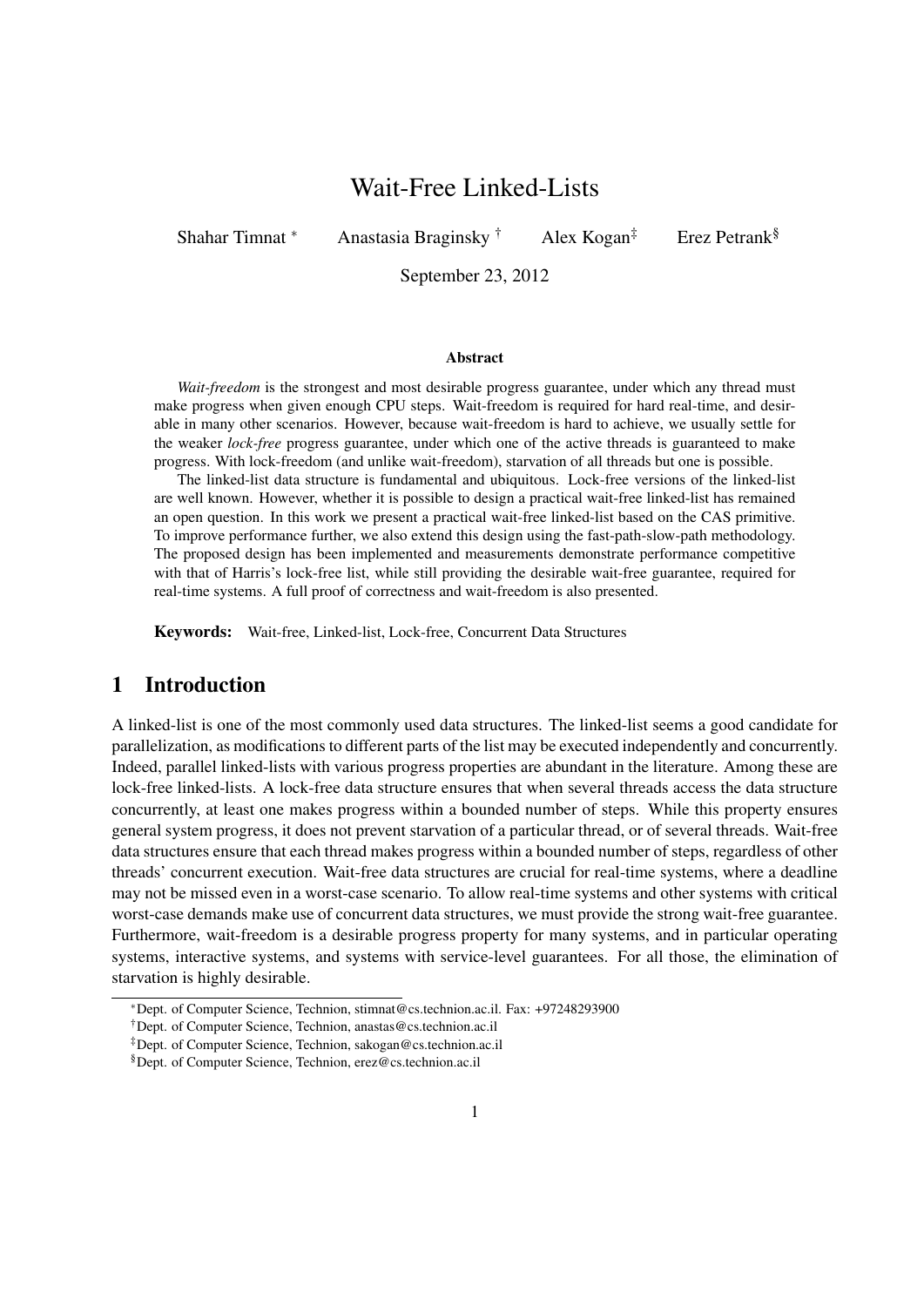Despite the great practical need for data structures that ensure wait-freedom, almost no practical waitfree data structure is known, because data structures that ensure wait-freedom are notoriously hard to design. Recently, wait-free designs for the simple stack and queue data structures appeared in the literature [7, 2]. Wait-free stack and queue structures are not easy to design, but they are considered less challenging as they present limited parallelism, i.e., a limited number of contention points (the head of the stack, and the head and the tail of the queue). We are not aware of any practical wait-free design for any other data structure that allows multiple concurrent operations to occur simultaneously. In particular, to the best of our knowledge, there is no wait-free linked-list algorithm available in the literature except for algorithms of universal constructions, which do not provide practical efficiency.

The main contribution of this work is a practical, linearizable, fast and wait-free linked-list. Our construction builds on the lock-free linked-list of Harris [4], and extends it using a helping mechanism to become wait-free. The main technical difficulty is making sure that helping threads perform each operation correctly, apply each operation exactly once, and return a consistent result (of success or failure) according to whether each of the threads completed the operation successfully. This task is non-trivial and it is what makes wait-free algorithms notoriously hard to design. Our design deals with several races that come up, and a proof of correctness makes sure that no further races exist. Some of our techniques may be useful in future work, especially the *success bit* introduced to determine the owner of a successful operation. Next, we extend our design using the fast-path-slow-path methodology of Kogan and Petrank [8], in order to make it even more efficient, and achieve performance that is almost equivalent to that of the lock-free linked-list of Harris. Here, the idea is to combine both lock-free and wait-free algorithms so that the (lock-free) fast path runs with (almost) no overhead, but is able to switch to the (wait-free) slow path when contention interferes with its progress. It is also important that both paths are able to run concurrently and correctly. Combining the newly obtained wait-free linked-list with the existing lock-free linked-list of Harris is an additional design challenge that is, again, far from trivial.

We have implemented the new wait-free linked-list and compared its efficiency with that of Harris's lock-free linked-list. Our first design(slightly optimized) performs worse by a factor of 1.5 when compared to Harris's lock-free algorithm. This provides a practical, yet not optimal, solution. However, the fastpath-slow-path extension reduces the overhead significantly, bringing it to just 2-15 percents. This seems a reasonable price to pay for obtaining a data structure with the strongest wait-free guarantee, providing non-starvation even in worst-case scenarios, and making it available for use with real-time systems.

We begin in Section 2 with an overview of the algorithm and continue in Section 3 with a detailed description of it. Highlights of the correctness proof appear in Section 4. The linearization points of the algorithm are specified in Section 5. We give describe the fast-path-slow-path extension of the algorithm in Section 6, Section 7 presents the performance measurements, and we conclude in Section 8. A full correctness proof for the algorithm is given in Appendix A. Java implementations of the wait-free algorithm and of the fast-path-slow-path extension are given in Appendices B and D respectively. The basic algorithm uses versioned pointers (pointers with a counter associated with them). Appendix C gives a variation of the algorithm that eliminates their need, and uses only regular pointers.

#### 1.1 Background and Related Work

The first lock-free linked-list was presented by Valois [12]. A simpler and more efficient lock-free algorithm was designed by Harris [4], and Michael [10] added a hazard-pointers mechanism to allow lock-free memory management for this algorithm. Fomitchev and Rupert achieved better theoretical complexity in [3]. Herlihy and Shavit implemented a variation of Harris's algorithm [6], and we used this implementation both for comparison and as the basis for the Java code we developed.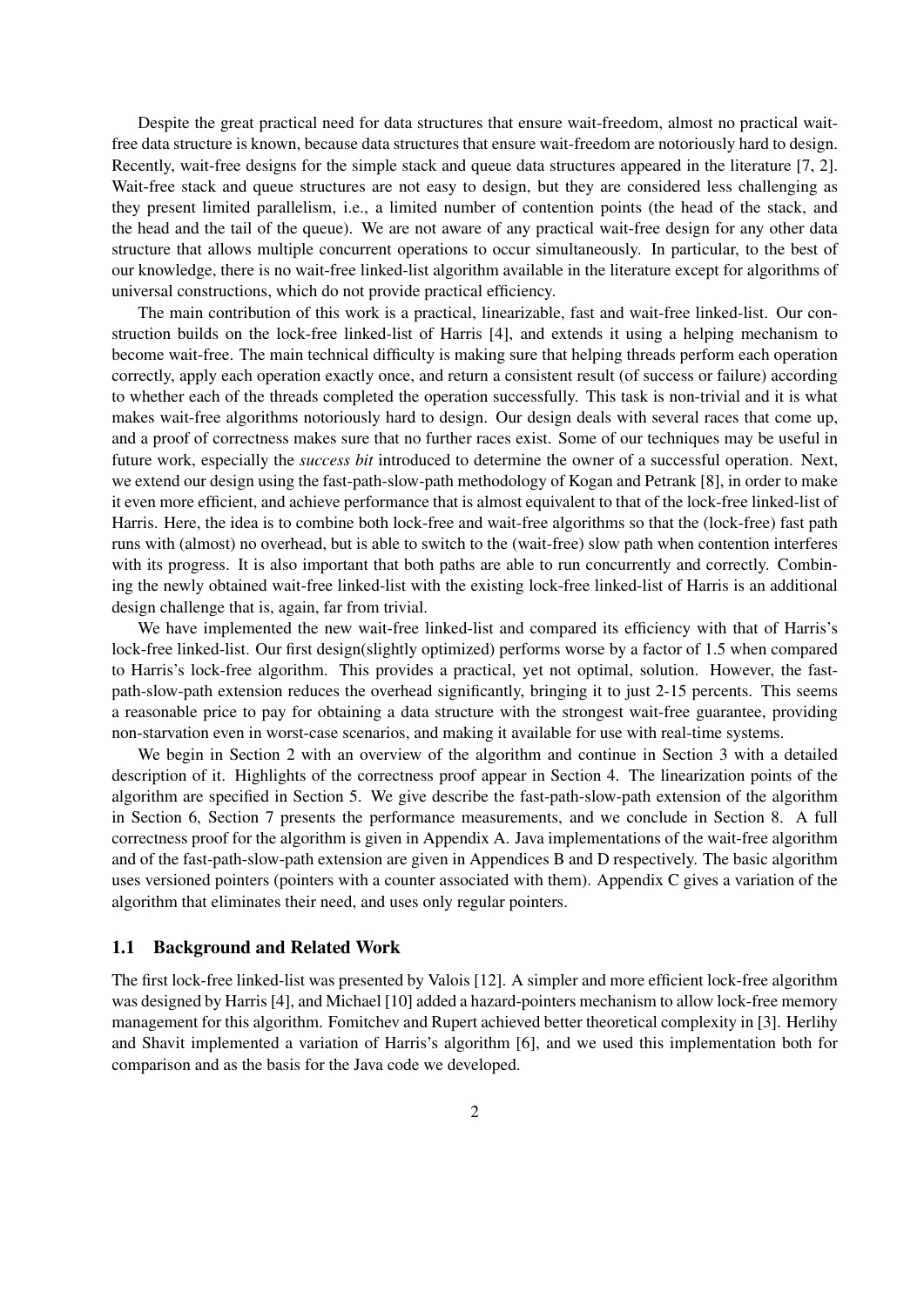Wait-free queues were presented in [7, 2]. A different approach for building concurrent lock-free or wait-free data structures is the use of universal constructions [5, 6, 1]. However, universal constructions (at least for the linked-list) are not efficient enough to be applied in practice, and are often non-scalable.

Recently, Kogan and Petrank [8] presented the fast-path-slow-path technique mentioned above. We use the fast-path-slow-path methodology in this work to achieve an efficient and wait-free linked-list.

Our wait-free linked-list design follows the traditional practice, in which concurrent linked-list data structures realize a sorted list, where each key may only appear once in the list [3, 4, 6, 9, 12]. A brief announcement of this work appeared in [11].

## 2 An Overview of the Algorithm

Before getting into the technical details (in Section 3) we provide an overview of the design. The waitfree linked-list supports three operations: INSERT, DELETE, and CONTAINS. All of them run in a wait-free manner. The underlying structure of the linked-list is depicted in Figure 2. Similarly to Harris's linked-list, our list contains sentinel head and tail nodes, and the next pointer in each node can be marked using a special mark bit , to signify that the entry in the node is logically deleted.

To achieve wait-freedom, our list employs a helping mechanism. Before starting to execute an operation, a thread starts by publishing an *Operation Descriptor*, in a special state array, allowing all the threads to view the details of the operation it is executing. Once an operation is published, all threads may try to help execute it. When an operation is completed, the result is reported to the state array, using a CAS which replaces the existing operation descriptor with one that contains the result.

A top-level overview of the insert and delete operations is provided in Figure 1. When a thread wishes to

- 1: boolean insert(key)
- 2: Allocate new node (without help)
- 3: Publish the operation (without help)
- 4: Search for a place to insert the node
- 5: If key already exists, return with failure
- 6: Direct the new node next pointer
- 7: Insert the node by directing its predecessor next pointer
- 8: Return with Success
- 1: boolean delete(key)
- 2: Publish the operation (without help)
- 3: Search for the node to delete
- 4: If key doesn't exist, return with failure
- 5: Announce in the state array the node to be deleted
- 6: Mark the node next pointer to make it logically deleted
- 7: Physically remove the node
- 8: Report the node has been removed
- 9: Compete for success (without help)

#### Figure 1: Insert and Delete Overview

INSERT a key *k* to the list, it first allocates a new node with key *k*, and then publishes an operation descriptor with a pointer to the new node. The rest of the operation can be executed by any of the threads in the system, and may also be run by many threads concurrently. Any thread that executes this operation starts by searching for a place to insert the new node. This is done using the search method, which, given a key *k*, returns a pair of pointers, *prev* and *curr*. The prev pointer points to the node with the highest key smaller than *k*, and the curr pointer points to the node with the smallest key larger than or equal to *k*. If the returned curr node holds a key equal to the key on the node to be inserted, then failure is reported. Otherwise the node should be inserted between prev and curr. This is done by first updating the new node's next pointer to point to curr, and then updating prev's next field to point to it. Both of these updates are done using a CAS to prevent race conditions, and the failure of any of these CASes will cause the operation to restart from the search method. Finally, after that node has been inserted, success is reported.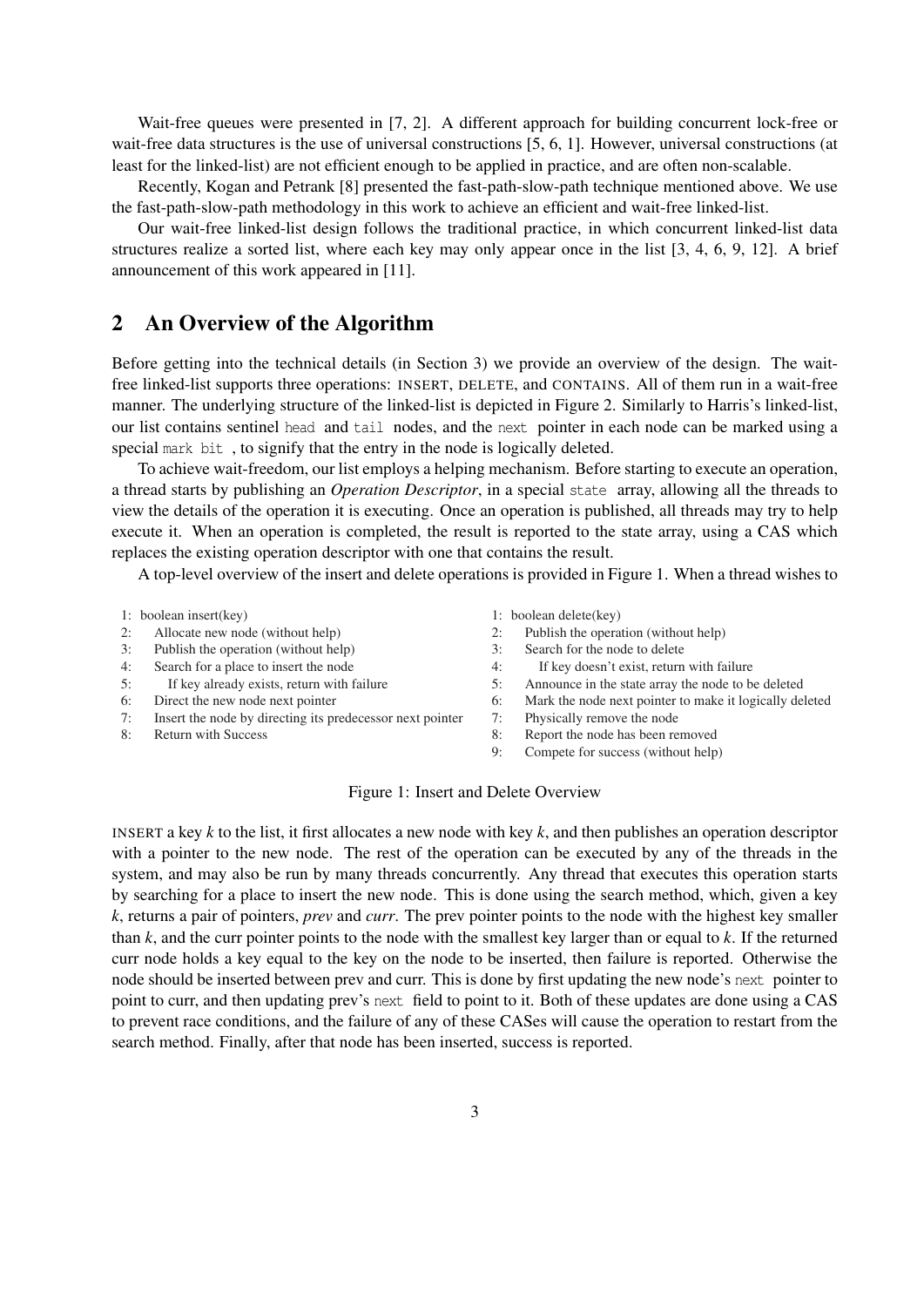While the above description outlines the general process of inserting a node, the actual algorithm is a lot more complex, and requires care to avoid problematic races that can make things go wrong. For example, when two different threads help insert the same node, they might get different prev and curr pointers back from the search method, due to additional changes that are applied concurrently on the list. This could lead to various problems, such as one of the threads reporting failure (since it sees another node with the same key) while the other thread successfully inserts the node (since it doesn't see the same node, which has been removed). In addition to these possible inconsistencies, there is also a potential ABA problem that requires the use of a version mark on the next pointer field<sup>1</sup>. We discuss these and other potential races in Section 3.4.

When a thread wishes to DELETE a key *k* from the list, it starts by publishing the details of its operation in the state array. The next steps can be then executed by any of the threads in the system until the last step, which is executed only by the thread that initiated the operation, denoted the *owner thread*. The DELETE operation is executed (or helped) in two stages. First, the node to be deleted is chosen. To do this, the search method is invoked. If no node with the key *k* is found, failure is reported. Otherwise, the node to be deleted is *announced* in the state array. This is done by replacing the state descriptor that describes this operation to a state descriptor that has a pointer to the specific node to be deleted. This announcement helps to ascertain that concurrent helping threads will not delete two different nodes, as the victim node for this operation is determined to be the single node that is announced in the operation descriptor. In the second stage, deletion is executed similarly to Harris's linked-list: the removed node's next field is marked, and then this node is physically removed from the list. The node's removal is then reported back to the state array.

However, since multiple threads execute multiple operations, and as it is possible that several operations attempt to DELETE the same node, it is crucial that exactly one operation be declared as successfully deleting the node's key and that the others return failure. An additional (third) stage is required in order to consistently determine which operation can be considered successful. This step is executed only by the owner threads, and is given no help. The threads that initiated the concurrent delete operations compete among themselves for the ownership of the deletion. To this end, an extra success-bit designated for this purpose is added to each node in the list. The thread that successfully CASes this bit from false to true is the only one that reports success for this deletion. We believe that using an extra bit to determine an ownership of an operation is a useful mechanism for future wait-free constructions as well. The full details of the DELETE operation are given in Appendix 3.5.

The CONTAINS operation is much simpler than the other two. It starts by publishing the operation. Any helping thread will then search for it in the list, reporting success (on the operation record) if the key was found, or failure if it was not.

## 3 The Algorithm

In this section we present the details of the algorithm.

#### 3.1 The Underlying Data Structures

The structure of the linked-list is depicted in Figure 2. A node of the linked list consists of three fields: a key, a success bit to be used when deleting this node, and a special pointer field. The special pointer field

<sup>&</sup>lt;sup>1</sup>The versioning method provides a simple solution to the ABA problem. A more involved solution that does not require a versioned pointer appears in Appendix C.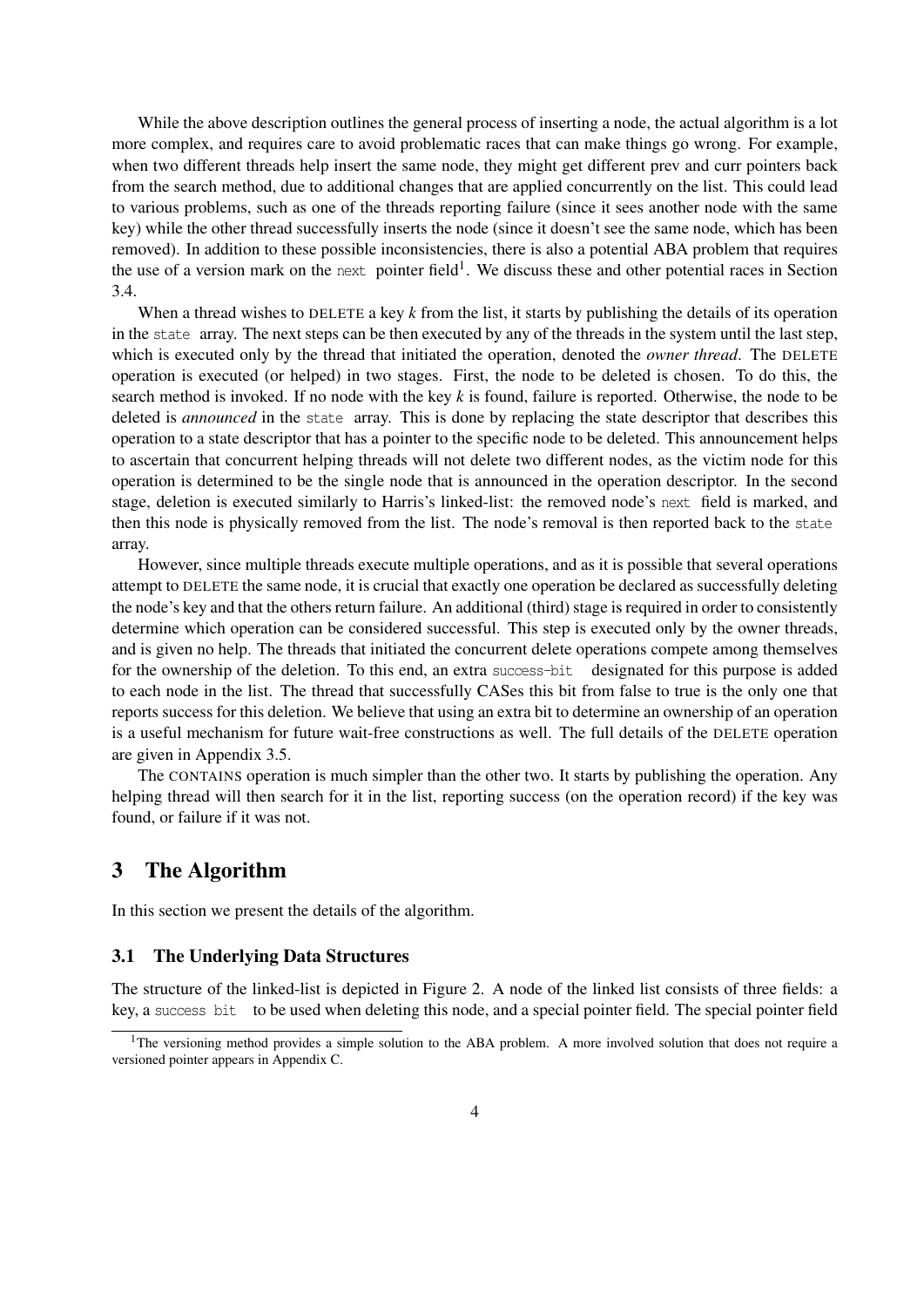

Figure 2: General structure

has its least significant bit used by the algorithm for signaling between threads. In addition, this pointer is versioned, in the sense that there is a counter associated with it (in an adjacent word) and each modification of it (or of its special bit) increments the counter. The modification and counter increment are assumed to be atomic. This can be implemented by squeezing all these fields into a single word, and limiting the size of the counter and pointer, or by using a double-word compare-and-swap when the platform allows. Alternatively, one can allocate a "pointer object" containing all these fields and bits, and then atomically replace the existing pointer object with a new one. The latter approach is commonly used with Java lockfree implementations, and we use it as well.

In addition to the nodes of the list, we also maintain an array with an operation-descriptor for each thread in the system. The OpDesc entry for each thread describes its current state. It consists of a phase field phase , the OpType field signifying which operation is currently being executed by this thread, a pointer to a node, denoted node , which serves the insert and delete operations, and a pair of pointers (*prev,curr*), for recording the result of a search operation. Recall that the result of a SEARCH operation of a key, *k*, is a pair of pointers denoted *prev* and *curr*, as explained in Section 2 above.

The possible values for the operation type (OpType) in the operation descriptor state are: insert asking for help in inserting a node into the list. search delete asking for help in finding a node with the key we wish to delete. execute delete asking for help in marking a node as deleted (by tagging its next pointer) and unlinking it from the list. contains asking for help in finding out if a node with the given key exists. success operation was completed successfully. failure operation failed (deletion of a non-existing key or insertion of an existing key).

determine delete decide if a delete operation completed successfully.

The first four states in the above list are used to request help from other threads. The last three states indicate steps in the executions in which the thread does not require any help. The linked-list also contains an additional long field, currentMaxPhase , to support the helping mechanism, as described in Subsection 3.2.

## 3.2 The Helping Mechanism

Before a thread starts executing an operation, it first selects a phase number larger than all previously chosen phase numbers. The goal of assigning a phase number to each operation is to let new operations make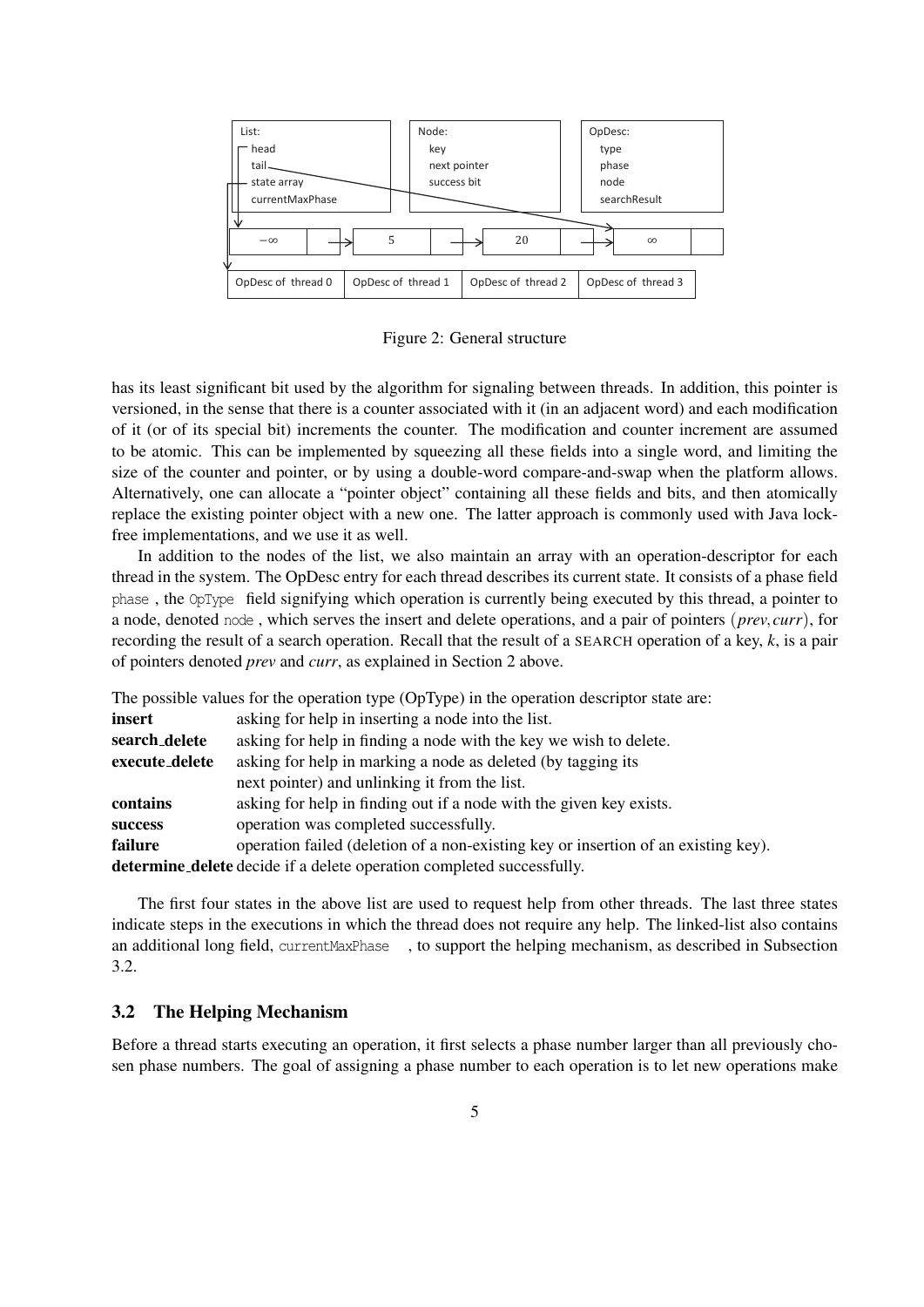sure that old operations receive help and complete before new operations are executed. This ensures nonstarvation. The phase selection mechanism ensures that if operation  $O_2$  arrives strictly later than operation  $O_1$ , i.e.,  $O_1$  receives a phase number before  $O_2$  starts selecting its own phase number, then  $O_2$  will receive a higher phase number. The phase selection procedure is executed in the MAXPHASE method depicted in Figure 3. Note that although a CAS is used in this method, the success of this CAS is not checked, thus preserving wait-freedom. If the CAS fails, it means that another thread increased the counter concurrently, which is sufficient for the phase numbering. After selecting a phase number, the thread publishes the operation by updating its entry in the state array. It then goes through the array, helping all operations with a phase number lower than or equal to its own. This ensures wait-freedom: a delayed operation eventually receives help from all threads and soon completes. See Figure 3 for the pseudo-code.

```
1: private long maxPhase() {
 2: long result = currentMaxPhase.get();
 3: currentMaxPhase.compareAndSet(result, result+1);
 4: return result;
 5: }
 6:
 7: private void help(long phase) {
 8: for (int i = 0; i < state.length(); i++) {
 9: OpDesc desc = state.get(i);
10: if (desc.phase \le = phase) { \triangleright help older perations
11: if (desc.type == OpType.insert) {
12: helpInsert(i, desc.phase);
13: } else if (desc.type == OpType.search_delete
14: \|\ desc.type == OpType.execute_delete) {
15: helpDelete(i, desc.phase);
16: {} } else if (desc.type == OpType.contains) {
17: helpContains(i, desc.phase);
18: } } } }
19:
20: private boolean isSearchStillPending(int tid, long ph) {
21: OpDesc curr = state.get(tid);
22: return (curr.type == OpType.insert)
23: curr.type == OpType.search_delete ||
24: curr.type == OpType.execute_delete ||
25: curr.type==OpType.contains) &&
26: curr.phase == ph;
27: }
                                                           28: private Window search(int key, int tid, long phase) {
                                                           29: Node pred = null, curr = null, succ = null;
                                                           30: boolean[] marked = {false}; boolean snip;
                                                           31: retry : while (true) {
                                                           32: pred = head;
                                                           33: curr = pred.next.getReference(); \triangleright advancing curr
                                                           34: while (true) {
                                                           35: \rhd Reading both the reference and the mark:
                                                           36: succ = curr.next.get(marked);
                                                           37: while (marked[0]) { \triangleright curr is logically deleted
                                                           38: ⊲ Attempt to physically remove curr:
                                                           39: snip = pred.next.compareAndSet
                                                           40: (curr, succ, false, false);
                                                           41: if (!isSearchStillPending(tid,phase))
                                                           42: return null; \rhd to ensure wait-freedom.
                                                           43: if (!snip) continue retry; \triangleright list has changed, retry
                                                           44: \text{curr} = \text{succ}; \quad \text{triangle} \text{advancing curr}45: succ = curr.next.get(marked); \triangleright advancing succ
                                                           46:47: if (curr.key >= key) \triangleright The window is found
                                                           48: return new Window(pred, curr);
                                                           49: pred = curr; curr = succ; \triangleright advancing pred & curr
                                                           50: }
                                                           51: }
                                                           52: }
                                                           53:
                                                           54:
                                                           55:
```
Figure 3: The Help and Search methods

#### 3.3 The Search Methods

The CONTAINS method, which is part of the data structure interface, is used to check whether a certain key is a part of the list. The SEARCH method is used (internally) by the INSERT, DELETE, and CONTAINS methods to find the location of a key and perform some maintenance during the search. It is actually nearly identical to the original lock-free SEARCH method. The SEARCH method takes a key and returns a pair of pointers denoted *window*: pred, which points to the node containing the highest key less than the input key, and curr , which points to the node containing the lowest key higher than or equal to the requested key. When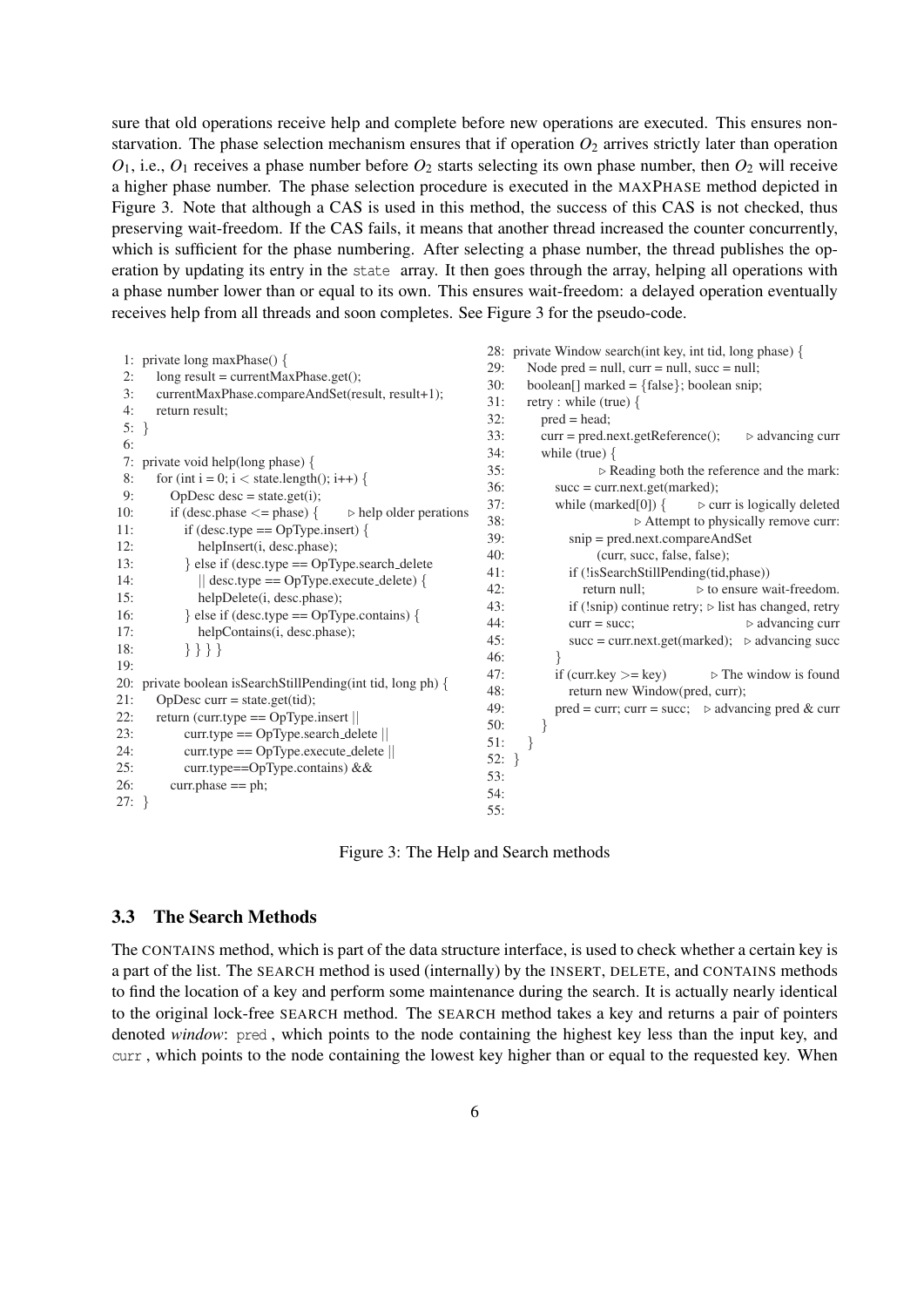traversing through the list, the SEARCH method attempts to physically remove any node that is logically deleted. If the remove attempt fails, the search is restarted from the head of the list. This endless attempt to fix the list seems to contradict wait-freedom, but the helping mechanism ensures that these attempts eventually succeed. When an operation delays long enough, all threads reach the point at which they are helping it. When that happens, the operation is guaranteed to succeed. The SEARCH operation will not reiterate if the operation that executes it has completed, which is checked using the ISSEARCHSTILLPENDING method. If the associated operation is complete, then the SEARCH method returns a null. The pseudo-code for the search method is depicted in Figure 3.

#### 3.4 The Insert Operation

Designing operations for a wait-free algorithm requires dealing with multiple threads executing each operation, which is substantially more difficult than designing a lock-free operation. In this section, we present the insert operation and discuss some of the races that occur and how we handle them. The basic idea is to coordinate the execution of all threads using the operation descriptor. But more actions are required, as explained below. Of-course, a proof is required to ensure that all races have been handled. The pseudo-code of the INSERT operation is provided in Figure 4. The thread that initiates the operation is denoted *the operation owner*. The *operation owner* starts the INSERT method by selecting a phase number, allocating a new node with the input key, and installing a link to it in the state array.

Next, the thread (or any helping thread) continues by searching the list for a location where the node with the new key can be inserted (Line 17 in the method HELPINSERT). In the original lock-free linkedlist, finding a node with the same key is interpreted as failure. However, in the presence of the helping mechanism, it is possible that some other thread that is helping the same operation has already inserted the node but has not yet reported success. It is also possible that the node we are trying to insert was already inserted and then deleted, and then a different node, with the same key, was inserted into the list. To identify these cases, we check the node that was found in the search. If it is the same node that we are trying to insert, then we know that success should be reported. We also check if the (next field of the) node that we are trying to insert is *marked* for deletion. This happens if the node was already inserted into the list and then removed. In this case, we also report success. Otherwise, we attempt to report failure. If there is no node found with the same key, then we can try to insert the node between pred and curr . But first we check to see if the node was already inserted and deleted (line 35), in which case we can simply report success.

The existence of other threads that help execute the same operation creates various races that should be properly handled. One of them, described in the next paragraph, requires the INSERT method to proceed with executing something that may seem redundant at first glance. The INSERT method creates a state descriptor identical to the existing one and atomically replaces the old one with the new one (Lines 42–45). The replacement foils all pending CAS operations by other threads on this state descriptor, and avoids confusion as to whether the operation succeeds or fails. Next, the method executes the actual insertion of the node into the list (Lines 46–48) and it attempts to report success (Lines 49–52). If any of the atomic operations fail, the insertion starts from scratch. The actual insertion into the list (Lines 46–48) is different from the insertion in the original lock-free linked-list. First, the next pointer in the new node is not privately set, as it is now accessible by all threads that help the insert operation. It is set by a CAS which verifies that the pointer has not changed since before the search. Namely, the old value is read in Line 16 and used as the expected value in the CAS of Line 46. This verification avoids another race, which is presented below. Moreover, the atomic modification of the next pointer in the previous node to point to the inserted node (Lines 47–48) uses the version of that next pointer to avoid the ABA problem. This is also justified below.

Let us first present the race that justifies the (seemingly futile) replacement of the state descriptor in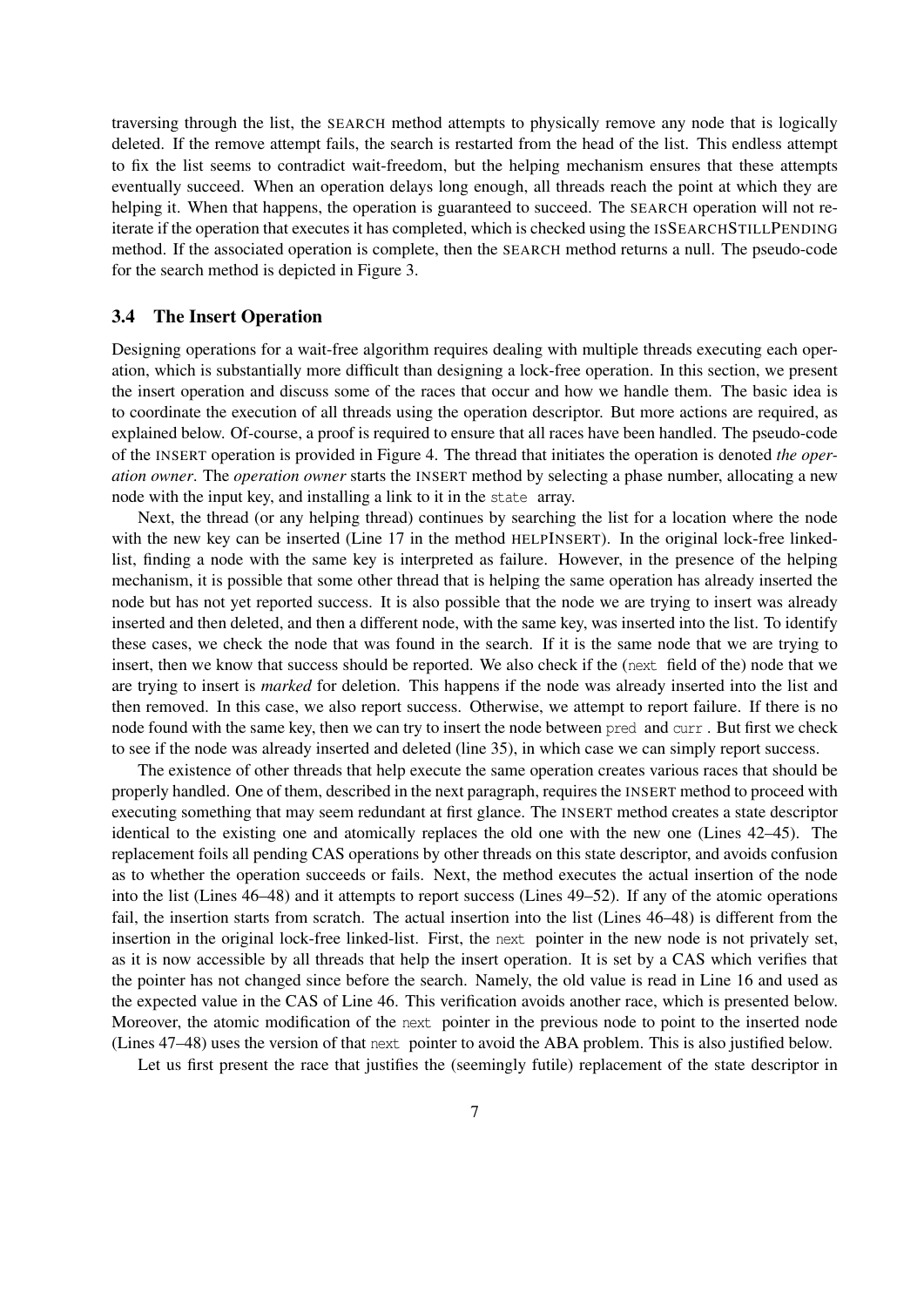|         | 1: public boolean insert (int tid, int key) {               |                                                                                      |
|---------|-------------------------------------------------------------|--------------------------------------------------------------------------------------|
| 2:      | long phase = $maxPhase$ );                                  | $\triangleright$ getting the phase for the op                                        |
| 3:      | Node new Node = new Node(key);                              | $\triangleright$ allocating the node                                                 |
| 4:      | OpDesc op = new OpDesc(phase, OpType.insert, newNode,null); |                                                                                      |
| 5:      | state.set(tid, op);                                         | $\triangleright$ publishing the operation                                            |
| 6:      | help(phase);                                                | $\triangleright$ when finished - no more pending operation with lower or equal phase |
| 7:      | return state.get(tid).type = $OpType$ .success;             |                                                                                      |
| $8: \}$ |                                                             |                                                                                      |
| 9:      |                                                             |                                                                                      |
|         | 10: private void helpInsert(int tid, long phase) {          |                                                                                      |
| 11:     | while (true) $\{$                                           |                                                                                      |
| 12:     | OpDesc $op = state.get(id);$                                |                                                                                      |
| 13:     | if (!(op.type == OpType.insert && op.phase == phase))       |                                                                                      |
| 14:     | return;                                                     | $\triangleright$ the op is no longer relevant, return                                |
| 15:     | Node $node = op node;$                                      | $\triangleright$ getting the node to be inserted                                     |
| 16:     | Node node_next = node.next.getReference();                  |                                                                                      |
| 17:     | Window window = search(node.key,tid,phase);                 |                                                                                      |
| 18:     | if (window $==$ null)                                       | $\rhd$ operation is no longer pending                                                |
| 19:     | return;                                                     |                                                                                      |
| 20:     | if (window.curr.key == node.key) {                          | $\triangleright$ chance of a failure                                                 |
| 21:     | if ((window.curr==node)  (node.next.isMarked())){           | $\triangleright$ success                                                             |
| 22:     | $OpDesc$ success =                                          |                                                                                      |
| 23:     | new OpDesc(phase, OpType.success, node, null);              |                                                                                      |
| 24:     | if (state.compareAndSet(tid, op, success))                  |                                                                                      |
| 25:     | return;                                                     |                                                                                      |
| 26:     | $\left\{ \right.$                                           |                                                                                      |
| 27:     | else                                                        | $\triangleright$ the node was not yet inserted - failure                             |
| 28:     | OpDesc fail=new OpDesc(phase,OpType.failure,node,null);     |                                                                                      |
| 29:     |                                                             | $\triangleright$ the following CAS may fail if search results are obsolete:          |
| 30:     | if (state.compareAndSet(tid, op, fail))                     |                                                                                      |
| 31:     | return;                                                     |                                                                                      |
| 32:     | ł                                                           |                                                                                      |
| 33:     | $\}$                                                        |                                                                                      |
| 34:     | $else\{$                                                    |                                                                                      |
| 35:     | if (node.next.isMarked()){                                  | $\rhd$ already inserted and deleted                                                  |
| 36:     | $OpDesc$ success =                                          |                                                                                      |
| 37:     | new OpDesc(phase, OpType.success, node, null);              |                                                                                      |
| 38:     | if (state.compareAndSet(tid, op, success))                  |                                                                                      |
| 39:     | return;                                                     |                                                                                      |
| 40:     |                                                             |                                                                                      |
| 41:     | int version = window.pred.next.getVersion();                | $\triangleright$ read version.                                                       |
| 42:     | OpDesc newOp=new OpDesc(phase,OpType.insert,node,null);     |                                                                                      |
| 43:     |                                                             | $\triangleright$ preventing another thread from reporting a failure:                 |
| 44:     | if (!state.compareAndSet(tid, op, newOp))                   |                                                                                      |
| 45:     | continue;                                                   | $\triangleright$ operation might have already reported as failure                    |
| 46:     | node.next.compareAndSet(node_next,window.curr,false,false); |                                                                                      |
| 47:     | if (window.pred.next.compareAndSet                          |                                                                                      |
| 48:     | (version, node.next.getReference(), node, false, false)) {  |                                                                                      |
| 49:     | $OpDesc$ success =                                          |                                                                                      |
| 50:     | new OpDesc(phase, OpType.success, node, null);              |                                                                                      |
| 51:     | if (state.compareAndSet(tid, newOp, success))               |                                                                                      |
| 52:     | return;                                                     |                                                                                      |
| 53:     | $\}$                                                        |                                                                                      |
| 54:     | $\}$                                                        |                                                                                      |
| 55:     | $\}$                                                        |                                                                                      |
| 56: }   |                                                             |                                                                                      |
|         |                                                             |                                                                                      |

Figure 4: The insert operation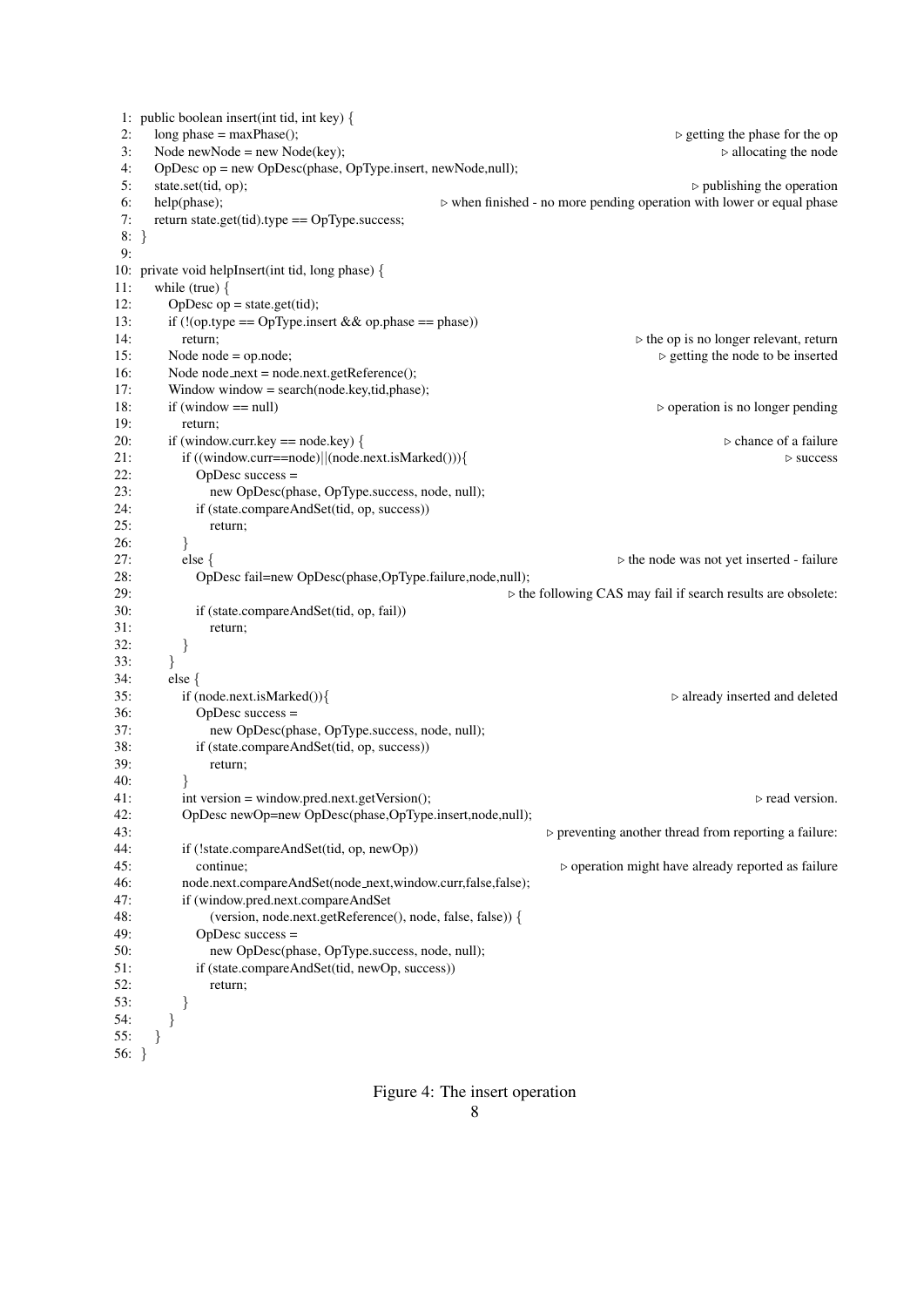Lines 42–45. Suppose Thread  $T_1$  is executing an INSERT operation of a key  $k$ .  $T_1$  finds an existing node with the key  $k$  and is about to report failure.  $T_1$  then gets stalled for a while, during which the other node with the key  $k$  is deleted and a different thread,  $T_2$ , helping the same INSERT operation that  $T_1$  is executing, does find a proper place to insert the key  $k$ , and does insert it, but at that point  $T_1$  regains control and changes the descriptor state to erroneously report failure. This sequence of events is bad, because a key has been inserted but failure has been reported. To avoid such a scenario, upon finding a location to insert  $k$ ,  $T_2$  modifies the operation descriptor to ensure that no stalled thread can wake up and succeed in writing a stale value into the operation descriptor.

Next, we present a race that justifies the setting of the next pointer in the new node (Line 46). The INSERT method verifies that this pointer has not been modified since it started the search. This is essential to avoid the following scenario. Suppose Thread *T*<sup>1</sup> is executing an INSERT of key *k* and finds a place to insert the new node *N* in between a node that contains  $k-1$  and a node that contains  $k+2$ . Now  $T_1$  gets stalled for a while and *T*2, helping the same INSERT operation, inserts the node *N* with the key *k* , after which it also inserts another new node with key  $k + 1$ , while  $T_1$  is stalled. At this point, Thread  $T_1$  resumes without knowing about the insertion of these two nodes. It modifies the next pointer of *N* to point to the node that contains  $k+2$ . This modification immediately foils the linked-list because it removes the node that contains  $k+1$  from the list. By making  $T_1$  replace the next field in *N* atomically only if this field has not changed since before the search, we know that there could be no node between *N* and the node that followed it at the time of the search.

Finally, we justify the use of a version for the next pointer in Line 47, by showing an ABA problem that could arise when several threads help executing the same insert operation. Suppose Thread  $T_1$  is executing an INSERT of the key *k* into the list. It searches for a location for the insert, finds one, and gets stalled just before executing Line 47. While  $T_1$  is stalled,  $T_2$  inserts a different  $k$  into the list. After succeeding in that insert,  $T_2$  tries to help the same insert of *k* that  $T_1$  is attempting to perform.  $T_2$  finds that *k* already exists and reports failure to the state descriptor. This should terminate the insertion that  $T_1$  is executing with a failure report. But suppose further that the other  $k$  is then removed from the list, bringing the list back to exactly the same view as  $T_1$  saw before it got stalled. Now  $T_1$  resumes and the CAS of Line 47 actually succeeds. This course of events is bad, because a key is inserted into the list while a failure is reported about this insertion. This is a classical ABA problem, and we solve it using versioning of the next pointer. The version is incremented each time the next pointer is modified. Therefore, the insertion and deletion of a different *k* key while  $T_1$  is stalled cannot go unnoticed. <sup>2</sup>

#### 3.5 The Delete Operation

In this section we describe the DELETE operation. Again, a more complicated mechanism is required to safely execute the operation by multiple threads. Most of the problems are solved by a heavy use of the operation record to coordinate the concurrently executing threads. However, an interesting challenge here is the proper report of success or failure of the deletion in a consistent manner. We handle this problem using the success bit as described below.

The pseudo-code of the DELETE operation is provided in Figure 5. The DELETE operation starts when a thread changes its state descriptor to announce the key that needs to be deleted, and that the current state is *search delete* (the first stage in the delete operation). The thread that performs this DELETE operation is called the *operation owner*. After setting its state descriptor, other threads may help the delete. The main

<sup>&</sup>lt;sup>2</sup>We also implemented a more involved technique for handling this problem, using only a regular Markable Pointer. The full code for this alternative solution is given in Appendix C.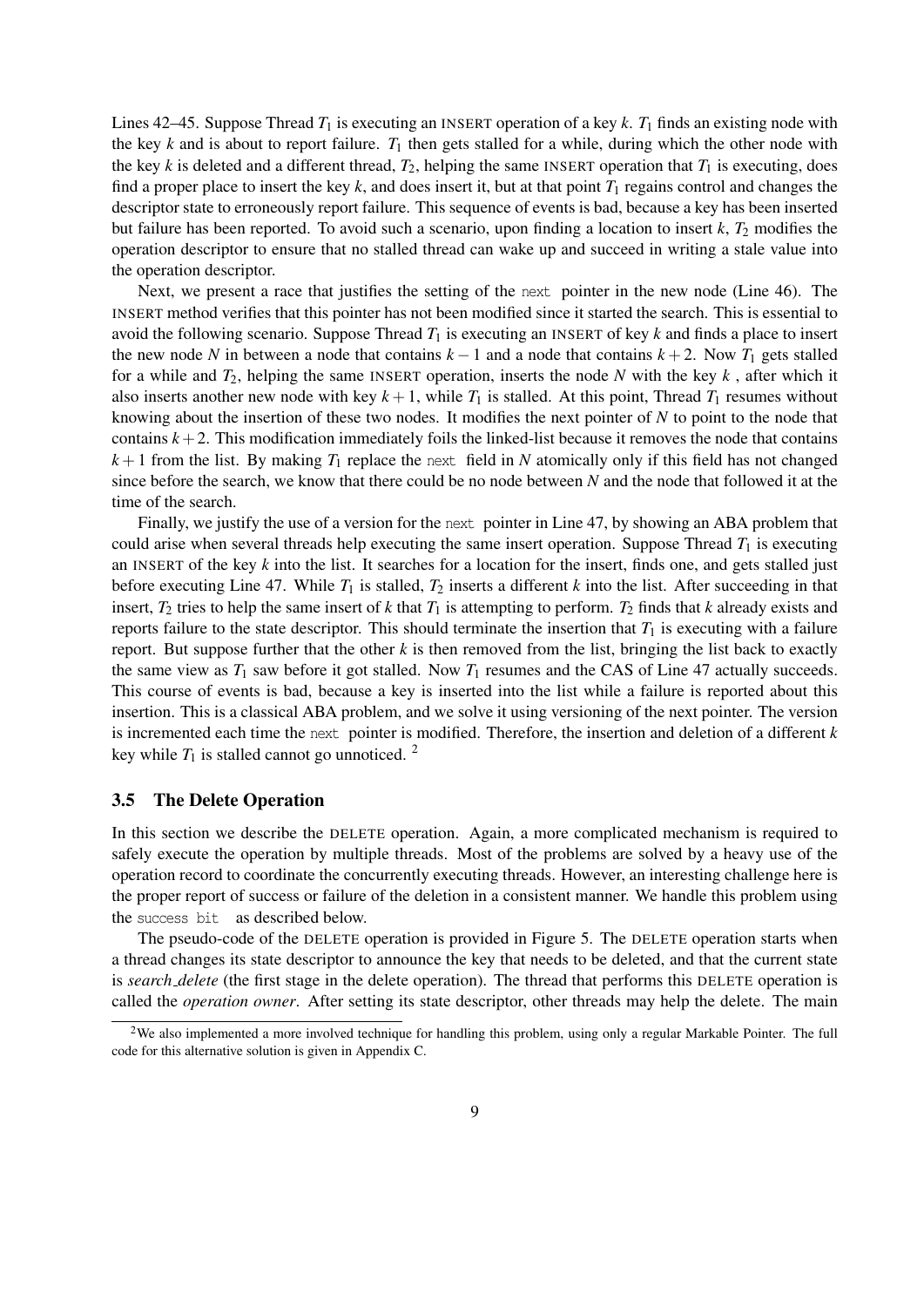part of the DELETE operation, which is run in the HELPDELETE method, is partitioned into two. It starts with the initial state *search delete* and searches for the requested key. If the requested key is found, then the state is updated to *execute delete*, while leaving the PRED and CURR pair of pointers in the operation descriptor. From that point and on, there is a specific node whose deletion is attempted. In particular, when the state becomes *execute delete*, it can never go back to *search delete*. If the requested key is not found, HELPDELETE will attempt to report failure (Lines 27–28).

As the state becomes *execute delete* and the node to be deleted is fixed, the second stage is executed in Lines 36–44. The attemptMark method used on the pointer in Line 38 tests that the pointer points to the expected reference, and if so, attempts by an atomic CAS to mark it for deletion. It returns true if the CAS succeeded, or if the node was marked already. In lines 37–39, the thread repeatedly attempts to mark the found node as deleted. After succeeding, it runs a search for the node. Our SEARCH method guarantees that the node of the corresponding DELETE operation is "physically" disconnected from the list. After deleting the node, the state is changed into *determine delete* (Line 41–43), a special state meaning the operation is to be completed by the owner thread. The deleted node is linked to the operation descriptor, and the method returns.

Helping DELETE is different from helping INSERT in the sense that the help method in this case does not execute the entire DELETE operation to its completion. Instead, it stops before determining the success of the operation, and lets the operation owner decide whether its operation was successful. Note that this does not foil wait-freedom, as the operation owner will never get stuck on deciding whether the operation was successful. When the help method returns, there are two possibilities. The simpler possibility is that the requested key was not found in the list. Here it is clear that the operation failed and in that case the state is changed by the helper to a failure and the operation can terminate. The other possibility is that the requested key was found and deleted. In this case, it is possible that several DELETE operations for the same key were run concurrently by several operation owners and by several helping threads. As the delete succeeded, it has to be determined which operation owner succeeded. In such a case there are several operation owners for the deletion of the key *k* and only one operation owner can return success, because a single DELETE has been executed. The others operation owners must report failure. This decision is made by the operation owners (and not by the helping threads) in Line 9 of the DELETE method itself. It employs a designated success bit in each node. Whoever sets this bit becomes the owner of the deletion for that node in the list and can report success. We believe that this technique for determining the success of a thread in executing an operation in the presence of helping threads can be useful in future constructions of wait-free algorithms.

#### 3.6 The Contains Operation

The CONTAINS method does not modify the list structure. Accordingly, some publications claim that it is wait-free even without the use of a help mechanism (see [6]). This is not entirely accurate. For example, consider a linked-list of sorted strings. A CONTAINS method traversing it without any help may never reach the letter B, because of infinite concurrent insertions of strings starting with an A. Thus, we provide here an implementation of the CONTAINS method that employs a help mechanism<sup>3</sup>.

The CONTAINS operation starts when a thread changes its state descriptor to announce the key it wants to find. It then proceeds to the help method as usual. In the HELPCONTAINS method, a helping thread calls the SEARCH method, and uses a CAS to try to alter the state to a success or failure, depending on whether the wanted key was found. The help mechanism guarantees that the search will not suffer from infinite

 $3$ Technically, for a list of sorted integers, it is possible to easily implement a wait-free contains that does not use the help mechanism since the number of possible keys is bounded. However, this yields a poor bound on the time.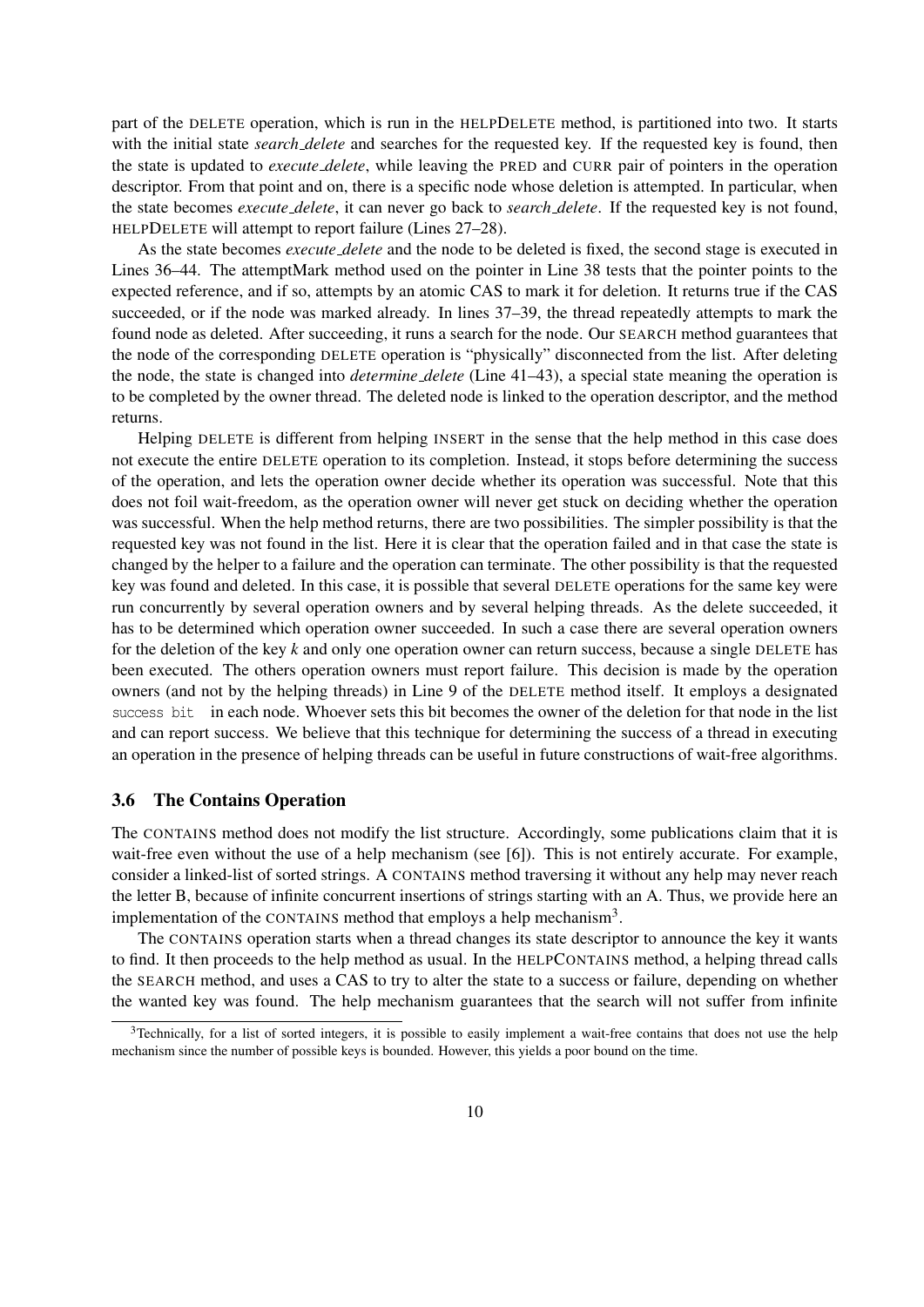|          | 1: public boolean delete(int tid, int key) {                                                  |                                                                                      |
|----------|-----------------------------------------------------------------------------------------------|--------------------------------------------------------------------------------------|
| 2:       | $long phase = maxPhase();$                                                                    | $\triangleright$ getting the phase for the op                                        |
| 3:       | state.set(tid, new OpDesc                                                                     |                                                                                      |
| 4:       | (phase, OpType.search_delete, new Node(key),null));                                           | $\triangleright$ publishing                                                          |
| 5:       | help (phase);                                                                                 | $\triangleright$ when finished - no more pending operation with lower or equal phase |
| 6:       | OpDesc $op = state.get(id);$                                                                  |                                                                                      |
| 7:       | if $(op_type == OpType.determine_d delete)$                                                   |                                                                                      |
| 8:       |                                                                                               | $\triangleright$ Need to compete on the ownership of deleting this node:             |
| 9:       | return op.searchResult.curr.success.compareAndSet(false, true);                               |                                                                                      |
| 10:      | return false;                                                                                 |                                                                                      |
| $11: \}$ |                                                                                               |                                                                                      |
| 12:      |                                                                                               |                                                                                      |
|          | 13: private void helpDelete(int tid, long phase) {                                            |                                                                                      |
| 14:      | while (true) $\{$                                                                             |                                                                                      |
| 15:      | OpDesc $op = state.get(tid);$                                                                 |                                                                                      |
| 16:      | if $\left(\frac{1}{\left(\text{op.type} = \text{OpType}.\text{search\_delete}\right)}\right)$ |                                                                                      |
| 17:      | op.type == $OpType$ .execute_delete) & &                                                      |                                                                                      |
| 18:      | op.phase==phase))                                                                             |                                                                                      |
| 19:      | return;                                                                                       | $\triangleright$ the op is no longer relevant, return                                |
| 20:      | Node $node = opnode;$                                                                         | $\triangleright$ holds the key we want to delete                                     |
| 21:      | if (op.type == $OpType$ search_delete) {                                                      |                                                                                      |
| 22:      | Window window = $search(node(key, tid, phase);$                                               |                                                                                      |
| 23:      | if (window==null)                                                                             |                                                                                      |
| 24:      | continue;                                                                                     | $\triangleright$ operation is no longer the same search delete                       |
| 25:      | if (window.curr.key != node.key) {                                                            | $\triangleright$ key doesn't exist - failure                                         |
| 26:      | OpDesc failure=new OpDesc(phase,OpType.failure,node,null);                                    |                                                                                      |
| 27:      | if (state.compareAndSet(tid, op, failure))                                                    |                                                                                      |
| 28:      | return;                                                                                       |                                                                                      |
| 29:      | $\mathcal{F}$                                                                                 |                                                                                      |
| 30:      | else                                                                                          | $\triangleright$ key exists - continue to executre_delete                            |
| 31:      | $OpDesc$ found = new                                                                          |                                                                                      |
| 32:      | OpDesc(phase, OpType.execute_delete, node, window);                                           |                                                                                      |
| 33:      | state.compareAndSet(tid, op, found);                                                          |                                                                                      |
| 34:      | }                                                                                             |                                                                                      |
| 35:      | ł                                                                                             |                                                                                      |
| 36:      | else if (op.type = $OpType$ .execute_delete) {                                                |                                                                                      |
| 37:      | Node next = op.searchResult.curr.next.getReference();                                         |                                                                                      |
| 38:      | if (!op.searchResult.curr.next.attemptMark(next, true))                                       | $\triangleright$ mark                                                                |
| 39:      | continue;                                                                                     | $\triangleright$ will continue to try to mark it, until it is marked                 |
| 40:      | search(op.node.key,tid,phase);                                                                | $\triangleright$ to physically remove the node                                       |
| 41:      | $OpDesc$ determine = new $OpDesc$                                                             |                                                                                      |
| 42:      | (op.phase,OpType.determine_delete,op.node,op.searchResult);                                   |                                                                                      |
| 43:      | state.compareAndSet(tid, op, determine);                                                      |                                                                                      |
| 44:      | return;                                                                                       |                                                                                      |
| 45:      | $\}$                                                                                          |                                                                                      |
| 46:      | ł                                                                                             |                                                                                      |
| 47: }    |                                                                                               |                                                                                      |

Figure 5: The delete operation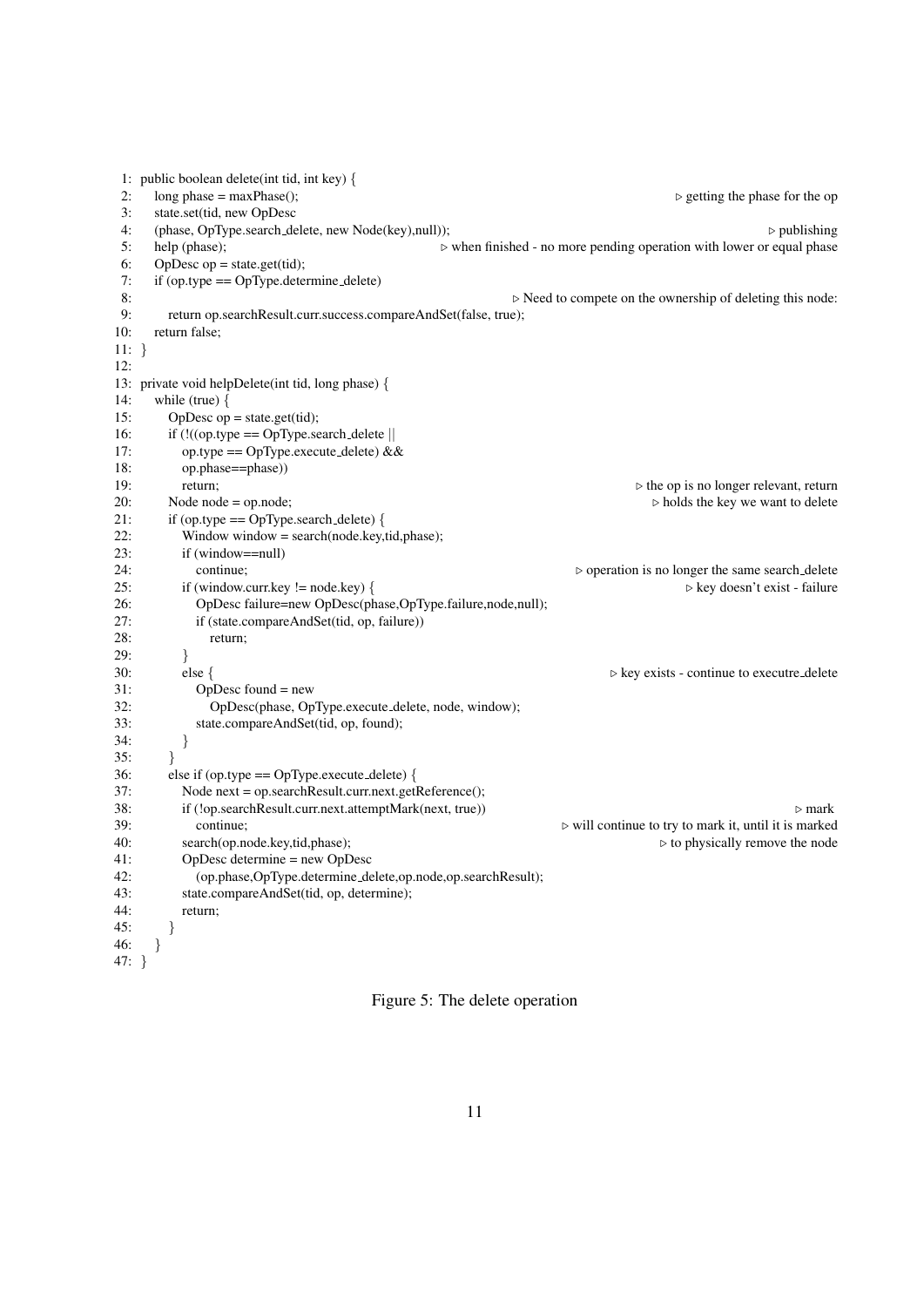```
1: public boolean contains(int tid, int key) {
 2: \log_{10} p \text{hase} = \text{maxPhase}();3: Node n = new Node(key);4: OpDesc op = new OpDesc(phase, OpType.contains, n, null);
 5: state.set(tid, op);
 6: help(phase);
 7: return state.get(tid).type == OpType.success;
 8: }
 9:
10: private void helpContains(int tid, long phase) {
11: OpDesc op = state.get(tid);
12: if \left(!\left((op.type == OpType.contains) && op.phase==phase))
13: return; <del>o the op is no longer relevant, return</sub> b the op is no longer relevant, return</del>
14: Node node = op.node; △ the node holds the key we need to search
15: Window window = search(node.key, tid, phase);
16: if (window == null)
17: return; return; a can only happen if operation is already complete.
18: if (window.curr.key == node.key) {
19: OpDesc success = new OpDesc(phase, OpType.success, node, null);
20: state.compareAndSet(tid, op, success);
21: }
22: else {
23: OpDesc failure = new OpDesc(phase, OpType.failure, node, null);
24: state.compareAndSet(tid, op, failure);
25: }
26: }
```
Figure 6: The *contains* and *helpContains* methods

concurrent insertions of new keys, since other threads will help this operation before entering new keys (perhaps excluding a key they are already in the process of inserting). The pseudo-code for the CONTAINS and the HELPCONTAINS methods is depicted in Figure 6. The HELPCONTAINS method differs from the HELPINSERT and HELPDELETE methods in that it doesn't require a loop, as a failure of the CAS updating the state for this operation can only occur if the operation was already completed.

## 3.7 Memory management

The algorithm in this work relies on a garbage collector (GC) for memory management. A wait-free GC does not currently exist. This is a common difficulty for wait-free algorithms. A frequently used solution, which suits this algorithm as well, is Michael's Hazard Pointers technique [10]. Hazard pointers can be used for the reclamation of the operation descriptors as well, and not only for the reclamation of the list nodes themselves.

# 4 Highlights of the Correctness Proof

We now briefly explain how this algorithm is proven correct. A full proof appears in Appendix A. A full proof is crucial for a parallel algorithm as without it, one can never be sure that additional races are not lurking in the algorithm.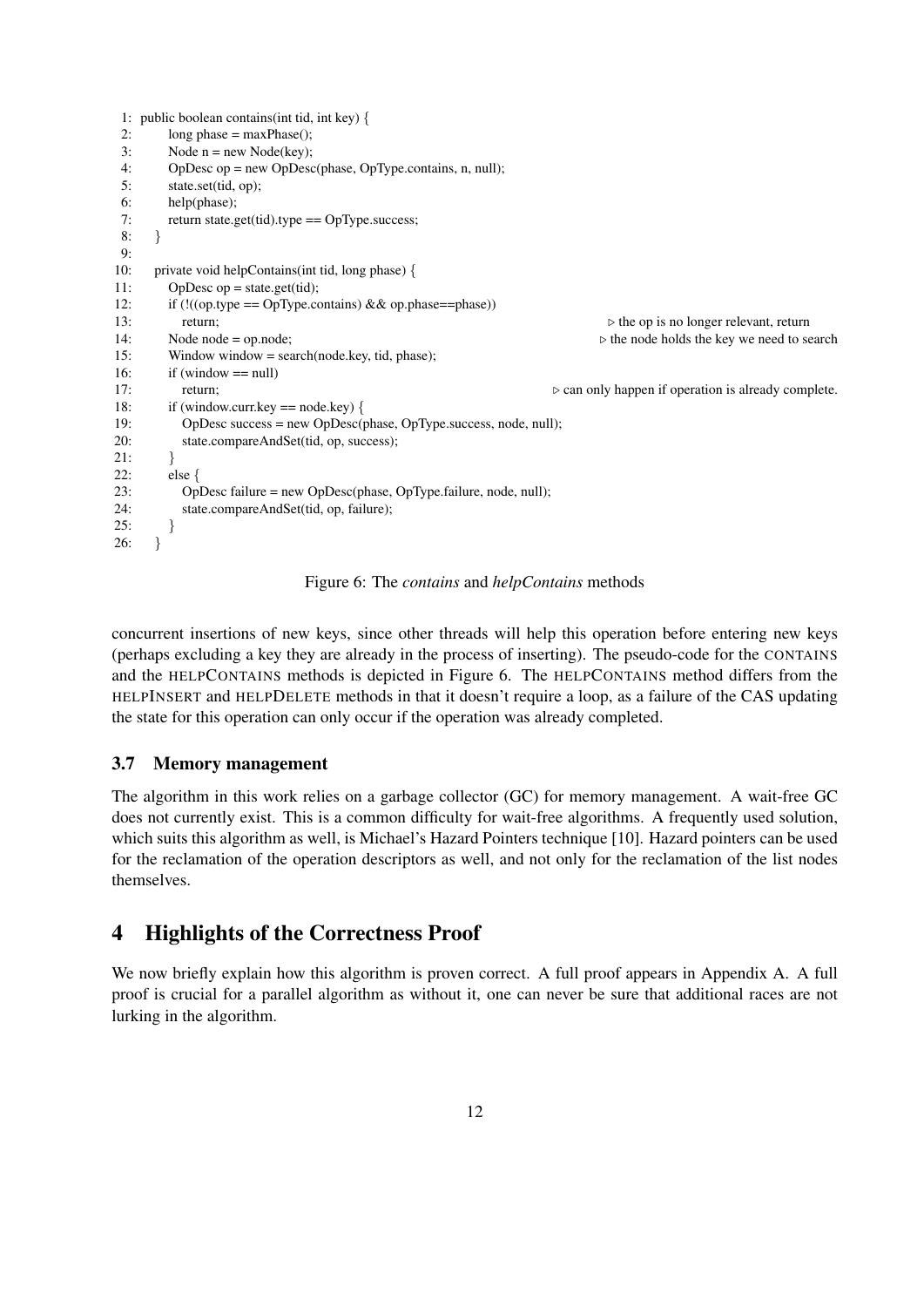Basic Concepts and Definitions. The *mark bit*, is the bit on the next field of each node, and it is used to mark the node as logically deleted. A node can be marked or unmarked according to the value of this bit. We define the nodes that are *logically in the list* to be the unmarked nodes that are reachable from the list's head. Thus, a *logical change* to the list, is a change to the set of unmarked nodes reachable from the head. We say that a node is an *infant node* if it has never been reachable from the head. These are nodes that have been prepared for insertions but have not been inserted yet.

In the proof we show that at the linearization point of a successful insert, the inserted value becomes logically in the list and that at a linearization point of a successful delete, a node with the given value is logically deleted from the list. To show this, we look at the actual *physical* modifications that may occur to the list.

**Proof Structure.** One useful invariant is that a *physical change* to the list can only modify the node's next field, as a node's key is final and never changes after the initialization of a node. A second useful invariant is that a marked node is never unmarked, and that it's next field never changes (meaning, it will keep pointing to the same node). This is ascertained by examining all the code lines that change a node's next field, and noting that all of them do it using a CAS which prevents a change from taking effect if the node is marked. We next look at all possible physical changes to a node's next field, and show that each of them falls in one of the following four categories:

- \* Marking: changing the mark bit of a node that is *logically in the list* to true.
- \* Snipping: physically removing a *marked* node out of the list.
- \* Redirection: a modification of an infant node's next pointer (in preparation for its insertion).
- \* Insertion: a modification of a non-infant node to point to an infant node (making the latter non-infant after the modification).

Proving that every *physical change* to a node's next field falls into one of the four categories listed above, is the most complicated part of the formal proof, and is done by induction, with several intermediate invariants. Finally, it is shown that any operation in the *marking* category matches a successful delete operation and any operation in the *insertion* category matches a successful insert operation. Thus, at the proper linearization points the linked list changes according to its specification. Furthermore, it is shown that physical operations in the *Redirection* and *Snipping* categories cause no *logical* changes to the list, which completes the linearizability proof.

To show wait-freedom, we claim that the helping mechanism ensures that a limited number of concurrent operations can be executed while a given insert or delete execution is pending. At the point when this number is exhausted, all threads will help the pending operation, and then it will terminates within a limited number of steps.

## 5 Linearization Points

In this section we specify the linearization point for the different operations of the linked-list. The SEARCH method for a key *k* returns a pair of pointers, denoted *pred* and *curr*. The prev pointer points to the node with the highest key smaller than k, and the curr pointer points to the node with the smallest key larger than or equal to *k*. The linearization point of the SEARCH method is when the pointer that connects *pred* to *curr* is read. This can be either at Line 36 or 45 of the SEARCH method. Note that *curr*'s next field will be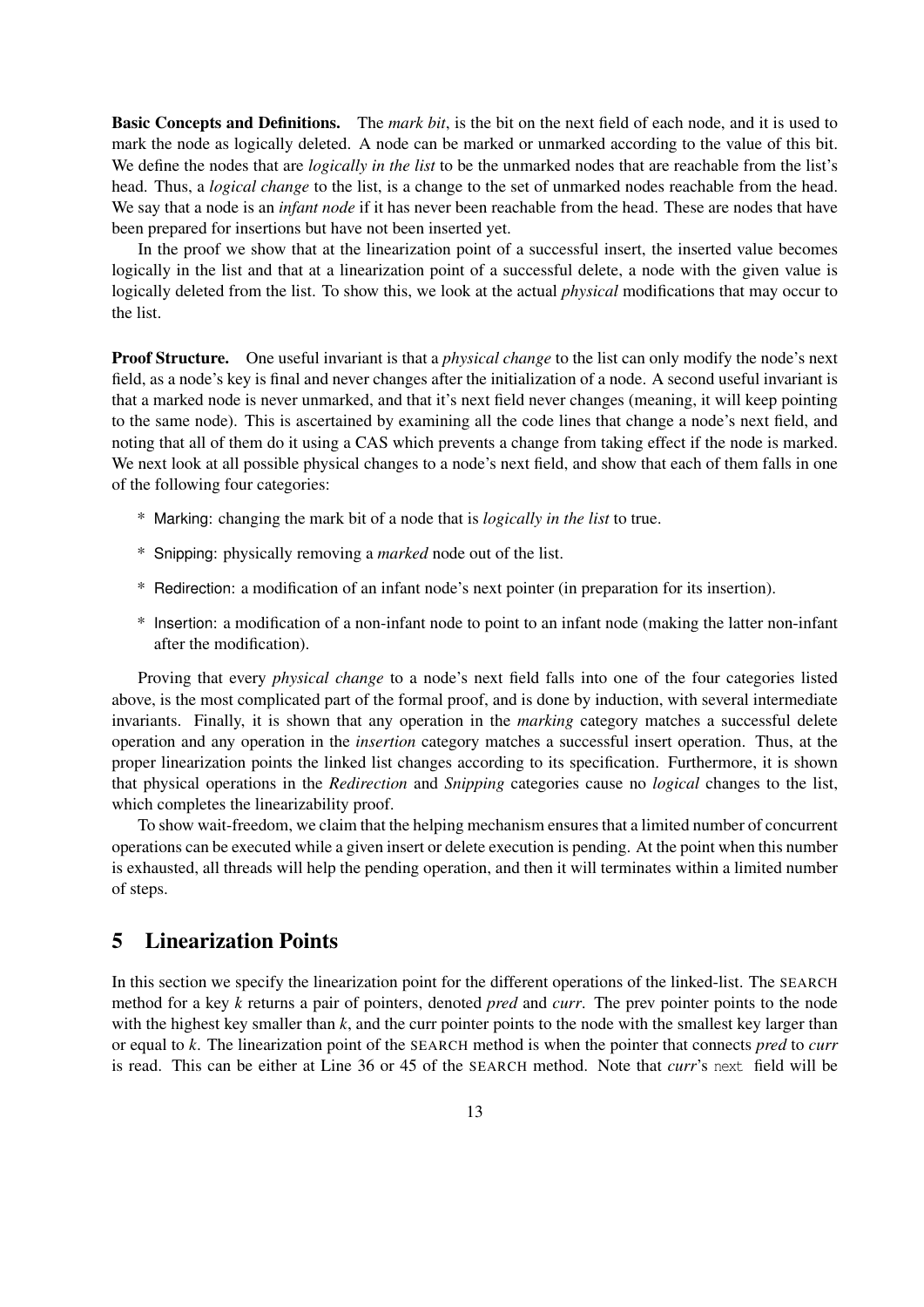subsequently read, to make sure it is not *marked*. Since it is an invariant of the algorithm that a marked node is never unmarked, it is guaranteed that at the linearization point both *pred* and *curr* nodes were unmarked.

The linearization point for a CONTAINS method is the linearization point of the appropriate SEARCH method. The appropriate SEARCH method is the one called from within the HELPCONTAINS method by the thread that subsequently successfully reports the result of the same CONTAINS operation. The linearization point of a *successful insert* is in Lines 47-48 (together they are a single instruction) of the *helpInsert* method. This is the CAS operation that physically links the node into the list. For a *failing insertion*, the linearization point is inside the linearization point of the SEARCH method executed by the thread that reported the failure.

The linearization point of a *successful delete* is at the point where the node is *logically* deleted, which means successfully marked (Line 38 in the helpDelete method). Note that it is possible that this is executed by a helping thread and not necessarily by the operation owner. Furthermore, the helping thread might be trying to help a different thread than the one that will eventually own the deletion. The linearization point of an *unsuccessful delete* is more complex. A delete operation may fail when the key is properly deleted, but a different thread is selected as the owner of the delete. In this case, the current thread returns failure, because of the failure of the CAS of the DELETE method (at Line 9). In this case, the linearization point is set to the point when the said node is logically deleted, in Line 38 of HELPDELETE. The linearization point of an *unsuccessful delete*, originating from simply not finding the key, is the linearization point of the SEARCH method executed by the thread that reported the failure.

## 6 A Fast-Path-Slow-Path Extension

#### 6.1 overview

In this section, we describe the extension of the naive wait-free algorithm using the fast-path-slow-path methodology. The goal of this extension is is to improve performance and obtain a fast wait-free linked-list. We provide a short description of the method here. Full motivation and further details appear in [8]. A full Java code for the fast-path-slow-path list is presented in Appendix D.

The idea behind the fast-path-slow-path [8] approach is to combine a (fast) lock-free algorithm with a (slower) wait-free one. The lock free algorithm provides a basis for a fast path and we use Harris's lock-free linked-list for this purpose. The execution in the fast path begins by a check whether a help is required for any operation in the slow path. Next, the execution proceeds with running the fast lock-free version of the algorithm while counting the number of contentions that end with a failure (i.e., failed  $CASes$ )<sup>4</sup>. Typically, few failures occur and help is not required, and so the execution terminates after running the faster lock-free algorithm. If this fast path fails to make progress, the execution moves to the slow path, which runs the slower wait-free algorithm described in Section 3, requesting help (using an operation descriptor in its slot in the state array) and making sure the operation eventually terminates.

The number of CAS failures allowed in the fast path is limited by a parameter called MAX FAILURES. The help is provided by threads running both the fast and slow path, which ensures wait-freedom: if a thread fails to complete its operation, its request for help is noticed both in the fast and in the slow path. Thus, eventually all other threads help it and its operation completes. However, help is not provided as intensively as described in Section 3. We use the *delayed help* mechanism, by which each thread only offers help to other threads once every several operations, determined by a parameter called HELPING\_DELAY.

<sup>4</sup>Another point to consider is the possibility that a thread can't make progress since other threads keep inserting new nodes to the list, and it can't finish the search method. We address this potential problem in Appendix 6.7.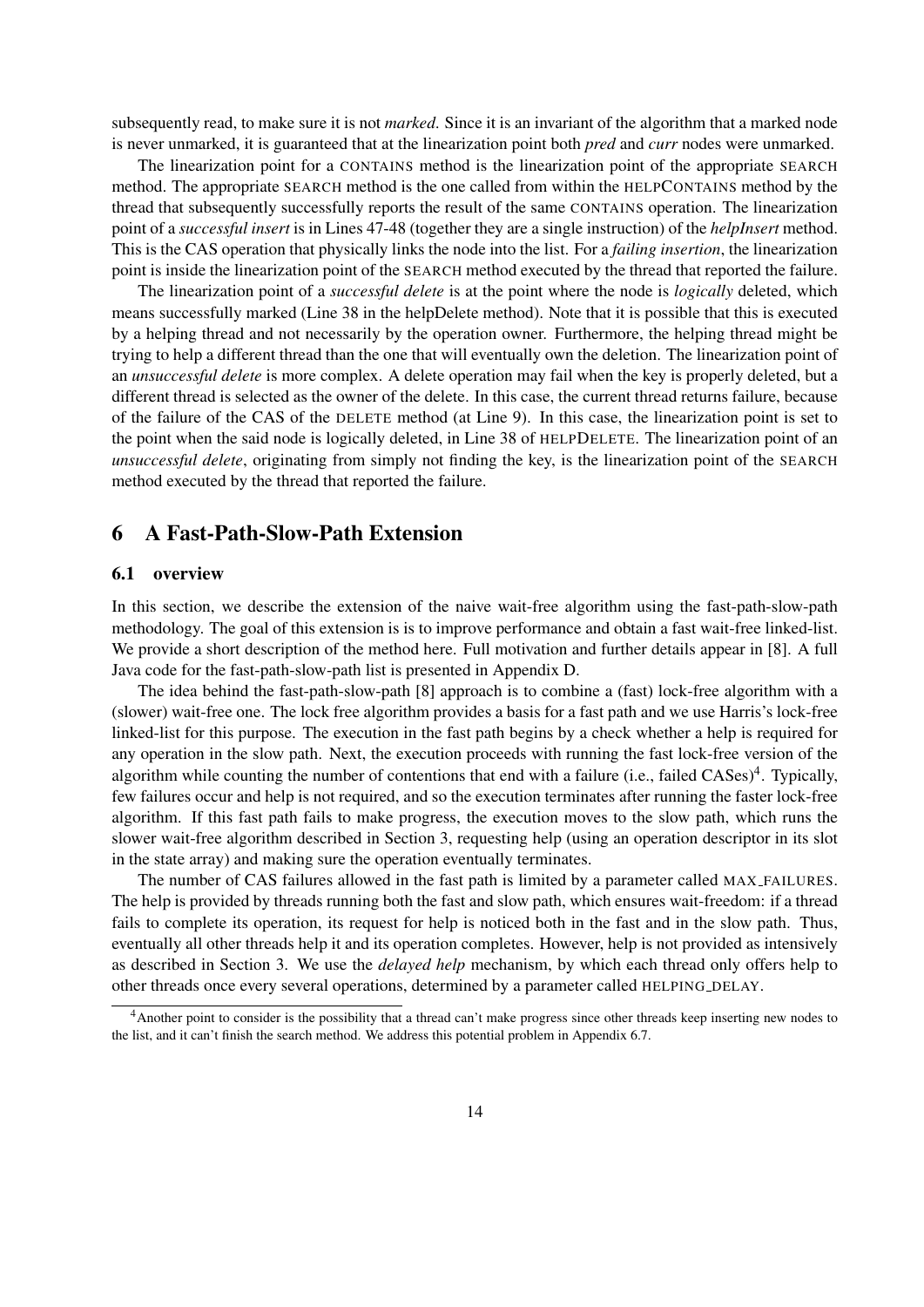Combining the fast-path and the slow-path is not trivial, as care is needed to guarantee that both paths properly run concurrently. On top of other changes, it is useful to note that the DELETE operation must compete on the success-bit even in the fast-path, to avoid a situation where two threads running on the two different paths both think they were successful in deleting a node.

#### 6.2 The Delayed Help Mechanism

In order to avoid slowing the fast path down, help is not provided to *all* threads in the beginning of *each* operation execution. Instead, help is provided to at most one thread, in a round-robin manner. Furthermore, help is not provided in each run of an operation, but only once every few operation executions. This scheme still guarantees wait-freedom for the threads that require help, but it does not overwhelm the system with contention of many helping threads attempting to run the same operation on the same part of the list.

The above mechanism is called *delayed-help*. In addition to an entry in the state array, each thread maintains a helping record. The first field in a helping record holds the *TID* of the *helped thread*. This thread is the next one in line to receive help, if needed. In addition to the TID of the helped thread, the helping record holds a *nextCheck* counter, initialized to the HELPING DELAY parameter and decremented with each operation that does not provide help, and a phase number, recording the phase the helped thread had when the help of the previous thread terminated.

Before a thread *T* performs an operation (in the fast or slow path), *T* decrements the nextCheck counter in its helping record by one. If nextCheck reaches zero, than *T* checks whether the helped thread has a pending operation (i.e., it needs help) and whether this pending operation has the same phase that was previously recorded. This means that the helped thread made no progress for a while. If this is the case, then *T* helps it. After checking the helped thread's state and providing help if required, *T* updates its help record. The field holding the TID of the helped thread is incremented to hold the id of the next thread, the phase of this next thread is recorded, and NEXTCHECK is initialized to HELPING DELAY. Pseudo-code for this is depicted in Figure 7

#### 6.3 The Search Method

The FASTSEARCH method (Figure 8) is identical to the original lock-free search, except for counting the number of failed CAS operations. If this number reaches MAX FAILURES, FASTSEARCH returns null. It is up to the caller (fastInsert or fastDelete) to move to the slow path, if null is returned. The slowSearch method (called SEARCH hereafter) operation is identical to the wait-free search introduced method in Section 3.

#### 6.4 The Insert Operation

The INSERT operation (Figure 9) starts in the fast path and retreats to SLOWINSERT (Figure 10) when needed. It starts by checking if help is needed. After that, it operates as the original lock-free insert, except for counting CAS failures. It also checks whether FASTSEARCH has returned a null, in which case it reverts to the slow path.

The SLOWINSERT method (Figure 10) is similar to the wait-free insert, except that it performs its own operation only, and does not help other operations. The helpInsert method is identical to the wait-free method presented in Section 3.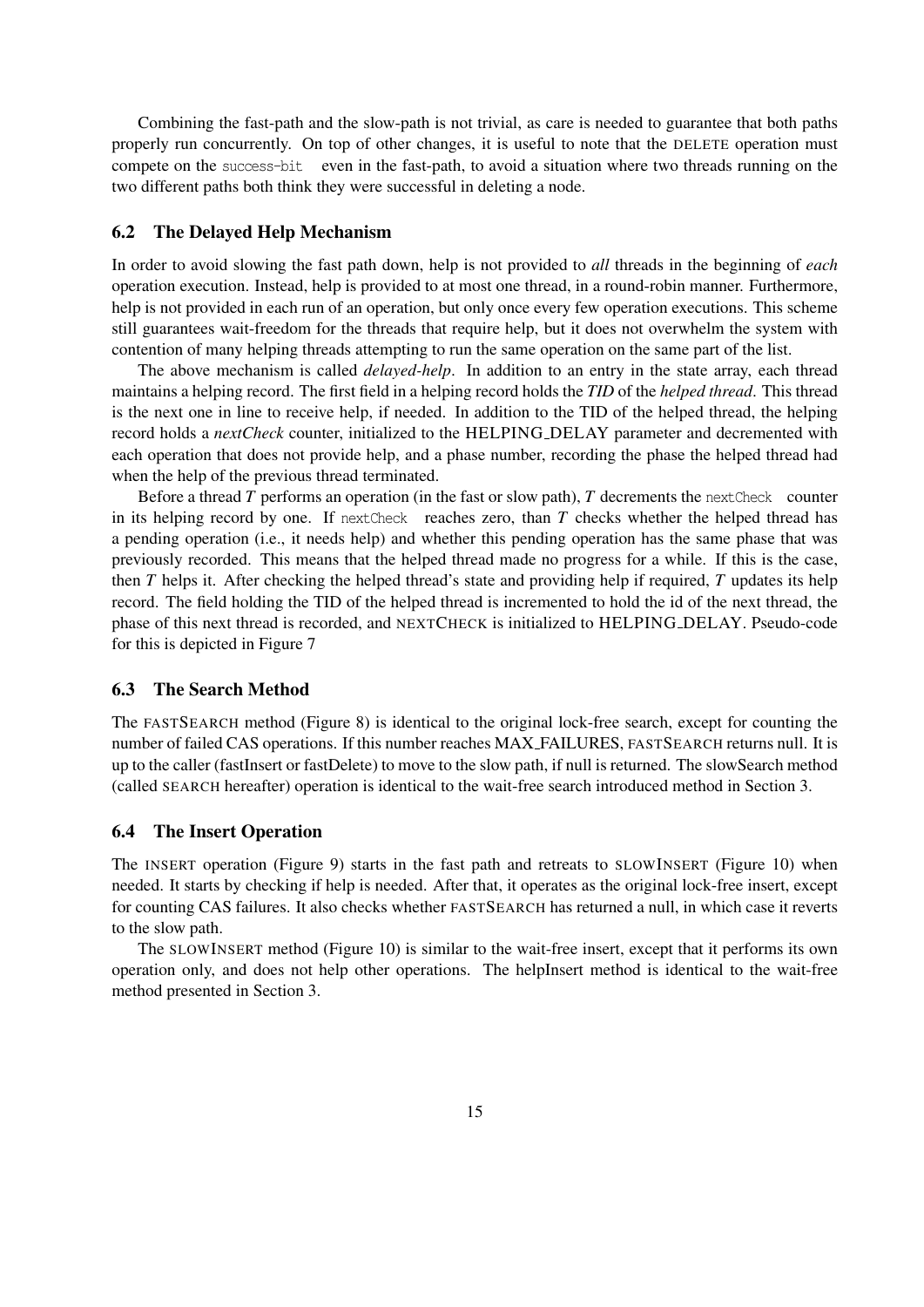```
1: class HelpRecord {
2: int curTid; long lastPhase; long nextCheck;
3: HelpRecord() { curTid = -1; reset(); }
4: public void reset() {
5: curTid = (curTid + 1) % Test.numThreads;
6: lastPhase = state.get(curTid).phase;
7: nextCheck = HELPING DELAY;
8: }
9: }
10:
11: private void helpIfNeeded(int tid) {
12: HelpRecord rec = helpRecords[tid*width];
13: if (rec.nextCheck-- = 0) \{ \} \triangleright delay help HELPING DELAY times
14: OpDesc desc = state.get(rec.curTid);
15: if (desc.phase == rec.lastPhase) {<br>
\triangleright help might be needed
16: if (desc.type == OpType.insert)
17: helpInsert(rec.curTid, rec.lastPhase);
18: else if (desc.type == OpType.search delete ||
19: desc.type == OpType.execute_delete)
20: helpDelete(rec.curTid, rec.lastPhase);
21: }
22: rec.reset();
23: }
24: }
```


```
1: public Window fastSearch(int key) {
2: int tries = 0; Node pred = null, curr = null, succ = null;
3: boolean[] marked = {false};
4: boolean snip;
5: retry : while (tries++ < MAX_FAILURES) {<br>\triangleright do I need help?
6: pred = head;
7: curr = pred.next.getReference(); ∂ advancing curr
8: while (true) {
9: succ = curr.next.get(marked); <u>advancing</u> succ
10: while (marked[0]) { \triangleright curr is logically deleted
11: ⊳ The following line is an attempt to physically remove curr:
12: snip = pred.next.compareAndSet(curr, succ, false, false);
13: if (!snip) continue retry; ⊳ list has changed, retry
14: curr = succ; ⊳ advancing curr
15: succ = curr.next.get(marked); △ advancing succ
16: }
17: if (curr.key >= key) \triangleright the window is found
18: return new Window(pred, curr);
19: pred = curr; curr = succ; <u>⊳ advancing pred & curr</u>
20: }
21: }
22: return null; ⊳ asking for help
23: }
```
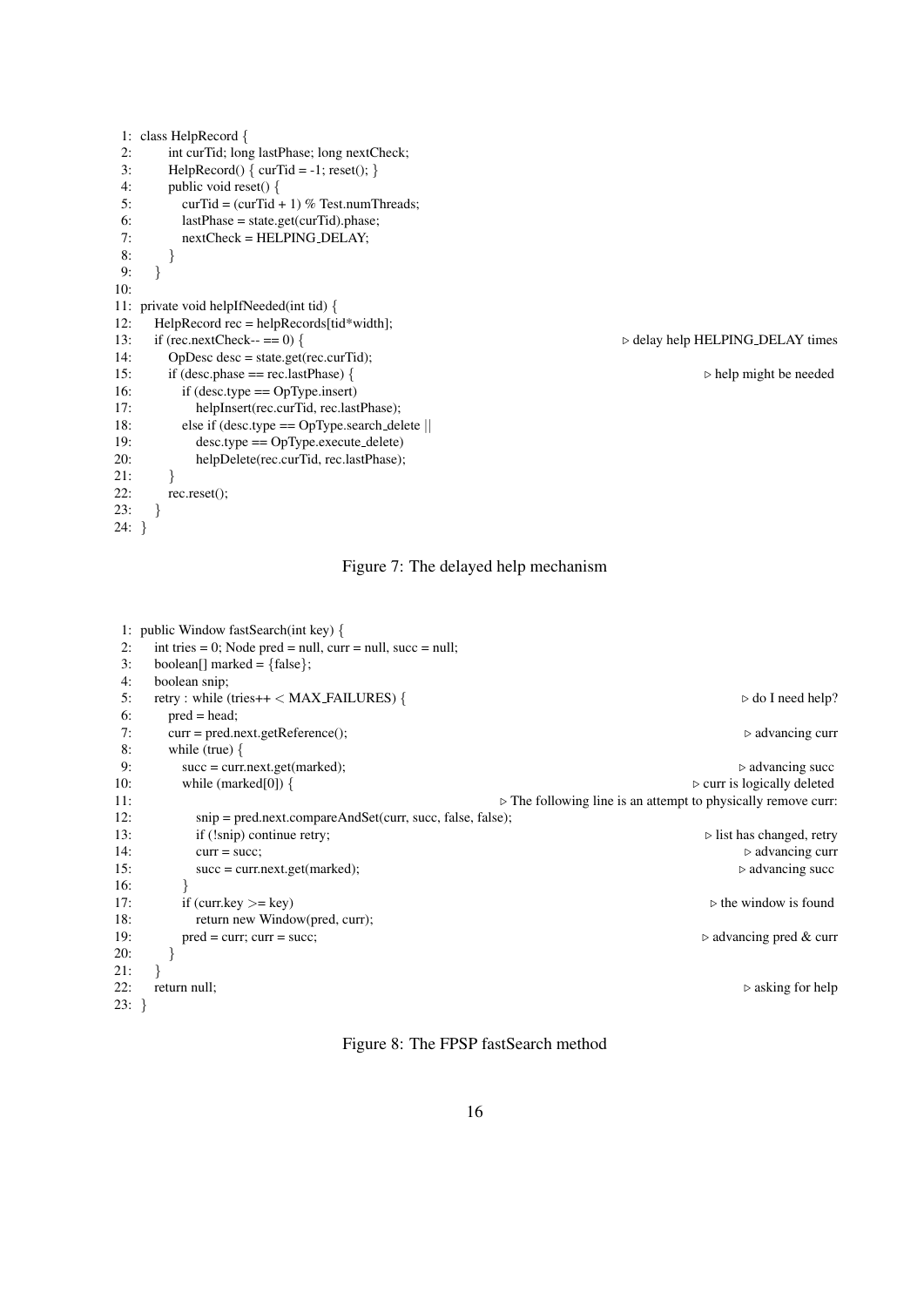|            | 1: public boolean insert (int tid, int key) $\{$             |                                                   |
|------------|--------------------------------------------------------------|---------------------------------------------------|
| 2:         | helpIfNeeded(tid);                                           |                                                   |
| 3:         | int tries $= 0$ ;                                            |                                                   |
| 4:         | while (tries++ $\langle$ MAX_FAILURES) {                     | $\triangleright$ do I need help?                  |
| 5:         | Window window = $fastSearch(key)$ ;                          |                                                   |
| 6:         | if (window $==$ null)                                        | $\triangleright$ search failed MAX_FAILURES times |
| 7:         | return slowInsert(tid, key);                                 |                                                   |
| 8:         | Node $pred = window.predict, curr = window.curr;$            |                                                   |
| 9:         | if (curr.key $==$ key)                                       |                                                   |
| 10:        | return false;                                                | $\triangleright$ key exists - operation failed.   |
| 11:        | else                                                         |                                                   |
| 12:        | Node node = new $Node(key);$                                 | $\triangleright$ allocate the node to insert      |
| 13:        | $node.next = new$                                            |                                                   |
| 14:        | VersionedAtomicMarkableReference <node>(curr, false);</node> |                                                   |
| 15:        | if (pred.next.compareAndSet(curr, node, false, false))       |                                                   |
| 16:        | return true;                                                 | $\triangleright$ insertion succeeded              |
| 17:        |                                                              |                                                   |
| 18:        |                                                              |                                                   |
| 19:        | return slowInsert(tid, key);                                 |                                                   |
| $20: \ \}$ |                                                              |                                                   |

## Figure 9: The FPSP insert method

1: private boolean slowInsert(int tid, int key) *{*

- 
- 3: Node  $n = new Node(key);$ <br>4:  $n.next = new$
- 4:  $n.next = new$ <br>5: Versioned
- 5: VersionedAtomicMarkableReference*<*Node*>*(null, false);
- 6: OpDesc op = new OpDesc(phase, OpType.insert, n,null);<br>7: state.set(tid, op);
- 
- 
- 9: return state.get(tid).type == OpType.success;

10: *}*

Figure 10: The FPSP slowInsert method

2: long phase = maxPhase();  $\triangleright$  getting the phase for the op<br>3: Node n = new Node(key);  $\triangleright$  allocating the node

7: state.set(tid, op);<br>8: helpInsert(tid, phase);<br>8: beipInsert(tid, phase);<br>6: **∂** publishing the operation - asking for help<br>8: **∂** publishing the operation - asking for help<br>8: **∂** publishing the operation - asking for **▷ only helping itself here** 

17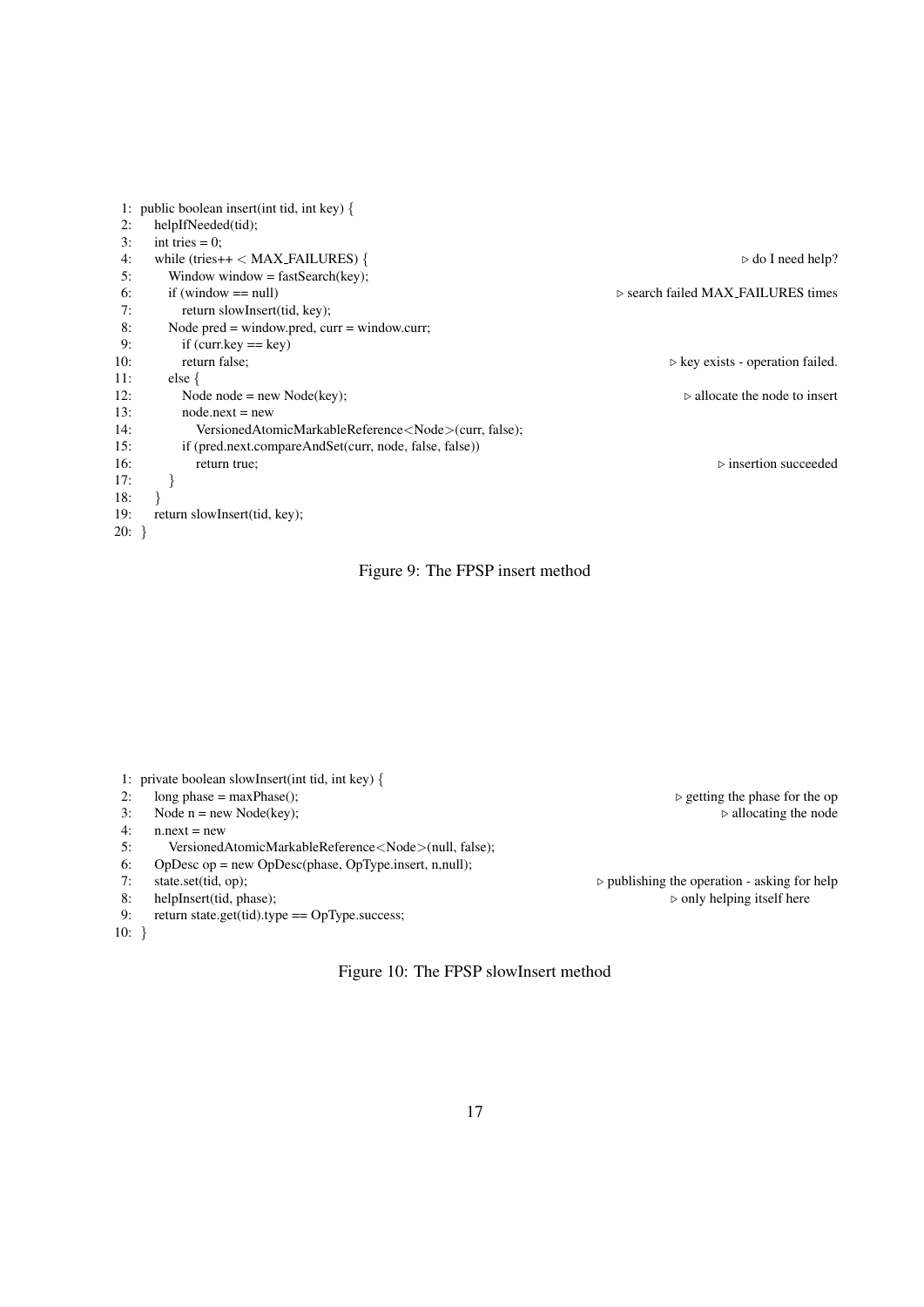```
1: public boolean delete(int tid, int key) {
2: helpIfNeeded(tid);
3: int tries = 0; boolean snip;
4: while (tries++ < MAX FAILURES) { ◃ do I need help?
5: Window window = fastSearch(key);
6: if (window == null) ◃ search failed MAX FAILURES times
7: return slowDelete(tid, key);
8: Node pred = window.pred, curr = window.curr;
9: if (curr.key != key) ◃ key doesn't exist - operation failed
10: return false;
11: else {
12: Node succ = curr.next.getReference();
13: \triangleright The following line is an attempt to logically delete curr:
14: snip = curr.next.compareAndSet(succ, succ, false, true);
15: if (!snip)
16: continue; ⊳ try again
17: \triangleright The following line is an attempt to physically remove curr:
18: pred.next.compareAndSet(curr, succ, false, false);
19: \triangleright the following is needed for cooperation with the slow path:
20: return curr.d.compareAndSet(false, true);
21: }
22: }
23: return slowDelete(tid, key);
24: }
```
Figure 11: The FPSP delete method

#### 6.5 The Delete Operation

The DELETE method (Figure 11) is similar to the delete operation of the original lock-free list with some additions. In addition to checking the number of failures, further cooperation is required between threads. Determining which thread deleted a value is complicated in the wait-free algorithm and requires some cooperation from the fast path as well. In particular, after performing a delete that is considered successful in the fast path, the new DELETE method must also atomically compete (i.e., try to set) the extra success bit in the node. This bit is used by the wait-free algorithm to determine which thread owns the deletion of a node. Neglecting to take part in setting this bit may erroneously allow both a fast-path delete and a concurrent slow-path delete to conclude that they both are successful for the same delete. Upon failing to set the success bit in the node, DELETE returns failure.

The SLOWDELETE method (Figure 12) is similar to the wait-free version of the DELETE method, except that it does not need to help any other threads. The HELPDELETE method is identical to the one presented in Section 3.

#### 6.6 Linearization Points

The linearization points are simply the linearization points of the lock-free and wait-free algorithms, according to the path in which the operation takes place. In the fast path, a successful insert operation is the CAS linking the node to the list (line 15 in the insert method), and an unsuccessful one is at the fastSearch method (line 9 or 15, whichever is read last). A successful delete is linearized in a successful CAS in line 14 of the delete method. Note that it is possible for an unsuccessful delete to be linearized at this point too, if a slow-path operation will own this deletion eventually. The usual unsuccessful delete (the key doesn't exist)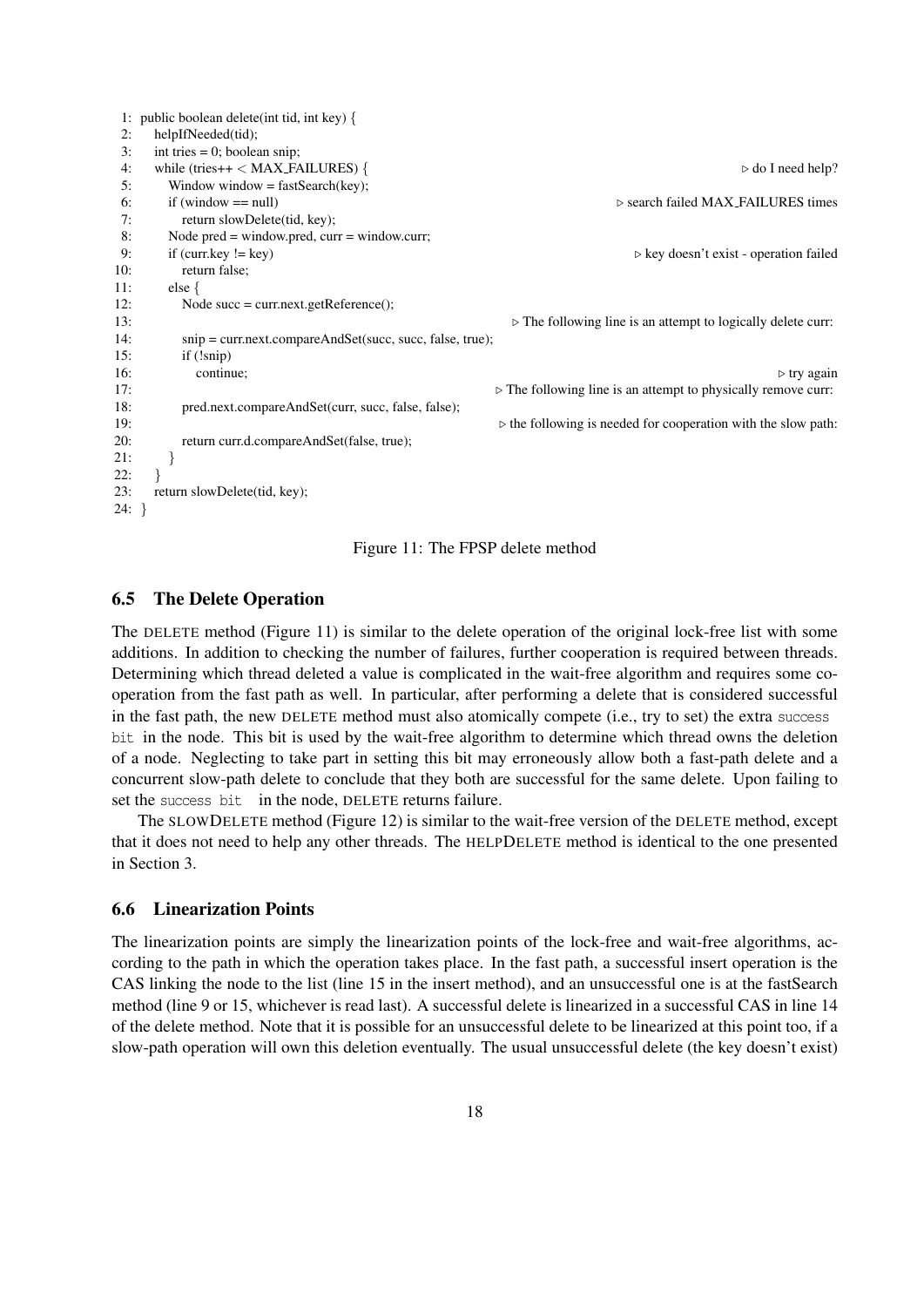```
1: private boolean slowDelete(int tid, int key) {
2: long phase = maxPhase(); \rho getting the phase for the op
3: state.set(tid, new OpDesc
4: (phase, OpType.search delete, new Node(key), null));
5: helpDelete(tid,phase); ⊳ only helping itself here
6: OpDesc op = state.get(tid);
7: if (op.type == OpType.determine_delete)
\triangleright the following competes on the ownership of deleting the node:
9: return op.searchResult.curr.d.compareAndSet(false, true);
10: return false;
11: }
```


linearization point is similar to the one described in Section 5, at the begining of the fastSearch method if the key didn't exist then, or at the point when it was marked, if it did exist. The other linearization points, those of the slow-path, are unchanged from those elaborated on in Section 5. It is worth noting that the linearization point of a successful delete in the slow path, which is always upon marking the node, might actually happen during a run of the fast path of a delete method.

### 6.7 The Contains Operation and Handling Infinite Insertions

In Section 3.6, we noted that infinite concurrent insertions into the list create a challenge to the wait-freedom property, since the CONTAINS method may never be able to reach the desired key if more and more keys are inserted before it. This problem has a bound when dealing with integers, as there is a bound to the number of possible integer keys, but has no bound when dealing with other types of keys, such as strings. If every operation on the list is always done using the help mechanism, this problem cannot occur, since other threads will help the pending operations before entering new keys. This is how the problem was handled in the CONTAINS method in Section 3.6.

It is perhaps debatable whether a wait-free algorithm should offer a solution for this problem, as the failure does not happen due to contention, but due to the fact that the linear complexity of the problem (in the number of keys) increases while the thread is working on it. This debate as beyond the scope of our work, and our goal here is to offer solutions to the problem. For the basic wait-free algorithm, we could solve this problem by making sure that all operations (including CONTAINS) will use the helping mechanism. However, for the fast-path-slow-path extension, it is by definition impossible to force all threads to use the helping mechanism, as this would contradict the entire point of the fast-path-slow-path. Instead, a thread must be able to recognize when its operation is delayed due to many concurrent insertions, and ask for help (aka, switch to the slow path) if this problem occurs. The purpose of this Appendix is to suggest an efficient way to do that.

The idea is that each thread will read the number of total keys in the list prior to starting the search. During the search, it will count how many nodes it traversed, and if the number of traversed nodes is higher than the original total number of keys (plus some constant), it will abort the search and ask for help in its operation. The problem is that maintaining the size of the list in a wait-free manner can be very costly. Instead, we settle for maintaining a field that approximates the number of keys. The error of the approximation is also bounded by a constant (actually, a linear function in the number of threads operating on the list). Thus, before a thread starts traversing the list, it should read the approximation, denoted *Size App*, and if it traverses a number of nodes that is greater than *Size App* + *Max Error* + *Const*, switch to the slow path and ask for help.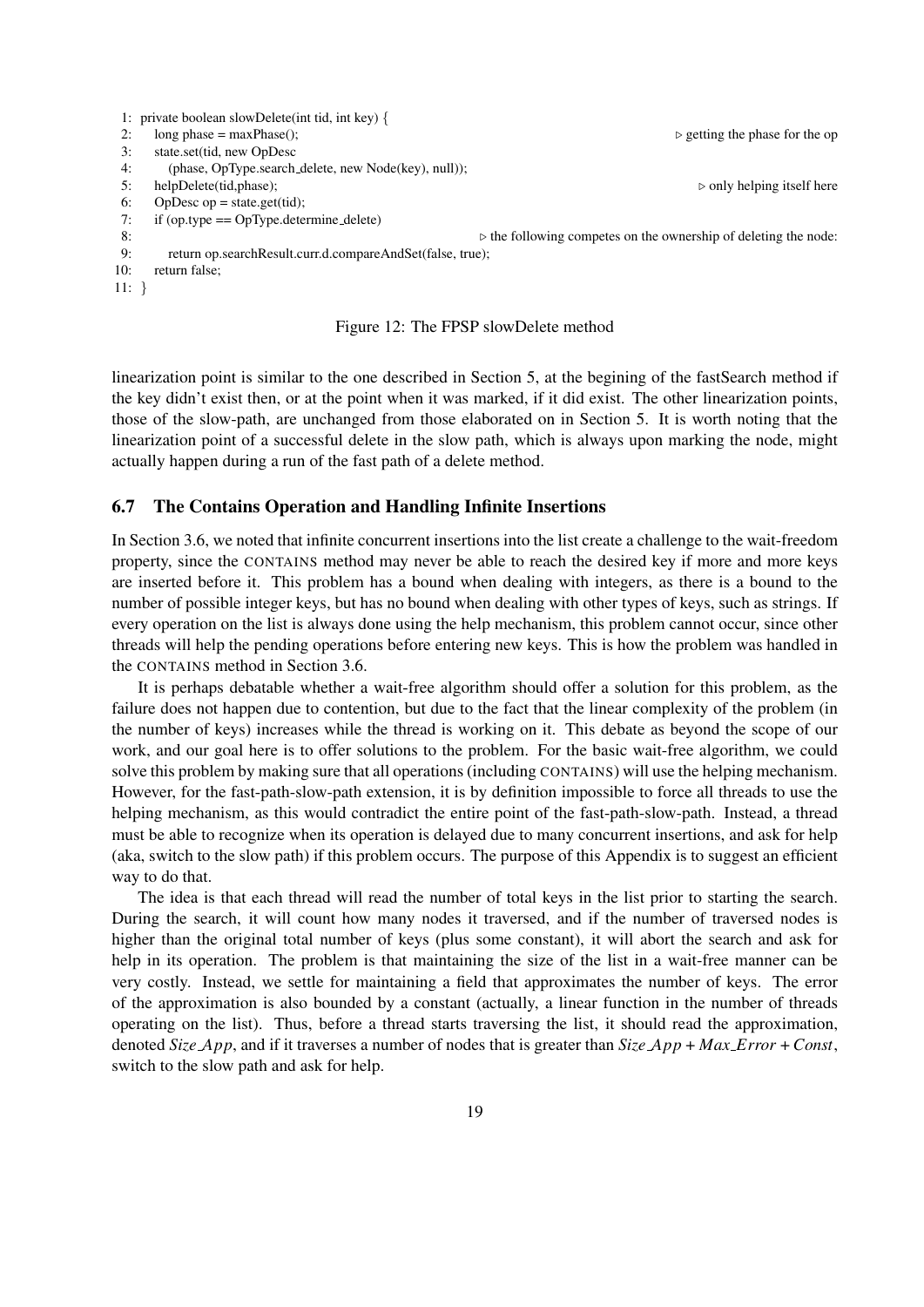To maintain the approximation for the number of keys in the list, the list contains a global field with the approximation, and each thread holds a private counter. In its private counter, each thread holds the number of nodes it inserted to the list minus the number of nodes it deleted from the list since the last time it updated the global approximation field. To avoid too much contention in updating the global field, each thread only attempts to update it (by a CAS) once it reached a certain *soft threshold* (in absolute value). If the CAS failed, the thread continues the operation as usual, and will attempt to update the global approximation field at its next insert or delete operation. If the private counter of a thread reached a certain *hard threshold*, it asks for help in updating the global counter, similarly to asking help for other operations.

Some care is needed to implement the helping mechanism for updating the approximation field in a wait-free manner. This is not very complicated, but is also not completely trivial. The full Java code that also handles this difficulty is given if Appendix D.

## 7 Performance

Implementation and platform. We compared four Java implementations of the linked-list. The first is the lock-free linked-list of Harris, denoted *LF*, as implemented by Herlihy and Shavit in [6]. (This implementation was slightly modified to allow nodes with user-selected keys rather than the object's hash-code. We also did not use the *item* field.)

The basic algorithm described in Section is denoted *WF-Orig* in the graphs below. A slightly optimized version of it, denoted *WF-Opt*, was changed to employ a delayed help mechanism, similar to the one used in the fast-path- slow-path extension. This means that a thread helps another thread only once every *k* operations, where  $k$  is a parameter of the algorithm set to 3. The idea is to avoid contention by letting help arrive only after the original thread has a reasonable chance of finishing its operation on its own. This optimization is highly effective, as seen in the results. Note that delaying help is not equivalent to a fastpath-slow-path approach, because all threads always ask for help (there is no fast path). All the operations are still done in the *helpInsert* and *helpDelete* methods.

The fast-path-slow-path algorithm, denoted *FPSP*, was run with the HELPING\_DELAY parameter set to 3, and MAX FAILURES set to 5. This algorithm combines the new wait-free algorithm described in this paper with Harris's lock-free algorithm, to achieve both good performance and the stronger wait-freedom progress guarantee.

We ran the tests in two environments. The first was a SUN's Java SE Runtime, version 1.6.0 on an IBM x3400 system featuring 2 Intel(R) Xeon(R) E5310 1.60GHz quad core processors (overall 8 cores). The second was a SUN FIRE machine with an UltraSPARC T1 8 cores each running four hyper-threads.

Workload and methodology. In the micro-benchmarks tested, we ran each experiment for 2 seconds, and measured the overall number of operations performed by all the threads during that time. Each thread performed 60% CONTAINS, and 20% INSERT and DELETE operations, with keys chosen randomly and uniformly in the range  $[1,1024]$ . The number of threads ranges from 1-16 (in the Intel(R) Xeon(R)) or from 1-32 (In the UltraSPARC). We present the results in Figure 13. The graphs show the total number of operations done by all threads in thousands for all four implementations, as a function of the number of threads. In all the tests, we executed each evaluation 8 times, and the averages are reported in the figures.

Results. It can be seen that the fast-path-slow-path algorithm is almost as fast as the lock-free algorithm. On the Intel machine, the two algorithms are barely distinguishable; the difference in performance is 2-3%. On the UltraSPARC the fast-path-slow-path suffers a noticeable (yet, reasonable) overhead of 9-14%. The (slightly optimized) basic wait-free algorithm is slower by a factor of 1.3–1.6, depending on the number of threads. Also, these three algorithms provide an excellent speed up of about 7 when working with 8 threads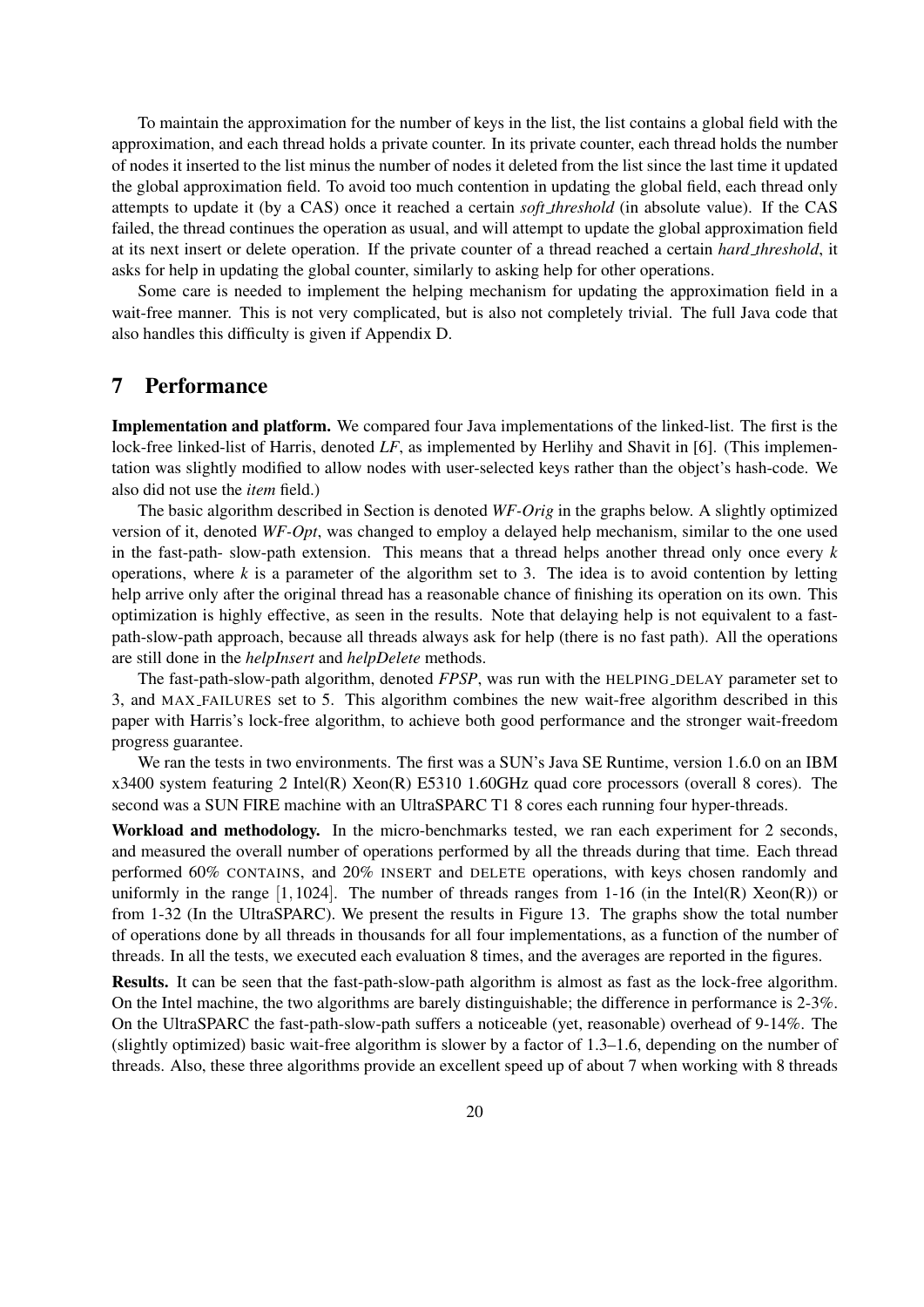(on both machines), and about 24 when working with 32 multi-threads on the UltraSPARC. The basic non-optimized version of the wait-free algorithm doesn't scale as well. There, threads often work together on the same operation, causing a deterioration in performance and scalability. The simple delayed-help optimization enables concurrency without foiling the worst-case wait-freedom guarantee.



Figure 13: The number of operations done in two seconds as a function of the number of threads

## 8 Conclusion

We presented a wait-free linked-list. To the best of our knowledge, this is the first design of a wait-free linked-list in the literature, apart from impractical universal constructions. This design facilitates for the first time the use of linked-lists in environments that require timely responsiveness, such as real-time systems. We have implemented this linked-list in Java and compared it to Harris's lock-free linked-list. The naive wait-free implementation is slower than the original lock-free implementation by a factor of 1.3 to 1.6. We then combined our wait-free design with Harris's lock-free linked-list design using the fast-path-slow-path methodology, and implemented the extended version as well. The extended algorithm obtains performance which is very close to the original lock-free algorithm, while still guaranteeing non-starvation via waitfreedom.

## References

- [1] Phong Chuong, Faith Ellen, and Vijaya Ramachandran. A universal construction for wait-free transaction friendly data structures. In *SPAA*, pages 335–344, 2010.
- [2] Panagiota Fatourou and Nikolaos D. Kallimanis. A highly-efficient wait-free universal construction. In *SPAA*, pages 325–334, 2011.
- [3] Mikhail Fomitchev and Eric Ruppert. Lock-free linked lists and skip lists. In *PODC*, pages 50–59, New York, NY, USA, 2004. ACM.
- [4] Timothy L. Harris. A pragmatic implementation of non-blocking linked-lists. In *DISC*, London, UK, UK, 2001. Springer-Verlag.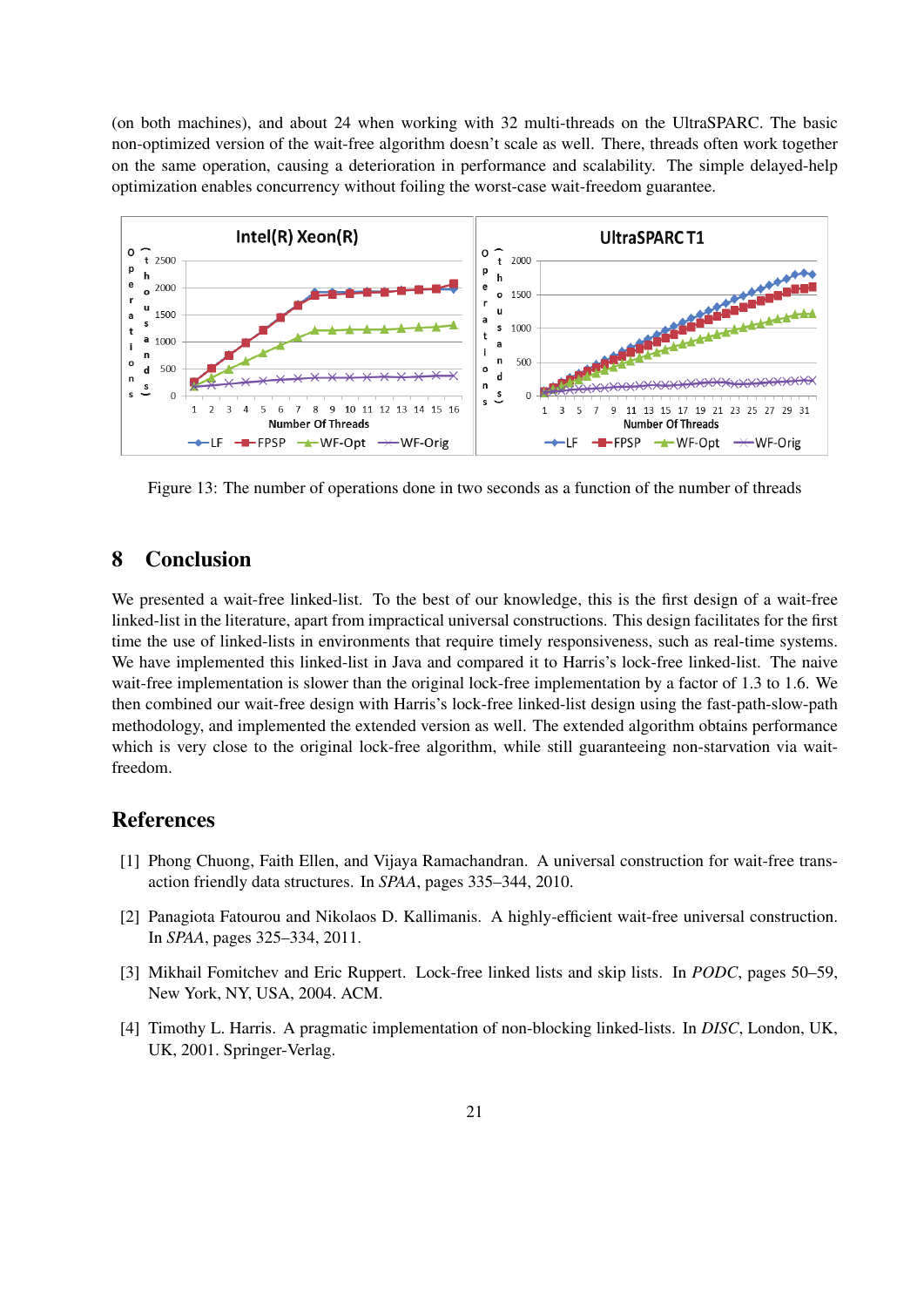- [5] Maurice Herlihy. A methodology for implementing highly concurrent objects. *ACM Trans. Program. Lang. Syst.*, 15(5):745–770, 1993.
- [6] Maurice Herlihy and Nir Shavit. *The Art of Multiprocessor Programming*. Morgan Kaufmann, 2008.
- [7] Alex Kogan and Erez Petrank. Wait-free queues with multiple enqueuers and dequeuers. In *PPOPP*, pages 223–234, 2011.
- [8] Alex Kogan and Erez Petrank. A methodology for creating fast wait-free data structures. In *PPOPP*, pages 141–150, 2012.
- [9] Maged M. Michael. High performance dynamic lock-free hash tables and list-based sets. In *SPAA*, pages 73–82, New York, NY, USA, 2002. ACM.
- [10] Maged M. Michael. Hazard pointers: Safe memory reclamation for lock-free objects. *IEEE Trans. Parallel Distrib. Syst.*, 15(6):491–504, 2004.
- [11] Shahar Timnat, Anastasia Braginsky, Alex Kogan, and Erez Petrank. Wait-free linked-lists. In *PPOPP*, pages 309–310, 2012.
- [12] John D. Valois. Lock-free linked lists using compare-and-swap. In *PODC*, pages 214–222, New York, NY, USA, 1995. ACM.

## A A Correctness Proof

In this appendix we elaborate the proof for correctness and wait-freedom of the algorithm described in Section 3, and in particular of its Java implementation in Appendix B. All references to lines of code refer to the implementation of Appendix B

#### A.1 General

The linked list interface corresponds to that of a set of keys. The keys considered to be in the set at any given point are the keys found on *unmarked* (see Definition 17) nodes reachable from the head. An insert(key) method should succeed (return true) and add the key to the set if and only if the key is not in the set; otherwise it should fail (return false). A delete(key) method should succeed (return true) and remove a key from the set if and only if the key is in the set; otherwise it should fail (return false). The contains method is not included in this proof, since it has not changed from previous implementations, and is independent of the rest of the proof.

#### A.2 Definitions

Definition 1 *Head key and Tail key. The Head key is defined to be smaller than all valid keys, and the tail key is greater than all valid keys.*

Definition 2 *A threadID (or tid). A threadID is a unique identifier for each thread.*

Definition 3 *Operation. An operation is an attempt to insert or delete a key from the list, and is initiated by calling either the insert or the delete method.*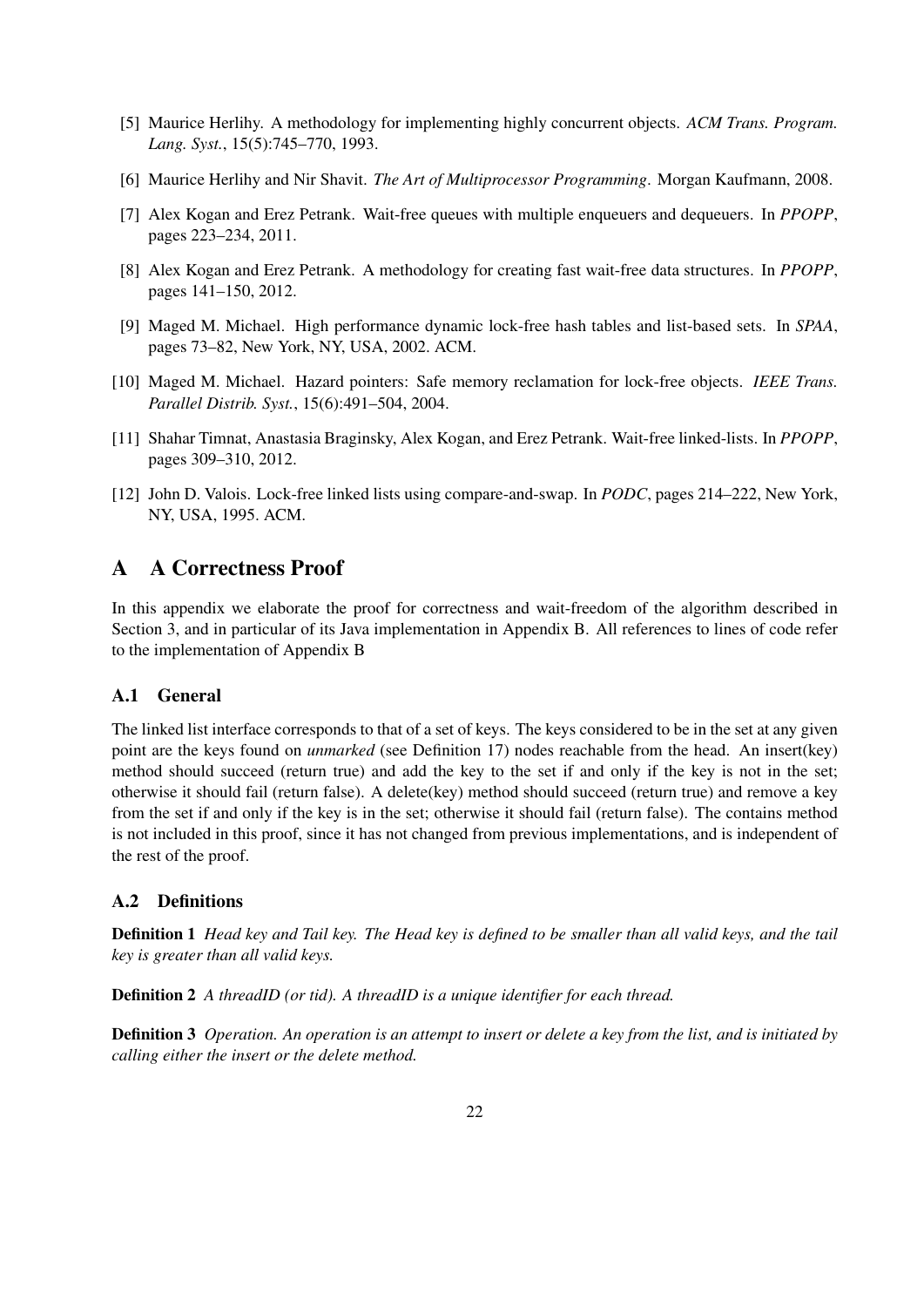Definition 4 *Legal operation. A legal operation is initiated by a thread calling either the insert(tid, key) or delete(tid, key) method with its own tid. (Calling it with a different tid is considered illegal.) Moreover, the key must be strictly greater than the head key, and strictly smaller than the tail key. We assume no illegal operations are attempted.*

Definition 5 *Operation phase number. Each operation receives a* phase *number, chosen at the insert or delete method that initiated it. This is the number returned from the maxPhase() method called from the appropriate (insert or delete) method.*

Definition 6 *Operation's methods. The insert or delete method that initiated an operation is part of the operation. In addition the search, helpInsert, and helpDelete methods all receive a tid and a phase number as parameters. They are thus considered as a part of the operation that corresponds to this tid & phase pair.*

Definition 7 *Operation owner. The operation owner, or the owner thread, is the thread that initiated the operation.*

Definition 8 *The operation's node, the operation's key. The (single) node allocated in each insert or delete operation will be called the operation's node. The node can also be said to belong to the operation. Its key will be called the operation's key. At an insert operation, we may also refer to the operation's node as the* inserted node*.*

Definition 9 *Successful operation. A successful operation is an operation for which the (insert or delete) method that initiated it returned true.*

Definition 10 *Thread's entry. A thread's entry in the state array is the entry in the state array corresponding to state[tid].*

Definition 11 *Thread's state. A thread's state is the OpType of its entry in the state array (one of: insert, search delete, execute delete, success, failure, determine delete).*

Definition 12 *State's phase number. A state's* phase number *is the phase number present at the phase field of its entry in the state array.*

Definition 13 *Pending states. The insert, search delete and execute delete states are considered* pending *states. The other states are* non-pending*.*

Definition 14 *Pending operation. An operation is considered* pending *if its owner's state is pending with the phase number of the operation.*

Definition 15 *Publishing an operation. A thread* publishes *an operation, by (first) changing its state into pending, with the phase number of the operation. (This is done only at the insert and delete methods, and if all operations are legal, can only be done by the operation's owner.)*

Definition 16 *List initialization. The list initialization includes all the actions done in the constructor of the list. These operations must all be completed before the initialization of the first operation to the list.*

Definition 17 *Mark bit. A node's* mark bit *is the additional bit at the node's next field. A node is considered* marked *if this node is on (set to 1). Otherwise a node is said to be unmarked.*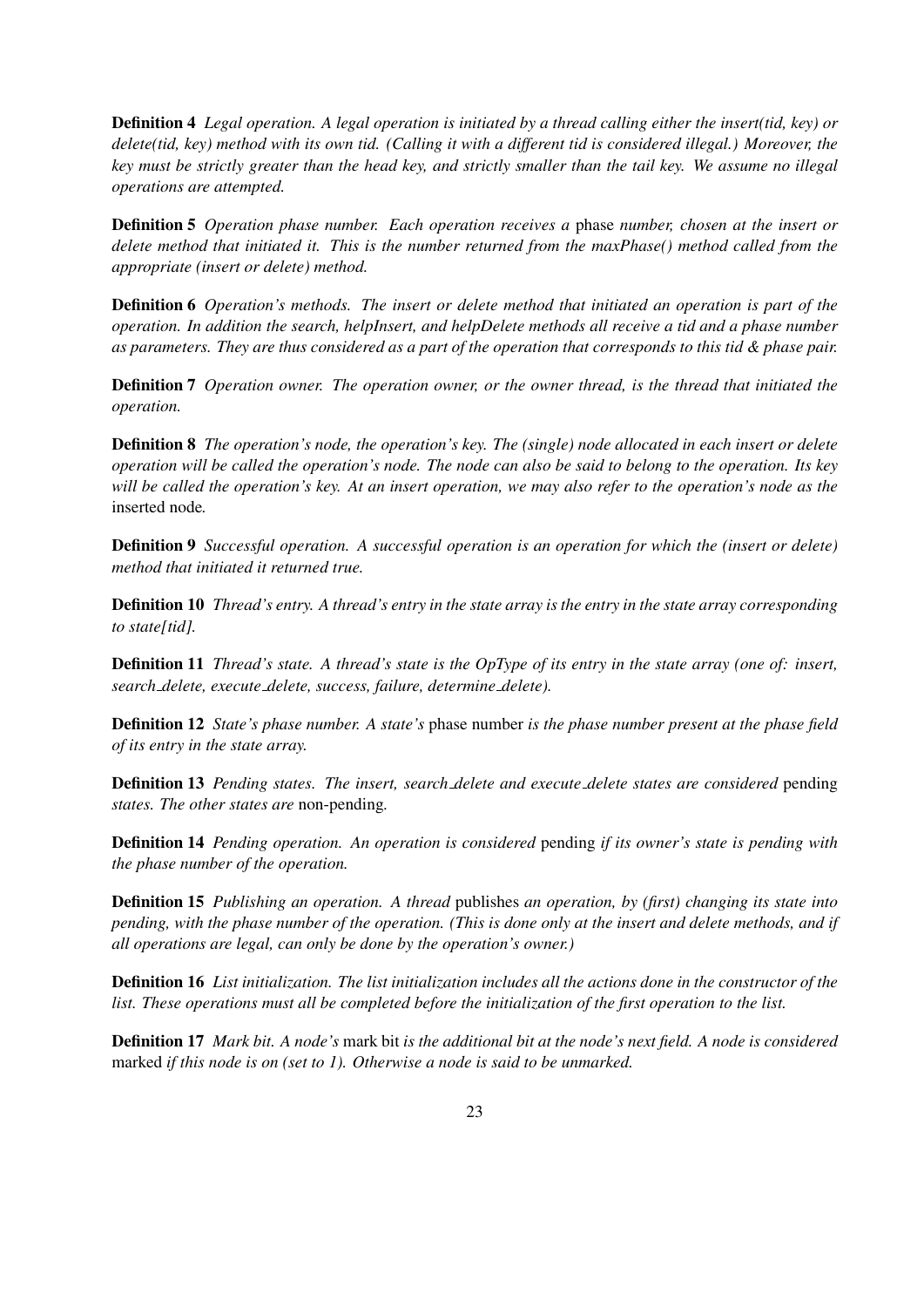Definition 18 *Reachable node. A* reachable *node is a node reachable from the head. Sometimes we shall specifically mention 'a node reachable from node x', but otherwise reachable means reachable from the head.*

Definition 19 *Nodes/Keys logically in the list. The set of nodes logically in the list is the set of unmarked reachable nodes. The set of keys logically in the list is the set of keys that are in the set of nodes logically in the list.*

Definition 20 *Logical change. A* logical change *to the list is a change to the set of* unmarked reachable *nodes.*

Definition 21 *Physical change. A* physical change *to the list is a change to one of the fields (key, next, or mark bit) of a node.*

Definition 22 *Infant node. At any given point, an infant node is a node that was not reachable until that point.*

Definition 23 *Node's logical set. A node's logical set is the set of unmarked nodes reachable from it, not including itself.*

Definition 24 *Node's inclusive logical set. A node's inclusive logical set is the set of unmarked nodes reachable from it, including itself. (Note that for a marked node, its logical set is identical to its inclusive logical set.)*

One final note regarding the definitions: in order to prove correctness, we must also assume the phase number will not overflow its range and thus become negative (or duplicate). When using the long field, this can be done by assuming no more than  $2^{63}$  operations are executed on the list. Although this limit is surely enough for any practical use, we do not want to give any bound to the number of operations, because that will severely limit the value of the wait-freedom definition. Instead, we will assume that if the number of operations is bigger than  $2^{63}$ , the phase field will be replaced with a field of sufficient size.

### A.3 General List Invariants

Observation 25 *After the list initialization, the head and tail never change, meaning that the head and tail fields of the list always refer to the same nodes.*

Observation 26 *A node's key is never changed after its initialization.*

Observation 27 *New nodes are always allocated unmarked.*

Observation 28 *All nodes, excluding the head, are unreachable at the moment of allocation.*

Claim 29 *A marked node is never unmarked.*

Proof: Changes to a node's next field are made only in lines 18, 39, 75, 138, 140, 174. We shall go over them one by one.

Line 18, node.next is initialized as unmarked.

Line 39, head.next is set to unmarked.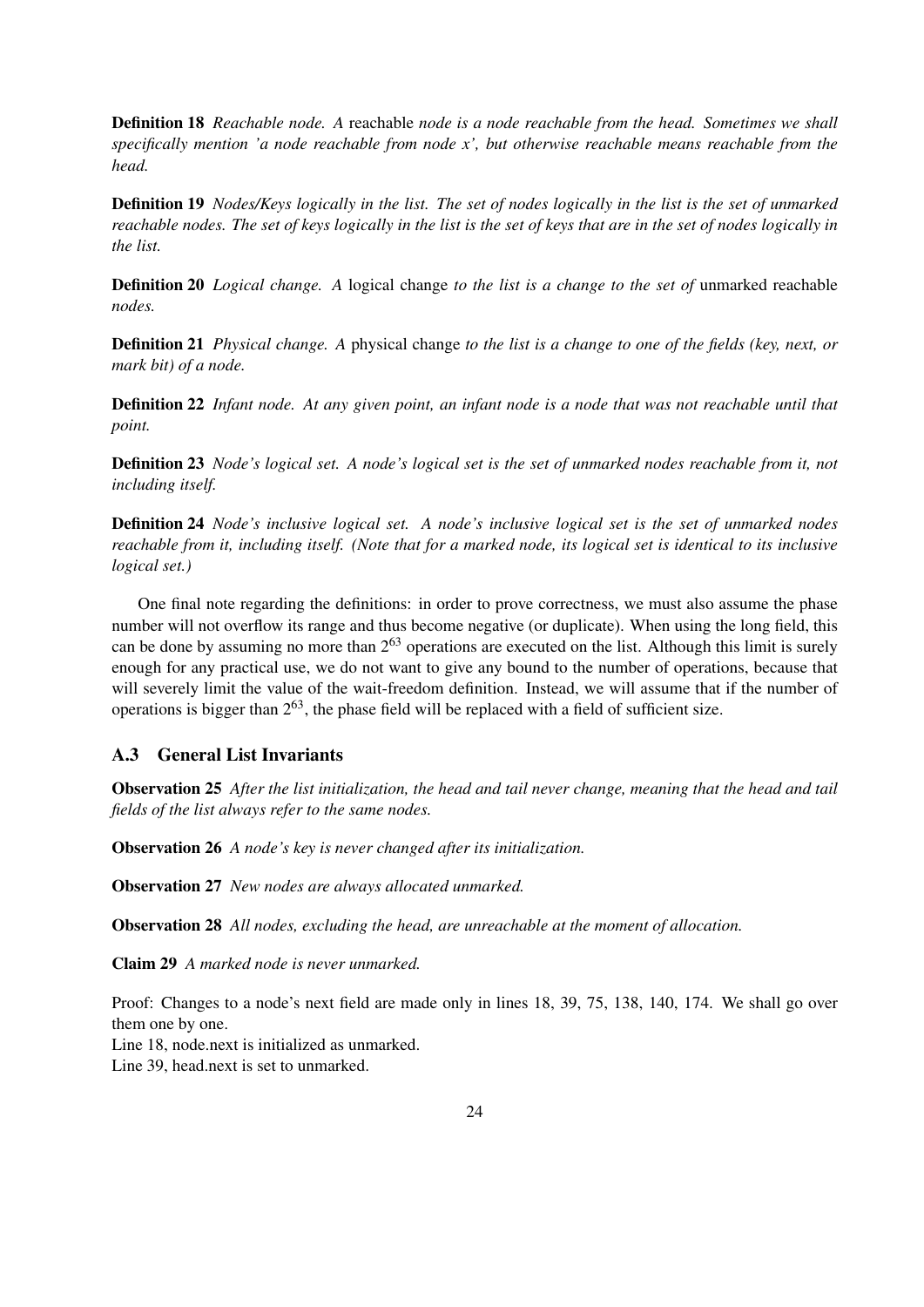Line 75, a CAS that cannot change the mark is performed. Line 138, a CAS that cannot change the mark is performed. Line 140, a CAS that cannot change the mark is performed. Line 174, attemptMark is made to try and set the mark to true.

Claim 30 *A marked node's next field never changes.*

Proof: Changes to node.next field are made only in lines 18, 39, 75, 138, 140, 174. We shall go over them one by one.

Line 18, initialization. The node cannot be marked at this point.

Line 39, head.next is set. The head cannot be marked at this point, since this is executed only in the constructor of the list, and marking has not yet taken place.

Line 75, a CAS is performed that checks the node.next to be unmarked.

Line 138, a CAS is performed that checks the node.next to be unmarked.

Line 140, a CAS is performed that checks the node.next to be unmarked.

Line 174, attemptMark is performed. It is a CAS instruction that never changes the reference of node.next, and can only change the node from unmarked to marked.

Claim 31 *Once a node has become marked, its next field will never change.*

Proof: This follows directly from Claims 29,30

Observation 32 *The search method never touches infant nodes. In particular, a window (Pred, Curr) that is returned from the search method never contains infant nodes.*

This is correct since the search method only traces objects that are reachable (or were once reachable from the head).

Observation 33 *Throughout the code, window(Pred, Curr) instances are created only in the search method. This means that both Pred and Curr in any window instance are never infant nodes.*

We are about to introduce the most important and complicated lemma in the proof. Loosely speaking, this lemma characterizes all the possible physical changes that may be applied to a node. But before introducing the lemma, we need to define those changes.

#### Definition 34 *Marking, Snipping, Redirection, and Insertion*

*Marking*: the mark bit of the next field of a reachable node is set (from 0 to 1).

*Snipping*: the execution of an atomic change (CAS) from the state: A- $\geq$ R- $\geq$ B, when R is marked and A is unmarked and reachable, to A-*>*B, when A is still unmarked.

*Redirection*: loosely speaking, redirection is the operation of preparing a new node A for insertion to the list. It consists of setting its next pointer to point to what should be its next node, B. Formally, a redirection is an atomic change of a node A's next field to point to a node B such that:

(a) B is not an infant (see Definition 22) at the time the CAS is executed.

(b) B.key *>* A.key (recall that, by Observation 26, keys do not change during the execution).

(c) A's logical set (see Definition 23) at the time the CAS is executed (and before the CAS assignment takes effect) is a sub-set of B's inclusive logical set (see Definition 24) at the time the CAS is executed.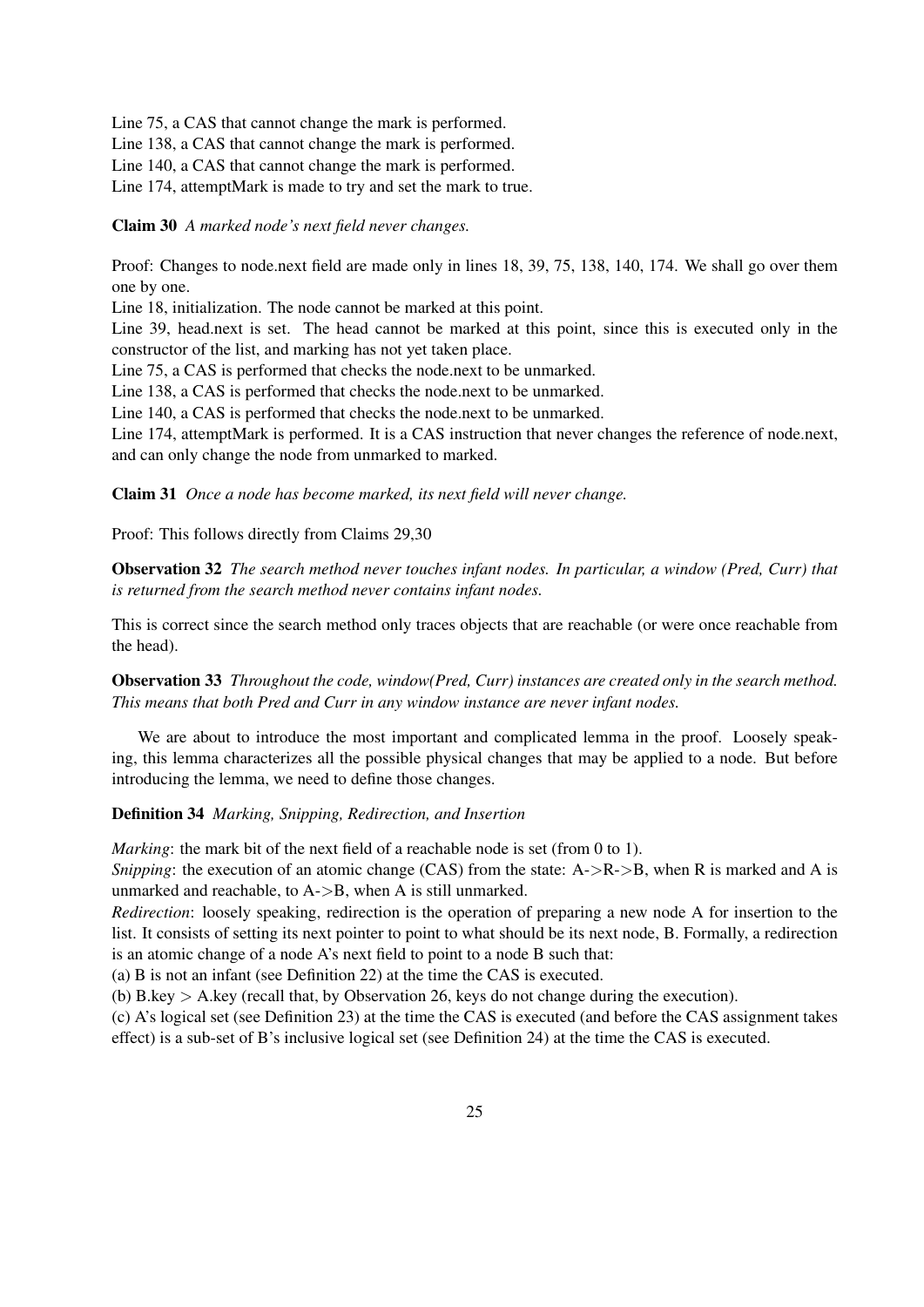*Insertion*: loosely speaking, insertion is the atomic operation that adds a node B into the list by making a reachable node point to it. Formally, insertion is an atomic modification (CAS) of a node A's next field to point to B such that:

(a) A is reachable and unmarked at the time the CAS operation is executed, and also immediately after the CAS assignment takes effect.

(b) B.key *>* A.key

(c) B is an infant immediately before the CAS (as a result of this CAS, B ceases being an infant).

(d) Immediately before the CAS, A's logical set and B's logical set are identical. (Intuitively speaking, the insertion logically adds B to the list, without making any other logical changes).

Lemma 35 *After the list is initiated, there are only four possible modifications of a node's next field: Marking, Snipping, Redirection and Insertion, as defined in Definition 34. (These four possible changes do not include the allocation of nodes.) Furthermore:*

*1) Marking can occur only in line 174, and line 174 may result in Marking or have no effect at all. 2) Insertion can occur only in line 140, and line 140 may result in Insertion, Redirection, or have no effect at all.*

Proof: The proof is by induction. Before any modifications are made to any node's next field, it is trivially true that all the modifications were one of the allowed modifications. We shall prove that if all the modifications until a particular moment in time were one of the allowed four defined in Definition 34, then all the modifications made at that moment also fall into that category.

Let  $T_i$  be a moment in time, and assume that all modifications of a node's next field before  $T_i$  were Marking, Snipping, Redirection or Insertion. We shall prove that all the modifications made at  $T_i$  are also one of these four. But before proving it directly, we need several additional claims.

Claim 36 *Before T<sup>i</sup> , an infant node cannot be marked.*

Proof: Before  $T_i$ , the only changes possible to a node's next field are the four mentioned above. Of these, only marking can result in a node being marked, and marking can only be done on a reachable (and thus non-infant) node.

Claim 37 *Before T<sup>i</sup> , a reachable node cannot become unreachable while it is unmarked.*

Proof: Before  $T_i$ , the only possible changes to the next field of nodes are Marking, Snipping, Redirection and Insertion; none of them will cause an unmarked node to become unreachable:

Marking doesn't change reachability.

Snipping only snips out a single marked node.

Redirection may only add nodes to the set of unmarked reachable nodes of a given node. Insertion may only add a node to the set of unmarked reachable nodes of a given node.

Claim 38 *Before T<sup>i</sup> , if B is in A's logical set (see Definition 23) at any given moment, then it will remain in A's logical set as long as it is unmarked.*

The proof is by observing that none of the four possible changes to a next field can invalidate this invariant, and is similar to the proof of the previous claim.

Claim 39 *Before T<sup>i</sup> , a node may only ever point to a node with a key higher than its own.*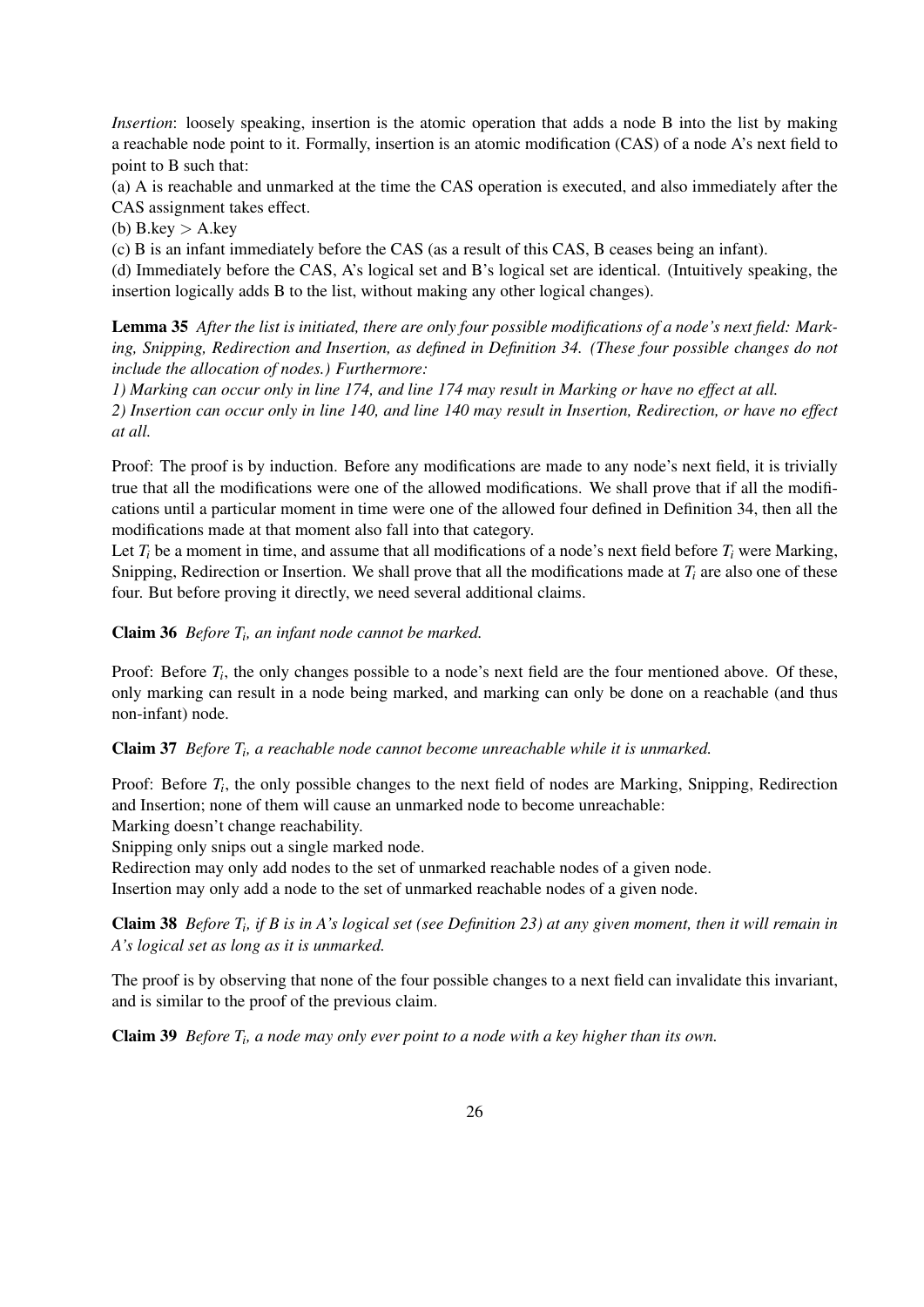Proof by induction: Before the first execution line after the initialization, the only node pointing to another node is head-*>* tail, and is thus sorted by the definition of the head key and tail key (Definition 1). By Observation 26, a node's key is never changed. Before  $T_i$ , the only possible changes to a node's next field are Marking, Snipping, Redirection and Insertion. Marking doesn't change the pointed node, and thus cannot invalidate the invariant. Snipping, by definition, only snips out a node, and thus, by transitivity, if the invariant holds before snipping, it will hold after it. Redirection and Insertion can, by definition, only change a node's next field to point to a node with a higher key.

**Corollary 40** *Before T<sub>i</sub>, the list is sorted in a strictly monotonously increasing order, and there are no two reachable nodes with the same key.*

Proof: This follows directly from Claim 39.

**Claim 41** *Before*  $T_i$ *, the head is never marked.* 

Proof: Changes to a node's next field are only made in lines 18, 39, 75, 138, 140, 174. Looking at these lines, we can see that the only place that a node can become marked is in line 174. In this line, an attempt is made to mark the node that appears as the Curr field in a window. By Observation 33, this window was originally returned from the search method. In the search method, Curr can only be read from the next field of a node. Before *T<sup>i</sup>* , a node can only ever point to a node with a higher key than its own, by Claim 39. By Definition 1, no node can have a key smaller than the head key, so we conclude that before *T<sup>i</sup>* , no node can point to the head, and thus the head cannot be returned as the Curr field in a window by the search method, and thus it cannot be marked.

The following Claim refers to the linearization point of the search method. Loosely speaking, it means that before  $T_i$ , the search method works correctly.

Claim 42 *Before*  $T_i$ , when calling the search(key) method, if the method returns with a valid (not null) *window (Pred,Curr), then during the method's execution there was a point (the search linearization point) in which all the following were true:*

*(a) Pred.key < key, and Pred was the last node in the list satisfying this condition.*

*(b) Curr.key >= key, and Curr was the first node in the list satisfying this condition.*

*(c) Pred was unmarked.*

*(d) Curr was unmarked.*

*(e) Pred.next pointed to Curr.*

Proof: We start by proving that Pred.key*<*key. Pred is initialized in line 69 as the head, and by Definition 1, head.key *<* all possible keys. Pred is later modified only in line 84, but the failure of the condition in line 82 guarantees that the new value of Pred.key will remain lower than the key (recall that, by Observation 26), a node's key never changes so pred.key *<* key throughout the run. Next, we show that curr.key *>*= key upon return from the search method. If the search method did not return null, then it must have returned via line 83. The condition in line 82 guarantees that Curr.key *>*= key. Given that Pred.key*<*key and Curr.key *>*= key and since the list is sorted in a strictly monotonously increasing order (by Corollary 40), showing (e), i.e., that Pred.next pointed to Curr, will guarantee the second part of (a), i.e., that Pred was the last node satisfying Pred.key *<* key, and similarly, the second part of (b), that Curr was the first node satisfying Curr.key  $>=$  key. So it remains to show that (e) holds, to conclude that (a) and (b) also hold. We next show that  $(e)$ ,  $(c)$ , and  $(d)$  hold.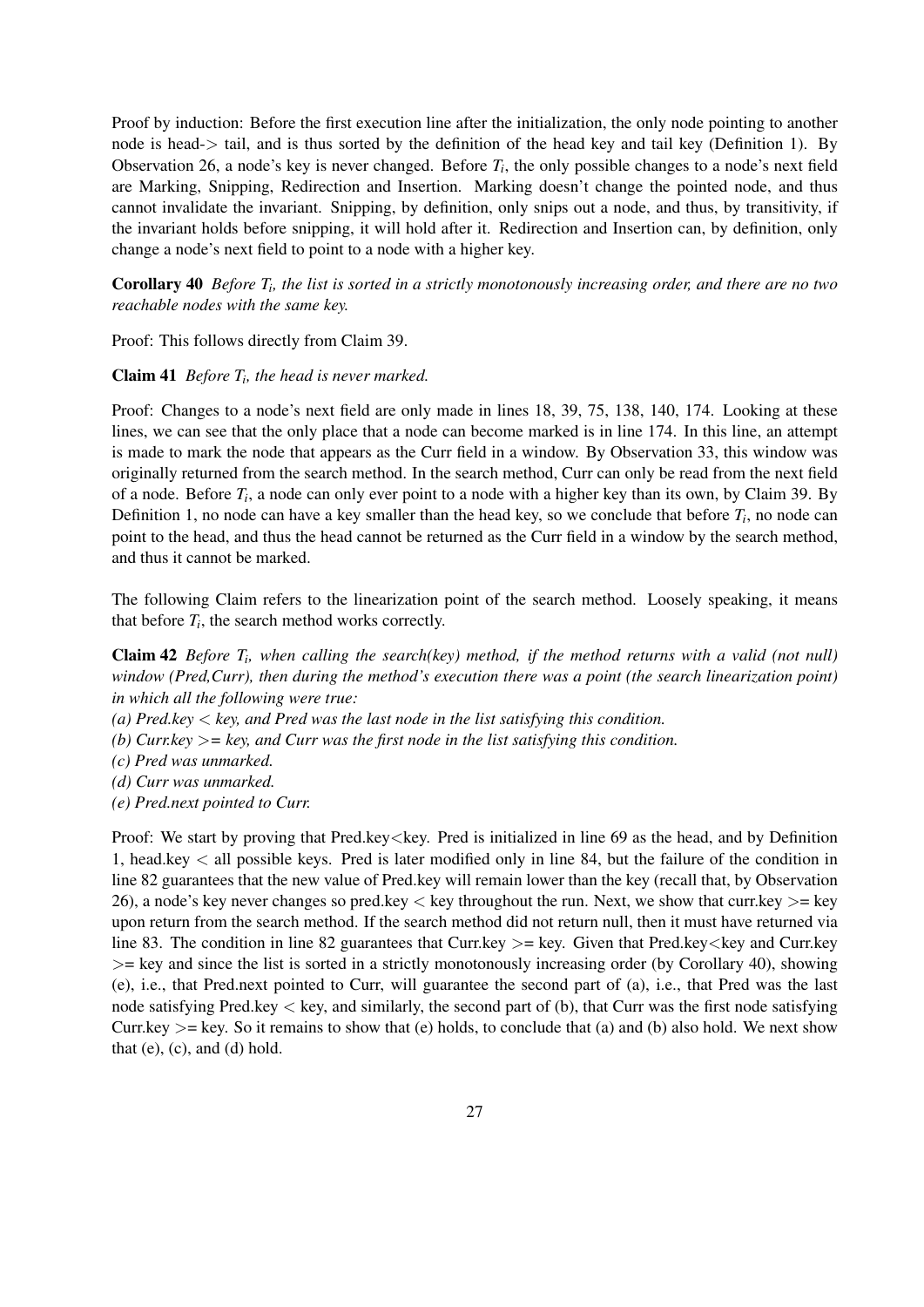The last update of Curr before returning from the search method must happen after the last update of Pred, because whenever Pred is updated, there is always an update to Curr right after. (See Lines 69, 70, and 84 where Pred is modified.) There are three possible cases for when curr was last updated, and for each we will show that  $(c)$ ,  $(d)$ , and  $(e)$  hold:

1. The last update to Curr was in line 70.

Then during the read of Pred's (head) next field, Pred pointed to Curr (e), and Pred was unmarked since, by Claim 41, the head is never marked (c). Now, if the condition in line 73 were true, then Curr would have been updated again (either in line 79 or again in 70) and thus after the last update to Curr it was false, meaning that Curr wasn't marked at line 72, which happened after line 70. Since a marked node is never unmarked (Claim 29), then it was also unmarked during the read of Pred's next field in line 70 (d).

2. The last update to Curr was in line 79.

The condition in line 78 guarantees that line 79 can only be reached if the CAS in line 75 (Snipping) succeeds. That CAS changes pred.next field to point to the value that Curr will receive in line 79, and only succeeds if Pred is unmarked. Thus, if we reached line 79, then at the point immediately after that CAS, Pred.next pointed to Curr eventual value (e), and Pred was unmarked (c). Similarly to the previous case, if this is the last update of Curr, then the loop condition in line 73 checked after this update must be false (otherwise there would be another update), and thus Curr was unmarked during the read of line 80, and since a marked node is never unmarked (Claim 29), then also during the CAS of line 73. (d)

3. The last update to Curr was in line 84.

In line 84 Pred gets the value of Curr, and right after that Curr gets the value of Succ. This Succ value was read either at line 72 or 80, in each case, from Curr.next. So in the execution of line 84, Pred gets the Curr that pointed to the Succ that is now being put into Curr. So during the setting of Succ (line 72 or 80) prior to the last update of Curr in line 84, the eventual Pred pointed to the eventual Curr (e). Also, after the read of Succ (the eventual Curr) either in line 72 or 80, the condition in line 73 is checked, and must be false (otherwise Curr would be updated again), which guarantees that at that point the (eventual) Pred wasn't marked (c). Finally, after the last update of Curr in line 84, curr.next is read again (line 72), and tested again (in line 73) to make sure Curr isn't marked either, and therefore was also not marked at any time before (d).

#### Claim 43 *Before T<sup>i</sup> , a node's next field never points to an infant node.*

(Note that this isn't entirely trivial, since infant means 'has never been reachable from the head', and not 'has never been reachable from any node.) Proof: Let us see that the four possible changes to a node's next field cannot cause a non-reachable node to point to an infant node. (Making a reachable node point to an infant node will simply cause the node to cease being infant, not invalidate the claim). Marking, Snipping and Insertion specifically define that only the next field of a reachable node can be changed, and Redirection specifically defines that the newly pointed node must be a non-infant.

**Corollary 44** *Before T<sub>i</sub>, an unmarked node that is reachable from any node, is also reachable from the head. (Alternatively, the logical set (Definition 23) of any node is a subset of the set of nodes logically in the list (Definition 19).)*

Proof: This follows from Claims 29,37,43.

Definition 45 *A node's maximal set is the set of all the unmarked reachable nodes with a key greater than its own.*

Claim 46 *Before T<sup>i</sup> , Redirection (Definition 34) cannot affect A's logical set (Definition 23) if A's logical set is already maximal prior to the Redirection.*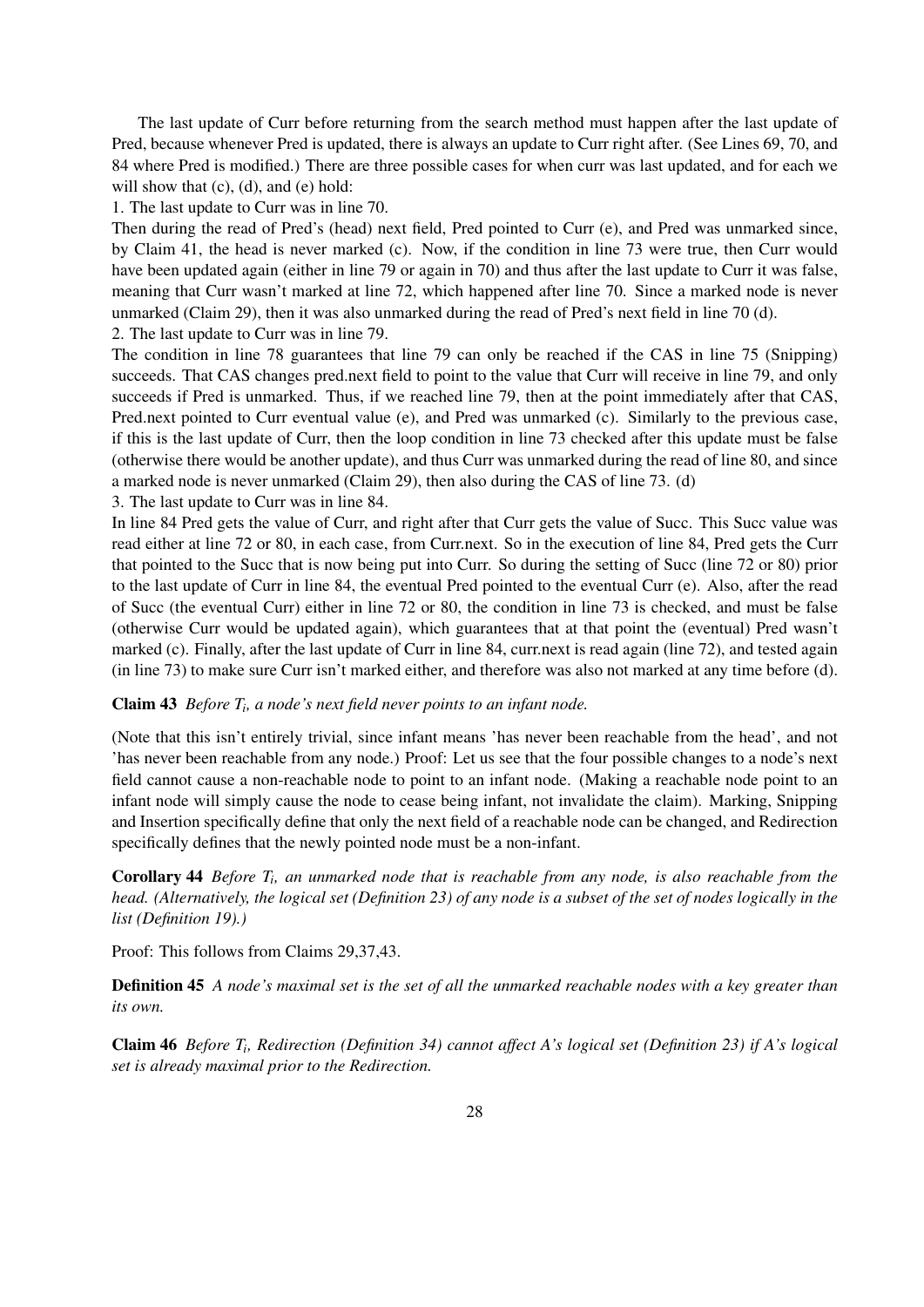Proof: By definition, Redirection can only add nodes to a node's logical set. But it is impossible to add nodes to it, if it is already maximal, since by Corollary 44 and Definition 45, a node's logical set is always a subset of its maximal set.

Corollary 47 *An unmarked node that is not an infant is reachable and thus logically in the list.*

Proof: This follows from Claim 37.

Claim 48 *Before*  $T_i$ , a Redirection of the next field of a node A cannot change the logical set of any non*infant node B.*

Proof: If A is an infant itself, then it cannot be reachable from any node (Claim 43), and thus redirection on its next field can only affect its own logical set, and since A is an infant, this is allowed. If A is marked, then by definition, Redirection cannot be applied on its next field anyway. If A is non-infant and unmarked, then it is reachable (Corollary 47). So, since the list is sorted (Corollary 40), all the unmarked reachable nodes with a key greater than A.key are reachable from A. By definition, Redirection can only increase A's logical set, but there are no keys larger than A's key in the list. Also, redirection cannot be made to point to an infant (i.e., unreachable) node. Thus, redirecting A's next pointer cannot change the logical set of A.

We are now ready to show that any modifications to a node's next field at time  $T_i$  are restricted to Marking, Snipping, Redirection, and Insertion, and thus conclude the proof of Lemma 35.

Changes to a node's next field are made only in lines 18, 39, 75, 138, 140, 174. We shall go over them one by one:

Line 18: The allocation of a new node is excluded from the statement of the Lemma.

Line 39: This line is only executed during the list initialization, and is thus also excluded from the Lemma assertion.

Line 75: This instruction line is Snipping, which is inside the search method. For the change to take place, the CAS must succeed. Let us verify that in this case all the Snipping requirements are met:

Pred, Curr, and Succ nodes of the search method are here A, R, and B of the snipping definition. We need to show that the CAS is from state Pred-*>*Curr-*>*Succ when Pred is unmarked and reachable and Curr is marked, to Pred-*>*Succ, when Pred is still unmarked and reachable. The condition in line 73 guarantees that the Curr was marked. Claims 29 and 31 guarantee that once marked, it will remain marked, and that its next field will never change. Thus, if the CAS in line 75 succeeds, we know for certain that before its execution the state was Pred-*>*Curr-*>*Succ (that CAS checks Pred-*>*Curr, and Curr-*>*Succ is guaranteed by Claim 31), that Curr was marked (Claim 29), and that Pred wasn't marked (the CAS verifies this). Also, since the search method never reaches infant nodes (Observation 32) and Pred is unmarked, then Pred is reachable (By Corollary 47). Thus, after the execution, the state is Pred-*>*Succ, Curr is still marked, and Pred is still not marked, and thus also surely reachable (Claim 37). Also note that A is surely reachable: this is true because line 75 is inside the search method, which never reaches infant nodes and A is also unmarked. We conclude that it is a legal Snipping, and thus line 75 can either do nothing or a legal Snipping.

Line 138: This instruction line is Redirection, which is done inside the helpInsert method. Let us see that if the CAS succeeds, then all the redirection requirements are met: this CAS attempts to set the inserted node's (see Definition 8) next field to point to window.curr. Window is the value returned from the search method called in line 110. (This search is for the operations's key.) We need to show: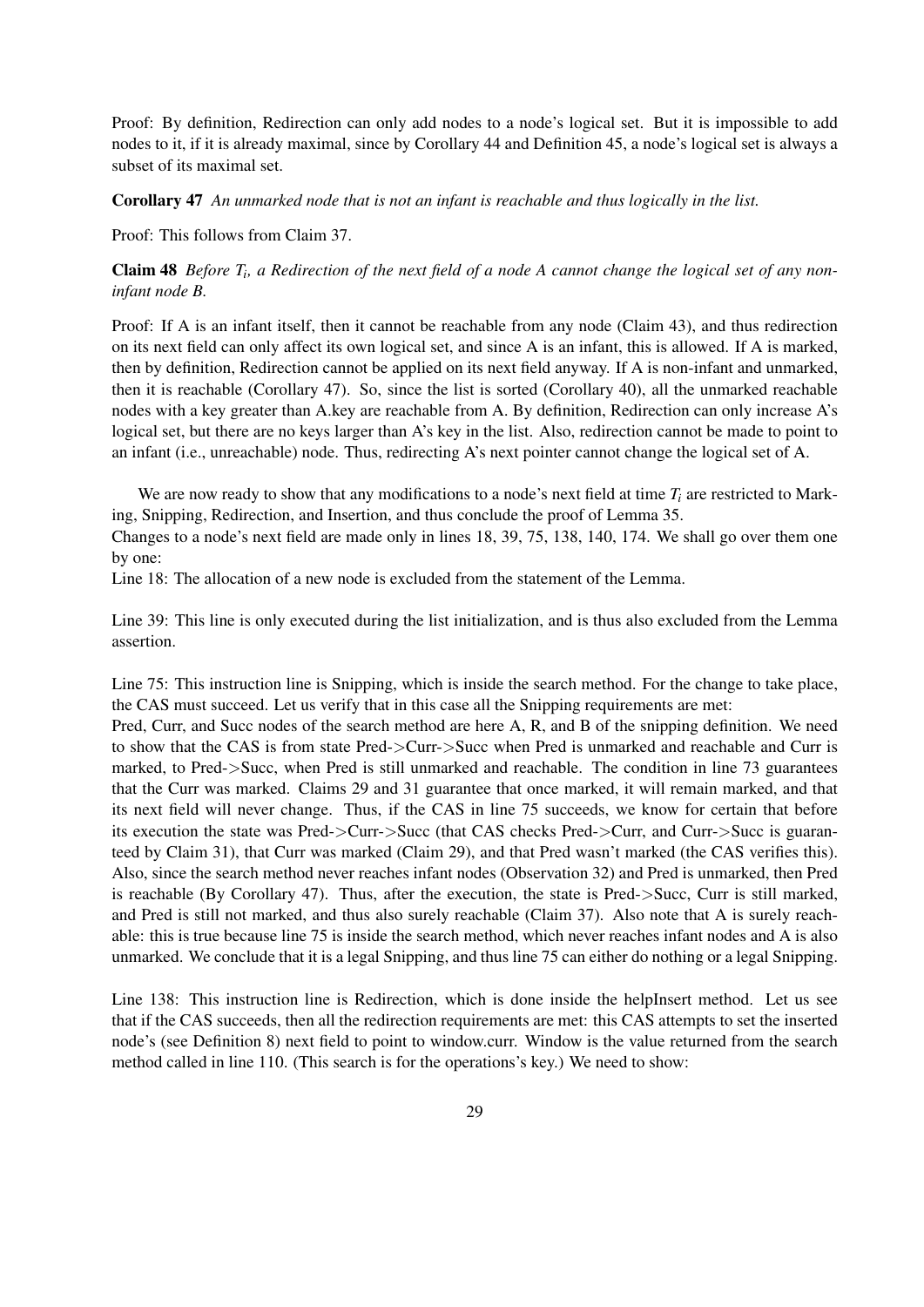(a) Window.curr is not an infant. (This is immediate from Observation 33.)

(b) Window.curr.key *>* operation's key.

(c) Immediately before the CAS, the inserted node's logical set is a subset of the Window.curr inclusive logical set (Definitions 23, 24).

(a) is immediate, as stated above.

(b) The search method linearization claim (Claim 42) guarantees that Window.curr.key *>*= the operation's key. The condition in line 113 guarantees that window.curr.key != operation's key, otherwise line 138 wouldn't have been reached, so window.curr.key must be larger than the operation's key.

(c) Now, line 138 is trying by a CAS to replace the inserted node's next with window.curr, and it compares the inserted node's next to the value node next read in line 109, before the search method that returned the window is called. If node next is null and the CAS succeeds, then the set of unmarked reachable nodes from the inserted node immediately before the CAS is the empty set, trivially fulfilling the condition. So we shall assume node next is not null. By Claim 43, node next is also not an infant node. By Claim 42 (the search method linearization claim), there was a point, the search linearization point, at which Window.curr was the first unmarked reachable node in the list, with a key *>*= the operation's key.

We will prove (c) by claiming following: Before  $T_i$ , suppose there is a point in time in which two nodes A and B satisfy that there exists a key K such that:

1. Neither A nor B are infants.

2. Both A.key and B.key *>*= K.

3. A is the first unmarked reachable node in the list satisfying A.key  $>= K$ .

Then B's logical set will always be a subset of A's logical set (as long as none of them is reclaimed). This is true by induction: at the search linearization point, the set of unmarked nodes reachable from A is the maximum possible set for nodes with a key greater than K, and thus, B's logical set is surely a subset of this set. The four possible changes to a node's next field before *T<sup>i</sup>* :

Marking: Only affects the mark of the marked node, and not the reachability of any node from any node. This clearly can't produce an unmarked reachable node from B which is not reachable from A.

Snipping: Only snips out a marked node, and doesn't affect reachability of any unmarked nodes.

Redirection: Since neither A nor B are infant, by Claim 48 Redirection cannot change the set of unmarked reachable nodes from them.

Insertion: Two Cases:

1. At the search linearization point, B is marked; thus, its next field cannot be changed (by Claim 31), and in particular cannot be changed by insertion. So the only way to add a node to B's logical set is by insertion (changing the next field of one of the unmarked nodes reachable from B), but all these nodes are also reachable from A, and thus this will also add this node to the set of unmarked nodes reachable from A.

2. At the search linearization point, B is unmarked. Since B is not an infant, it is reachable from the head, and since A was the first unmarked node with a key greater than K in the list, then B was reachable from A. Since while B is unmarked it will remain reachable from A (by Claim 38), then also changing B's next field by insertion directly will add the new node to the set of nodes reachable from A. Once B is marked and its logical set is still a subset of A's logical set, we are back to case 1.

Line 140: This line is inside the helpInsert method as well. The instruction in it is normally an Insertion, and can sometimes be a (private case of) Redirection. Let us see that if the CAS succeeds, either all Insertion or all Redirection requirements are met.

This line contains a CAS that changes window.pred to point to the inserted node. Window was the search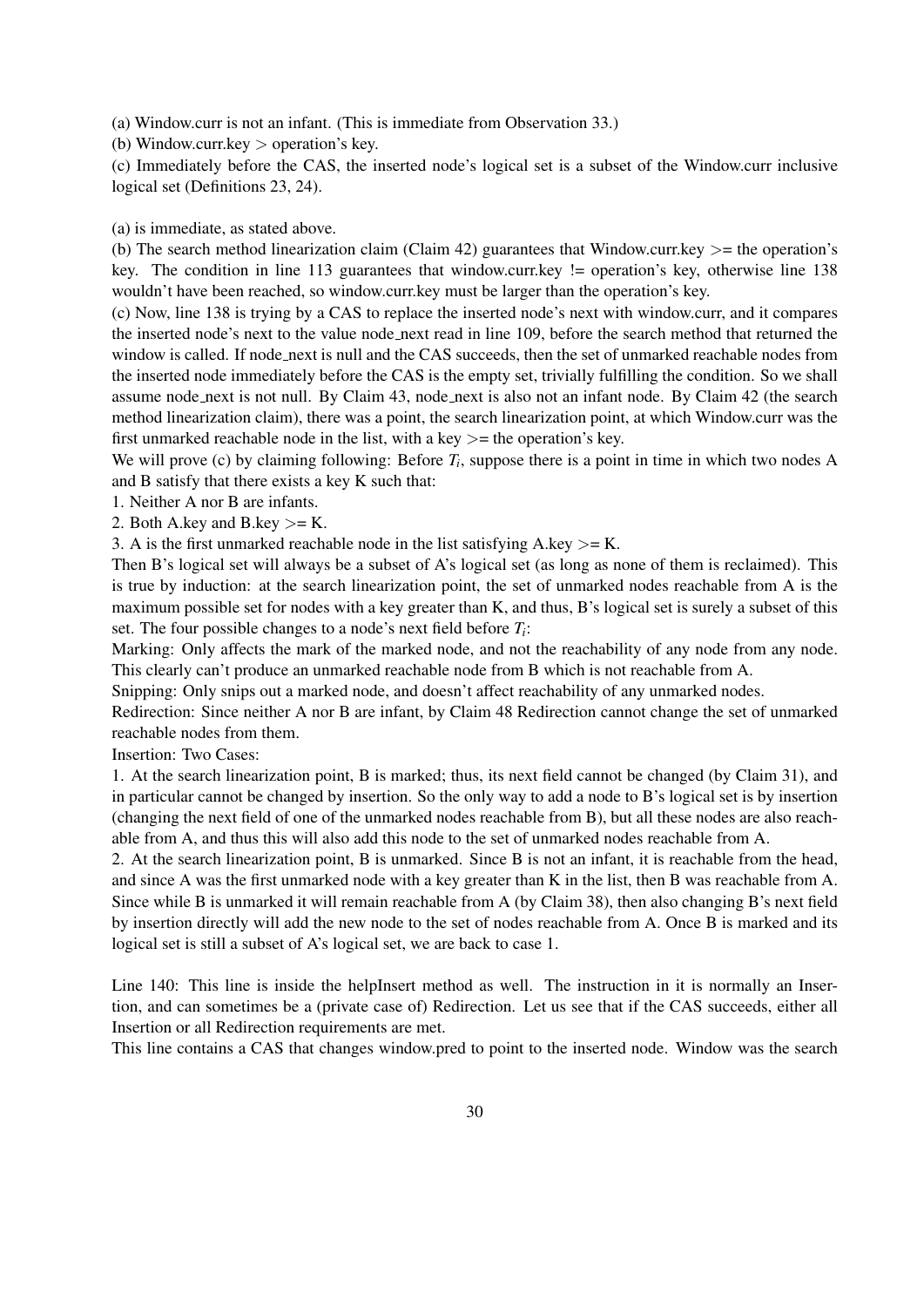result for the operation's key in line 110. Note that this CAS also checks for version. To prove a valid Insertion, we need to show that all the following are true:

(a) window.pred is reachable and unmarked immediately before the CAS, and also immediately after the CAS.

(b) The operation's key *>* window.pred.key

(c) The inserted node is an infant immediately before the CAS.

(d) Immediately before the CAS, window.pred's logical set is identical to the inserted node's logical set.

Note that if (c) is not fulfilled, then this is a legal Redirection, so we will focus on proving (a), (b), (d).

(a) window.pred is clearly not an infant since it was returned by the search method. The CAS makes sure it is unmarked and, by Corollary 45, reachable.

(b) This is immediate from Claim 42 since window is the result of the search for the operation's key in line 110.

(d) In the CAS of line 140, we compare window.pred.next pointed node to the one previously read from the inserted node's next field. If the inserted node's next field hasn't changed between its reading and the CAS, then immediately before the CAS both the inserted node's next field and the window.pred.next point to the same node, so obviously the set of unmarked nodes reachable from both is identical. If the node pointed by the inserted node's next field has changed, then the set of unmarked nodes reachable from it could only have grown, since before *T<sup>i</sup>* all changes to a node's next field can only add to the set of unmarked nodes reachable from it. However, window.pred is unmarked and reachable, its logical set is the maximum, and thus the two sets must still be equal.

Now, recall that we don't need (and can't) prove item (c), since line 140 can be either Insertion or Redirection. Note that if it is a Redirection, it is a futile one by Claim 48 (meaning that it doesn't change the logical set of any node). In general, all redirections changing the next field of a non-infant node are futile (unwanted, but harmless).

Line 174: This line contains the Marking instruction, and it is inside the helpDelete method. In this line we attempt to mark the next field of a node stored in the searchResult.curr field of a state entry. This field (the searchResult of the OpDesc class) can only be written to a value different than null in line 168. In line 168 this field(the searchResult of the OpDesc) receives the result of a search method. Thus, since the search method doesn't return in its window nodes that are infants (Observation 32), we know for sure that this is an attempt to mark a non-infant node. If it is already marked, then this line cannot possibly make any difference. If it is not, then by Corollary 47 this node is reachable, and thus this is a CAS to mark the next field of a reachable node, and thus a legal marking.

To conclude, we have seen that if all modifications to a node's next field before  $T_i$  are due to Marking, Snipping, Redirection or Insertion, then all modifications at *T<sup>i</sup>* also belong to one of these categories, and we have finished proving Lemma 35.

Corollary 49 *All the claims used during the proof of Lemma 35 hold throughout the run (And not only 'before Ti').*

Proof: A direct result of proving Lemma 35. For the rest of the proof we shall treat those claims in their general form.

Corollary 50 *Insertion and Marking (as defined in Definition 34) are the only logical changes to the list, when Insertion adds exactly one node (the inserted node) into the list, and Marking removes exactly one node (the marked node) from the list.*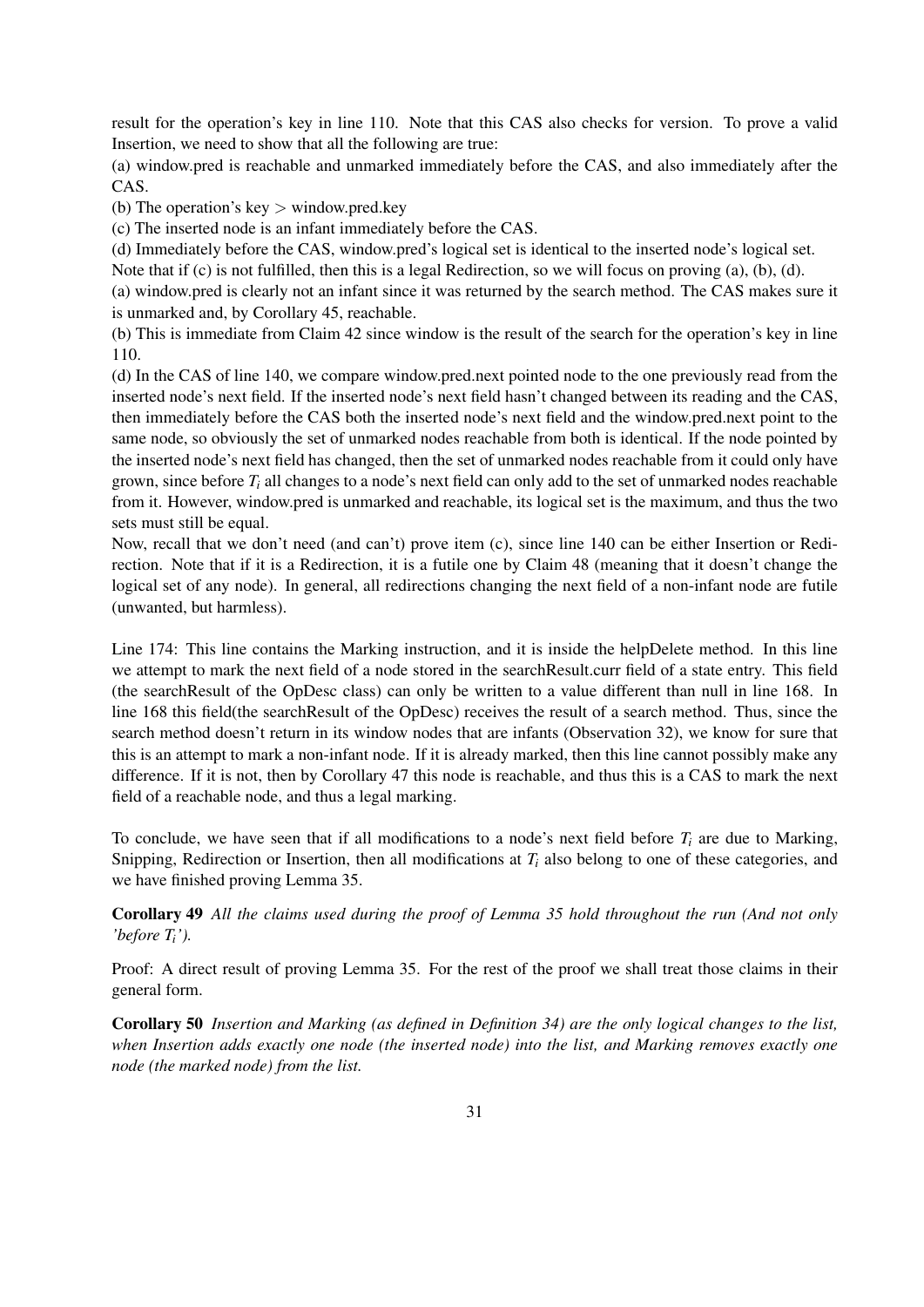Proof: This is a direct result of Observation 26 (a node's key is never changed), and of Lemma 35. Snipping: Only changes the reachability of a marked node, and thus makes no logical changes to the list. Redirection: According to Claim 48, it is clear that Redirection cannot make logical changes to the list. Marking: Since we mark a reachable node, it is clear this takes this node logically out of the list. Insertion: By definition Insertion inserts a previously infant node, while making no other changes to the set of unmarked reachable nodes.

Notes about parallel CASes that happen at exactly the same time:

a. A node cannot be marked more than once even at the same moment, since this is done by a CAS on its next field. So it is safe to assume that each marking has the effect of logically removing a distinct node from the list.

b. The same node cannot be inserted more than once even at the same moment, since at any given moment the node has only one possible place in the list, and thus the Insertion CAS is on a specific field. So it is safe to assume that each Insertion has the effect of logically adding a distinct node to the list.

c. It can easily be shown that the same node cannot be marked and inserted at the same moment (it must be inserted before it is marked), but this is not necessary for the point of our discussion.

#### Claim 51 *An infant node can only cease being infant via its Insertion.*

Proof: By Claim 43, no node can ever point to an infant node, and thus, the first time a node is pointed to is when it stops being infant, meaning that the first time it is pointed to it is from a node reachable from the head. This first time it is pointed to must be when one of the four possible changes occurs:

Marking doesn't change the pointed node, and thus the change that causes the node to cease being infant cannot be Marking.

Snipping by definition changes a node's next field to point to a node that was already pointed to by another node before, and thus it cannot be the first time a node is pointed to.

Redirection by definition changes a node's next field to point to a node that is not an infant, and thus it cannot be the change that causes a node to cease being infant.

So the first time a node is pointed to by the next field of any node can only be when an Insertion occurs. This Insertion makes the node reachable from the head, and thus no longer infant.

#### Claim 52 *An infant node is never marked.*

Proof: Of the four possible instructions that modify a node's next field, the only one modifying the mark of a node is Marking, which is done on a reachable (and thus non-infant) node by definition.

Observation 53 *The fields of an Operation Descriptor (opDesc in the code) are final. That is, they are never changed after initialization.*

Claim 54 *After initialization, a non-pending state (success, failure or determine delete) for a thread cannot be altered by any thread other than itself.*

Proof: The state array changes in lines 49, 56, 117, 123,130,136,142,163,169,179.

Lines 49 and 56: These lines are inside the insert method and the delete method. Both methods are only called by the operation owner thread to initiate the operation. By definition of legal operations (Definition 4), both are only called with the tid of the thread owner. Thus, both can only alter the state of the running thread.

Lines 117,123,130 and 136 are inside the helpInsert method. They contain a CAS that only succeeds if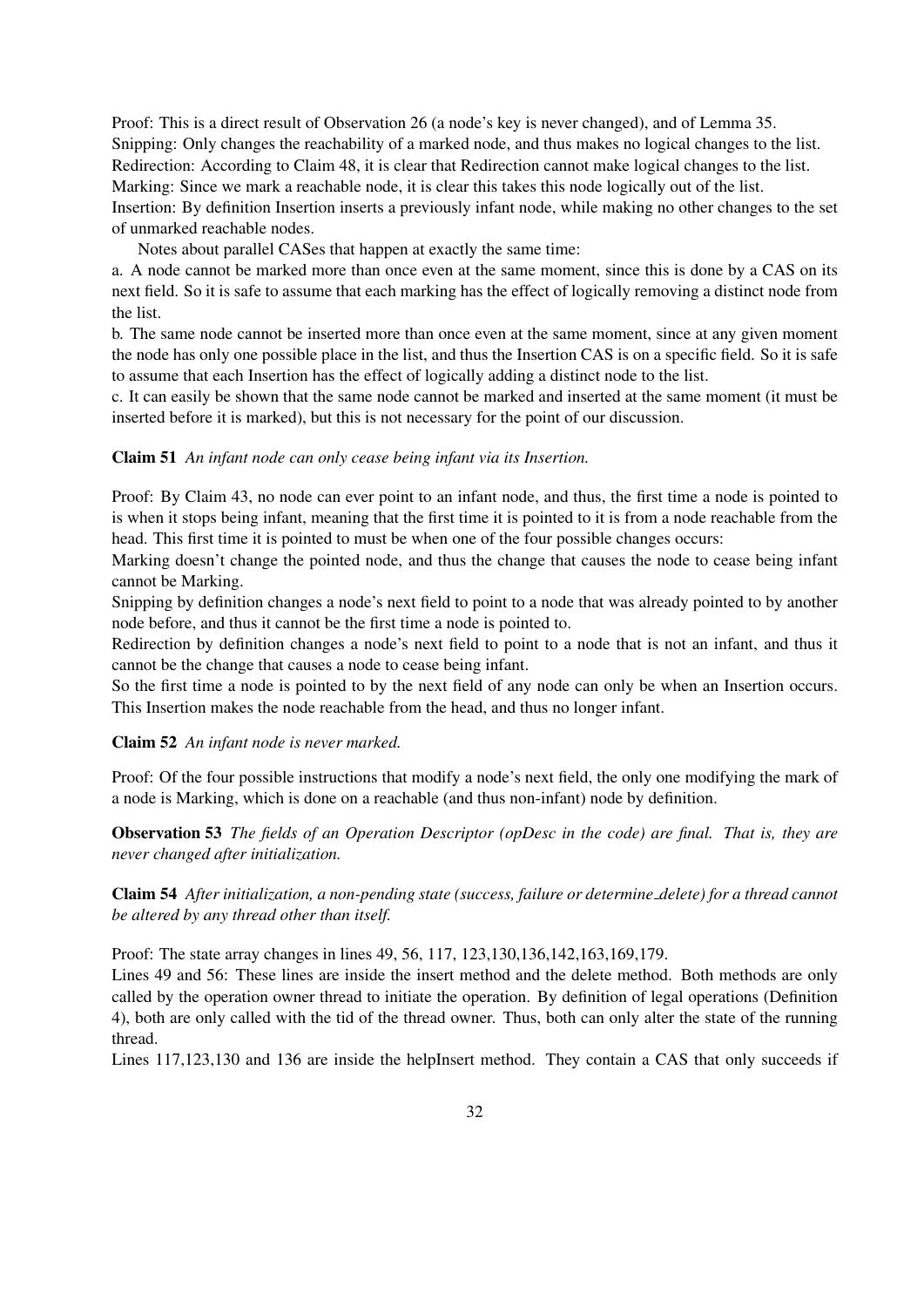the operation is the one read in line 105. The condition in line 106 guarantees that it is a pending (insert) operation, and Observation 53 guarantees that it will remain so.

Line 142: This line contains a CAS and only succeeds if the old operation is the one created in line 133. This operation is a pending (insert) state.

Lines 163,169,179: These lines are inside the helpDelete method, and they use a CAS that compares the given parameter to the value read at line 151. The condition in line 152 guarantees that the state in that case is pending (either search delete or execute delete).

## Claim 55 *Each thread can execute at most one operation with a given phase number. This means that a pair consisting of a threadID (Definition 2) and a phase number (Definition 5) uniquely identifies an operation.*

Proof: By definition of legal operations (Definition 4), the insert and delete methods, which initiate operations, can only be executed with a threadID matching the thread that runs them. So for any given threadID, the operations are executed sequentially, one after the other. When a thread calls the maxPhase method twice in succession, then this method is guaranteed to return two different phaseIDs, since each call increases the maxPhase integer by at least one during the run of each maxPhase. Note that if the CAS that increases this integer fails, then it must hold that another thread has incremented this number, as all modifications to this number (except for its initialization) are increments.

Claim 56 *A non-pending operation (Definition 14) cannot revert to pending.*

Proof: We have already seen in the proof of the previous claim that a non-pending operation can only be changed inside the insert or delete methods (which are only executed by the owner thread and not by helper threads). But these methods never change an operation's state to non-pending; they only create a new state operation, which will have a different phaseID.

Claim 57 *A search method might only return a null window if its operation (Definition 6) is no longer pending.*

Proof: Immediate from the condition in line 76.

## A.4 The Insert Operation

Recall first the definition of Insertion (Definition 34). Note the difference between an Insertion, which is a single CAS that inserts a node, and an insert operation (Definitions 3,6), which consists several methods that may be called by several different threads, and is initiated when the owner thread of the operation calls the insert method (Definition 7). Also recall that a successful operation is one for which the method that initiated it returned true (Definition 9). In this part of the proof, we want to establish a connection between Insertions and insert operations. In particular, we will show a one-to-one correspondence between Insertions and successful insert operations. We will use the (tid, phase) pair as a connector between them. First, we shall define four functions.

## Definition 58 *The Insert Functions - A,B,C,D*

Function A: Insertion -*>* (tid, phase) pair.

Matches each Insertion to the (tid, phase) pair that were that parameters for the helpInsert method that the insertion was a part of. (Recall that, by Lemma 35, Insertions may only occur in line 140).

Function B: insert operation -*>* (tid, phase) pair.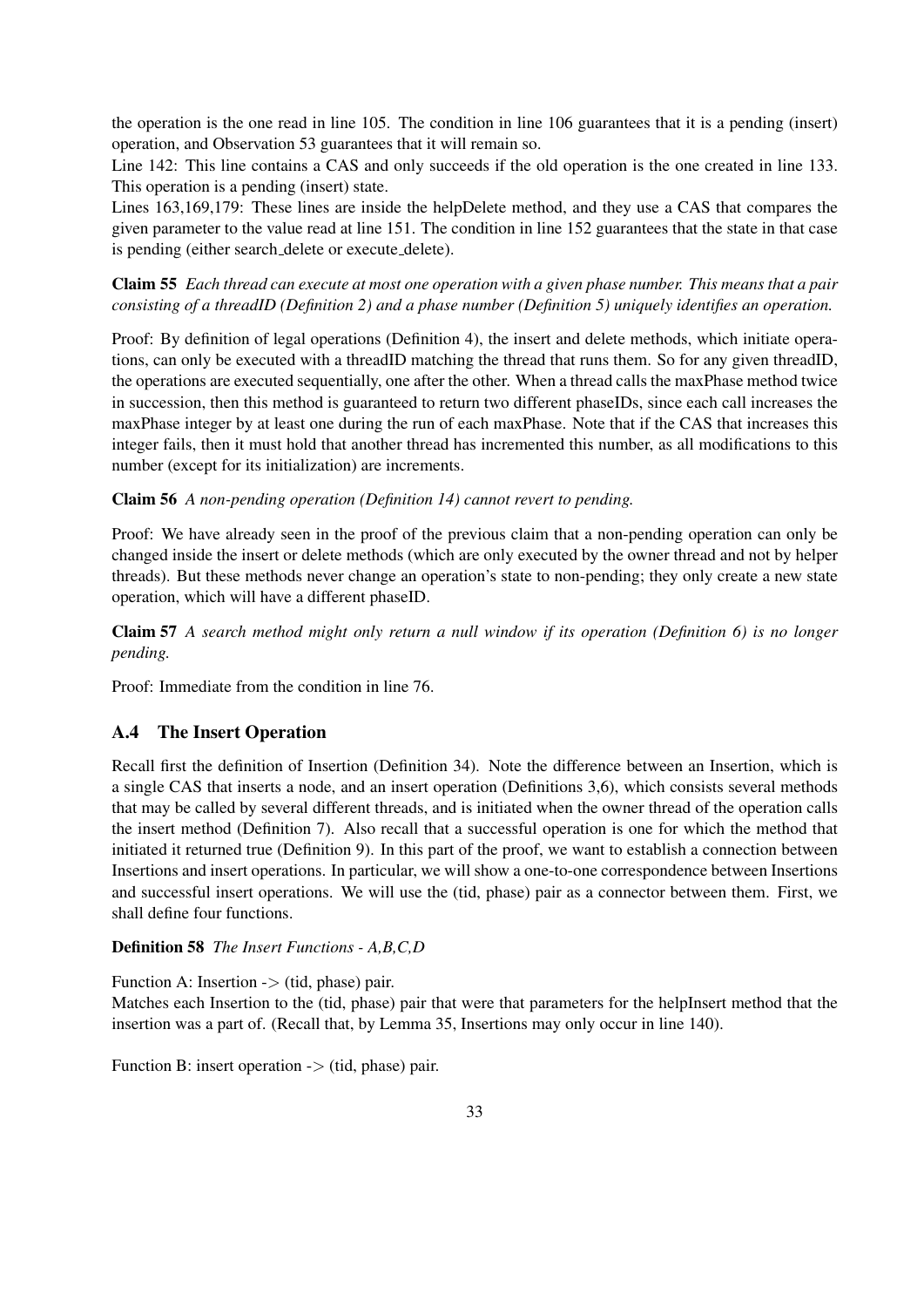Matches each insert operation to a (tid, phase) pair, such that the tid is that of the owner thread (which by definition of legal operations is also the tid parameter of the insert method), and the phase is the number returned from the maxPhase() method invoked inside the insert method that initiated this operation.

Function C: Insertion -> insert operation.  $C(x) = B^{-1}(A(x))$ .

Function D: insert operation -*>* Insertion or NULL.  $D(y) = C^{-1}$ if defined or NULL otherwise

Claim 59 *A thread whose state is other than insert can only reach the insert state in an insert method called by the same thread.*

Proof:

Line 49: This line is indeed inside the insert method. It changes the state for the given tid and, by definition of legal operations (Definition 4) the given tid must be that of the running thread.

Line 136: This line contains a CAS that can only succeed if the current state of the operation owner is the one read in line 105, and the condition in line 106 guarantees that the state of the operation owner is already an insert.

The rest of the lines never attempt to write an operation with the insert state.

#### Claim 60 *Function A (Definition 58) is an injective function.*

Proof : Let x be an insertion. By Lemma 35, we know that Insertion can only take place in a successful CAS in line 140, so we know that x took place in line 140. In this line an attempt is made to insert the node read in line 108 from the variable op into the list. The condition in line 106 guarantees that this op has the same (tid, phase) pair as  $A(x)$ . Claim 55 guarantees that there is no other operation with the same (tid, phase) pair. The node read in line 108 is the operation's node (Definition 8) allocated in the insert method, so if another Insertion x' exists such that  $A(x) = A(x')$ , then both Insertions are inserting the same node. But by definition of Insertion, it is inserting an infant node into the list, and immediately after that the node is no longer infant. So two Insertions of the same node cannot happen at two different times. Two Insertions of the same node also cannot happen at the same moment because the list is sorted (Corollary 40), and thus at a single moment a node can only be inserted into a specific place in the list. So two simultaneous insertions of the same node must execute a CAS on the same predecessor for this node, which cannot be done at the same time. We conclude that each node can only be inserted (via Insertion) once, and thus two distinct Insertions must insert two distinct nodes, and thus have two distinct (tid, phase) pairs.

Claim 61 *Function B is an injective function.*

This follows directly, and is a private case of Claim 55.

### Claim 62 *Function C is defined for every insertion, and is injective.*

Proof:  $C(x)$  is defined as  $B^{-1}(A(x))$ . We should first note that  $B^{-1}$  is well defined. We know this from Claim 61 that B is injective.  $B^{-1}$  is thus also injective, and By Claim 60 A is also injective. So C is injective as a composition of injective functions. We still need to show that C is defined for every Insertion x. A is defined for every Insertion x, but  $B^{-1}$  is most certainly not defined for every (tid, phase) pair. However, B is defined for all insert operations, and thus  $B^{-1}$  is defined for all (tid, phase) pairs that match an insert operation. This is all we need, since for every insertion x,  $A(x)$  is indeed a (tid, phase) pair that matches an insert operation.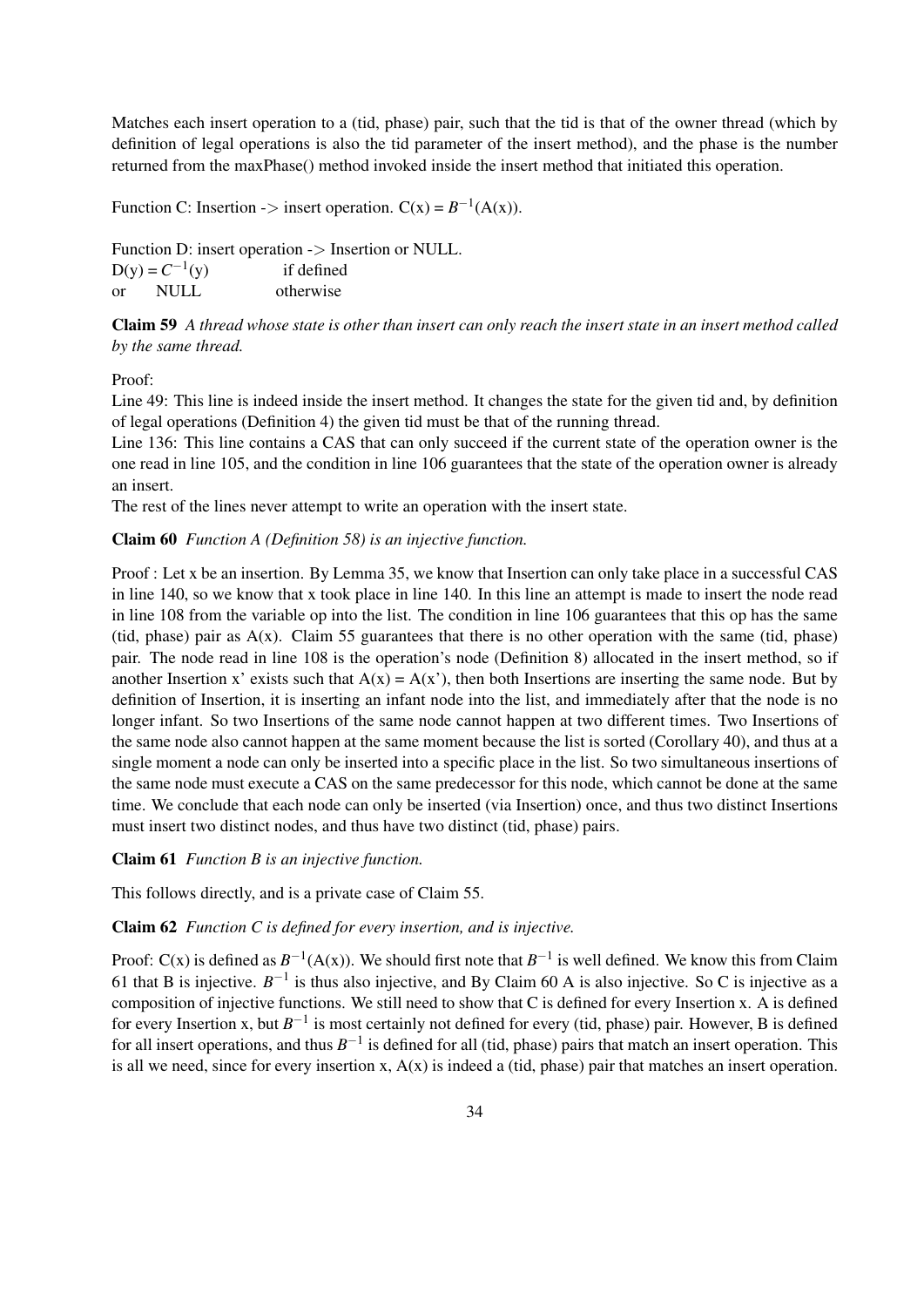This is true since Insertion only happens at the helpInsert method, and helpInsert is only called in line 94, when the condition in line 93 guarantees that the (tid, phase) pair matches a state of a (pending) insert. Claim 59 guarantees that this can only be the case if the (tid, phase) pair matches an insert operation.

Claim 63 *Function D is well defined.*

Proof: This is true since C is an injective function (Claim 62).

Claim 64 *A helpInsert method will not be finished while its operation is pending.*

Proof : The HelpInsert method is comprised of an infinite loop and can only be ended in one of the following lines:

107: The condition in line 106 guarantees this can only happen if the insert operation is no longer pending.

112: The condition in line 111 guarantees this can only happen if the search method returned null, which can only happen if the operation (given to it) is no longer pending (Claim 57)

118: The condition in line 117 guarantees this can only happen if the state was successfully changed to non-pending in the same line (117).

124: The condition in line 123 guarantees this can only happen if the state was successfully changed to non-pending in the same line (123).

131: The condition in line 130 guarantees this can only happen if the state was successfully changed to non-pending in the same line (130).

143: The condition in line 142 guarantees this can only happen if the state was successfully changed to non-pending in the same line (142).

Corollary 65 *A help(phase) method will not finish while a pending insert operation with the same phase number exists.*

This is an immediate conclusion by the structure of the help method (it calls the helpInsert method) and Claim 64.

Corollary 66 *An insert method will not be finished while the operation initiated by it is still in a pending state.*

This is an immediate conclusion by the structure of the insert method (it calls the help method) method and Corollary 66.

Claim 67 *A thread in a pending inert state can only reach a different state in the helpInsert method.*

Proof: According to Corollary 66, the insert and delete methods cannot change this state since while the insert is pending the owner thread hasn't yet finished the insert operation. The helpDelete method cannot change this state since every change of a state in it is by a CAS that ensures it only changes a pending delete (search delete or execute delete) state. The rest of the lines that change a state are only inside the helpInsert method.

Claim 68 *A thread's state can only be changed into success in the helpInsert method, and only if the insert's operation's node is no longer an infant.*

Proof: A success state can only be written (throughout the code) in the helpInsert method. We will go over each of the lines that change a state into success and see that they can only be reached if the operation's node is no longer an infant. A success state can be written in the following lines: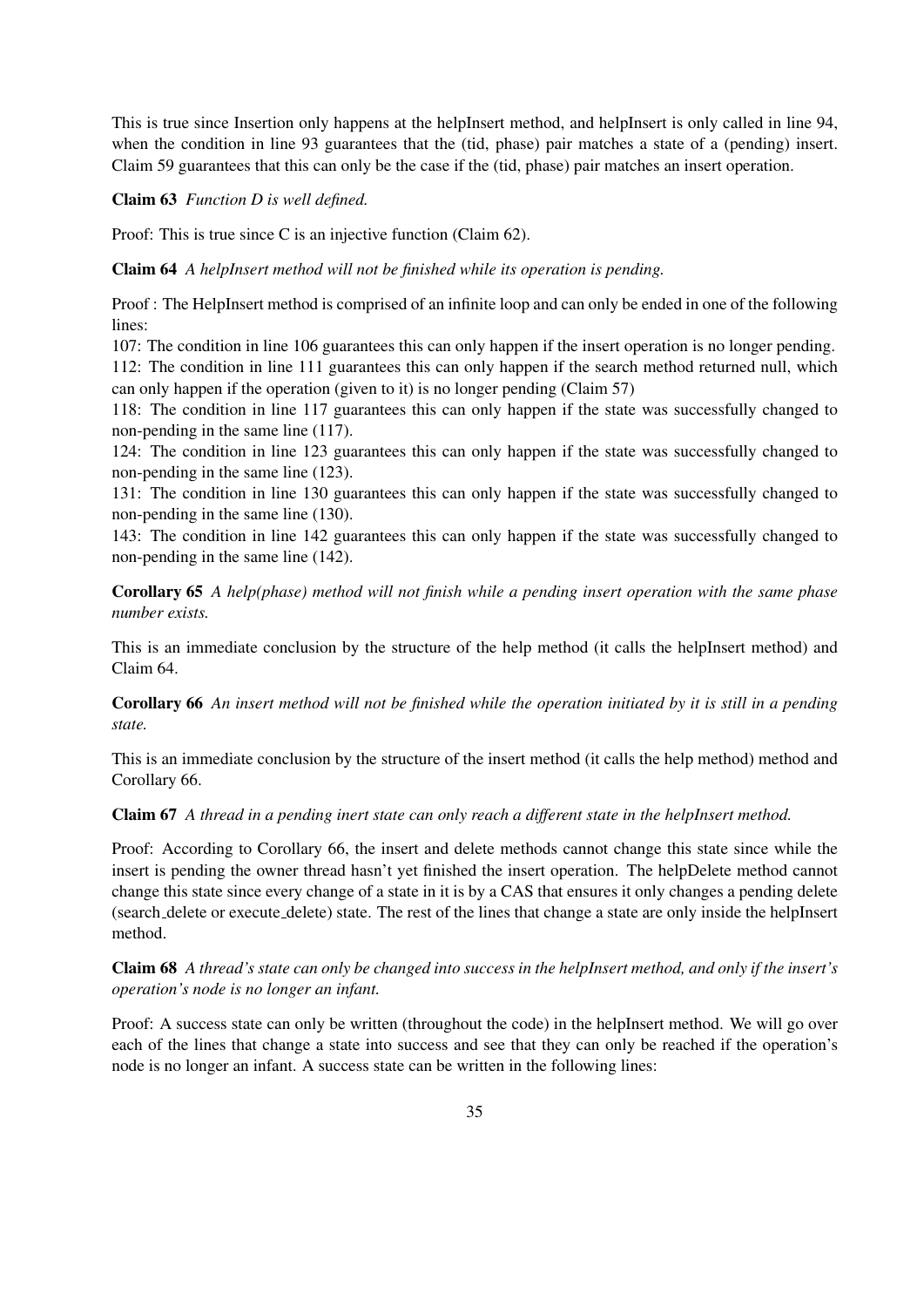Line 117: The condition in line 114 guarantees that this line can only be reached in one of two cases:

1. The operation's node is marked, and thus, by Claim 52 is not an infant.

2. The node was returned inside the window that the search method returned, and thus is not an infant (Observation 32).

Line 130: The condition in line 128 guarantees this line can only be reached if the inserted node is marked and thus non-infant (Claim 52).

line 142: The condition in line 140 guarantees this line can only be reached if the CAS in line 140 succeeded. By Lemma 35, if this CAS succeeds it is either an Insertion of the inserted node (which thus ceases being an infant node), or a Redirection, and thus the inserted node is already not an infant, by definition of Redirection (Definition 34).

Claim 69 *For each successful insert operation (recall successful means returned true) denoted y, D(y) is not NULL.*

Proof : Another way to formulate this claim is that for each insert method that returned true, an insertion took place during the insert operation. The structure of the insert method guarantees that it returns true if and only if the state of the owner will be changed into success. By Claim 68, it means that the operation's node is no longer an infant. By Claim 51, this implies that a corresponding Insertion took place.

Claim 70 *The key added to the list as a result of an Insertion (the Insertion is denoted x) is identical to the key given as a parameter to the insert method that initiated C(x).*

Proof: The key added to the list as a result of an Insertion x is the key that is on the inserted node, which is the operation's node read from the state in line 108. The operation's node for an insert operation is created in line 47, with the key given to the insert method.

Claim 71 *Immediately before insertion, the key to be inserted is not in the list.*

Proof: By Corollary 40 a valid insert retains the strict monotonicity of the list, and therefore the key cannot exist in the list during Insertions.

### Claim 72 *For an unsuccessful insert operation (meaning that the insert method that initiated it returned false), denoted y, D(y) = NULL.*

Proof: An unsuccessful insert operation can only happen if the pending insert operation changed to something other than success. By Claim 67, this can only happen in the helpInsert method. By Corollary 66, the insert operation will not be finished while the state is still pending, and if the state changed to success, the operation will not fail. Since for an insert operation y, d(y) can only be an Insertion in which the inserted node is the operation's node, it is enough to show that the operation's node in a failing operation can never be inserted. A word of caution: it is not enough to show that when the insert operation ceases to be in a pending state, the node of that operation is still an infant. We also need to show that it cannot possibly be inserted later by other threads currently inside a helpInsert method for the same operation. Let us go over the changes of the state inside the helpInsert method. For each one, we shall see that one (and only one) of the following holds:

1. It changes the state to success, and thus the operation will result in being successful, not relevant here (lines 117, 130, 142).

2. It changes the state but to a state that is still a pending insert, and thus the insert method must still be in progress and cannot (yet) return false (line 136).

3. It changes the state to failure, but we can show that the node that belongs to the operation is certainly an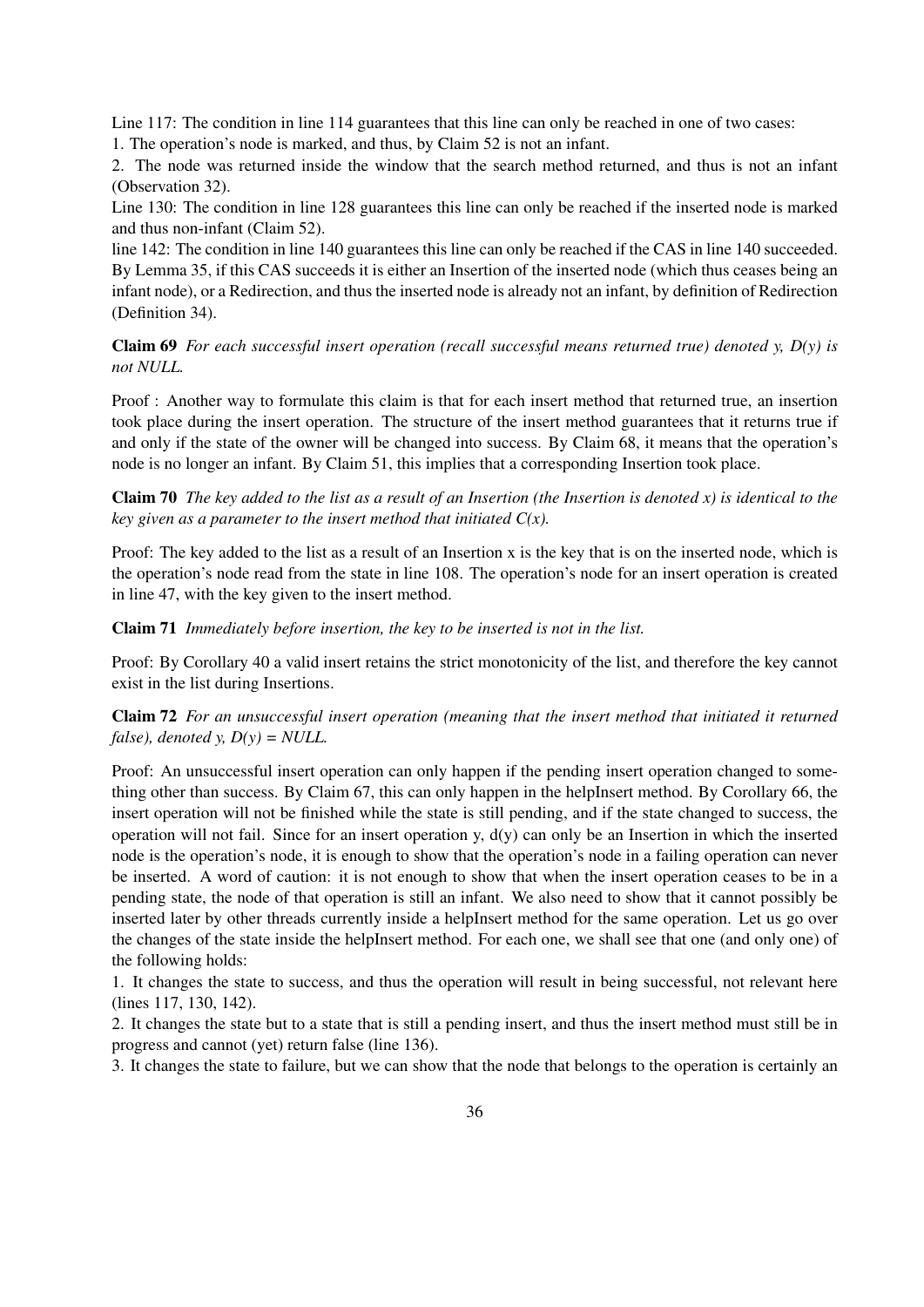infant and also cannot be inserted later(line 123).

In line 110 a search is done for the operation's key. The condition in line 113 guarantees that line 123 can only be reached if the search method found a node with the same key. The condition in line 114 guarantees that line 123 can only be reached if that node is not the operation's node, and also that the operation's node is not marked (at least not at this time). So, during the search of line 110 we know that there was a point, the search linearization point, at which:

1. The operation's node was not in the list.

2. The operation's node was not marked. (Claim 29)

3. A different node with the same key was in the list (we will call it the hindering node).

1 and 2 together mean that the operation's node was infant at the time (using Claims 37, and also 29 again). Now, if an Insertion of the operation's node is to take place, then it must be in a concurrent thread running helpInsert of the same operation after reading op in line 105. (If it did not yet read op, it will find the operation no longer pending, and will return from the helpInsert method.) Now, before this concurrent thread gets to the Insertion (line 140), it must also change the state in a (successful) CAS in line 136. There are two possible cases:

1. The CAS of the failure in line 123 takes place before the concurrent CAS in line 136.

But then the CAS in line 136 cannot be successful, because it will compare the current state to the obsolete state read in line 105.

2. The CAS of the failure in line 123 takes place after the concurrent CAS in line 136.

Then, in order for the CAS of the failure in line 123 to succeed, it must have read the old state after the CAS of the concurrent thread in line 136. This also means that it reached line 110, and the search point, only after the concurrent thread read the version of its window.pred in line 133. Now, if at the time the concurrent thread read the version in line 133, the hindering node was already in the list, then the window.pred could not point past it (since the keys are sorted), and thus, the CAS of the Insertion in line 142 must have failed. It can only succeed if the pointer in window.pred hasn't changed, and also it points to a node equal to one read from the operation's node next field, which must have a key greater than the (identical) key of the hindering node and the operation's node. If at the time the concurrent thread read the version in line 133 the hindering node was not yet in the list, and window.pred.next pointed to a node with a key greater than the operation's key, then the hindering node must be later inserted into the list, and this must change the next field of the window.pred, advancing the version, and ensuring that the insertion CAS in line 140 cannot succeed (indeed, this is the reason why we needed the version in the first place).

Claim 73 *For every Insertion x, the CAS operation that caused it occured during the execution time of the insert method that initiated C(x).*

(This claim is necessary to show that this Insertion is a legal linearization point for the insert method.) Proof: For the insert operation  $y = C(x)$ , we know that  $D(y) = x$ , which means by Claim 72 that y was a successful insert, and returned true. That can only happen if the state of the owner thread was success, which by Claim 68, can only happen if the Insertion x has already taken place. The Insertion cannot take place before the insert operation C(x) starts, because the (tid, phase) pair of a state is created only at the insert method that initiates the operation.

Claim 74 *An insert operation can only fail if during a search method belonging to that operation, another node with the same key was logically in the list (at the linearization point of that search method).*

Proof: We have seen in the Proof of Claim 72 that an unsuccessful insert operation can only be the result of a CAS changing the state of the operation to failure in line 123. The combined conditions of lines 113 and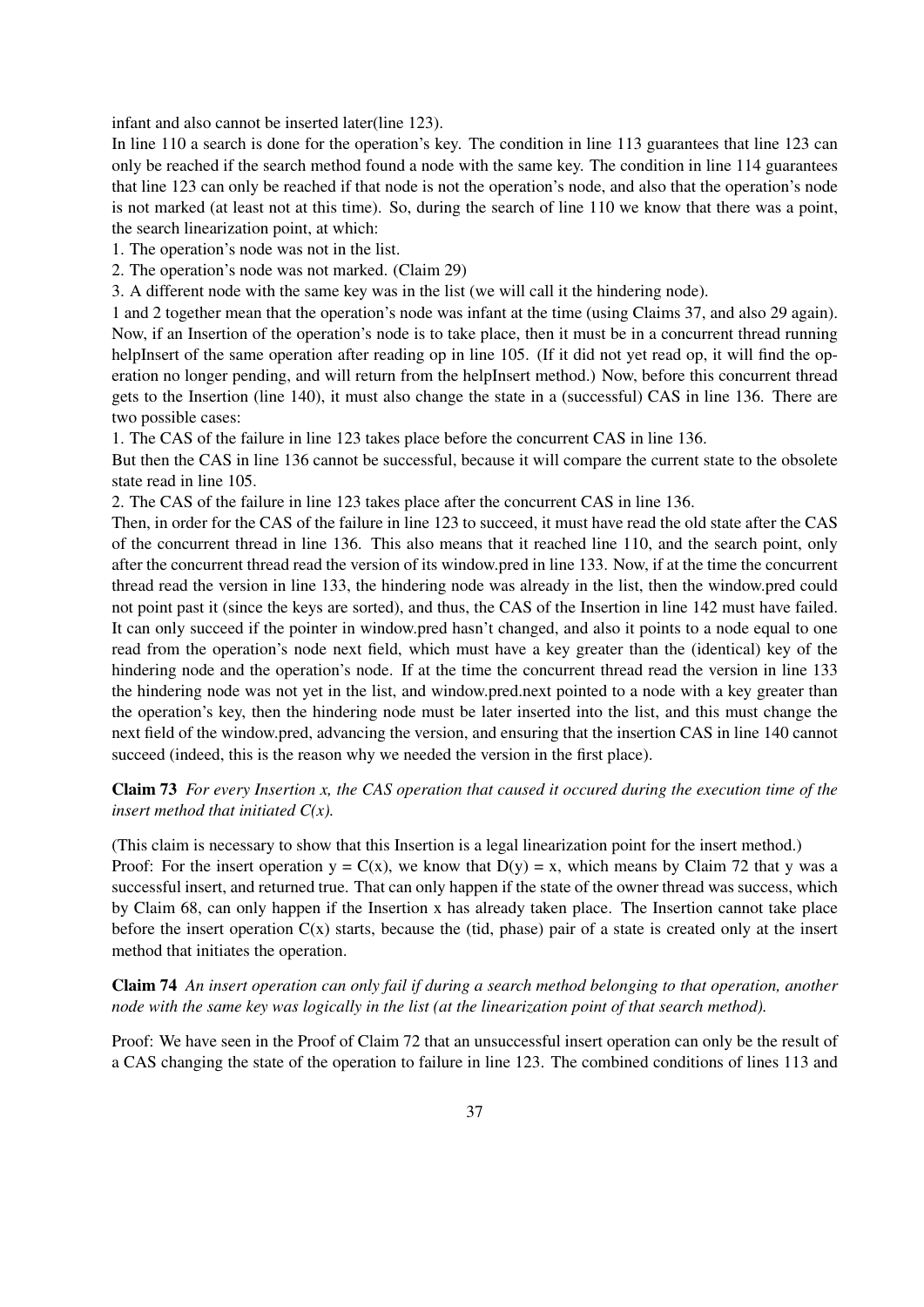114 guarantee that this line can only be reached if an appropriate hindering node, with the same key, was returned from the search method of that operation that was called in line 110.

Lemma 75 *An insert method that finished 'works correctly', meaning that one of the following has happened:*

- *\* It returned true, inserted the key, and at the point of linearization no other node with the same key existed.*
- *\* It returned false, made no logical changes to the list, and at the point of linearization another node with the same key existed.*

Proof: If the insert method that initiated an operation denoted y returned true (i.e., the operation was successful), then by Claim 69 D(y) is a corresponding Insertion, which happened during the execution time of the insert (Claim 73), which inserted a key that was not in the list at that time (by Claim 71). If the insert method returned false, then by Claim 73 it corresponds to no insertion, and by Claim 74, another node with the same key existed at the linearization point of a search method that belonged to this operation, and this point is also defined as the linearization point of the insert operation.

## A.5 The Delete Operation

Recall first the definition of Marking (Definition 34), and the definition of a delete operation (Definitions 3,6). Also recall that a successful operation is one for which the method that initiated it returned true (Definition 9).

Claim 76 *A thread's state can only be changed into search delete in the delete method called by the same thread.*

Proof: Line 56 is inside the delete method, and indeed changes a thread's state into a search delete. By the definition of legal operations (Definition 4) this can only be called by the same thread. The other lines that change a thread's state (49, 117, 123,130,136,142,163,169,179) never attempt to make the state a search delete.

#### Claim 77 *A thread can only reach the execute delete state directly from the search delete state.*

Proof: An attempt to set a state to execute delete is made only in line 169 using a CAS. The condition in line 156 guarantees that this CAS may only succeed if the value it is compared to (the previous state) is a search delete.

#### Claim 78 *A delete method will not finish while the operation it belongs to is pending.*

Proof: The delete method is constructed so that it publishes a (pending) delete (using the search delete state), and then calls the help method. The help method loops through the state array. If by the time it reads the state of the owner thread of the delete operation it is no longer pending, there is nothing left to prove. If it is still pending, it will call the helpDelete method. If so, we can now refer to the helpDelete method, which was called as part of this delete operation by the operation owner. This helpDelete method is constructed by an infinite loop that may only exit at one of the following lines:

line 154: In which case the condition in lines 152-153 guarantees that the operation is no longer pending. (By Claim 56 it cannot return to a pending state.)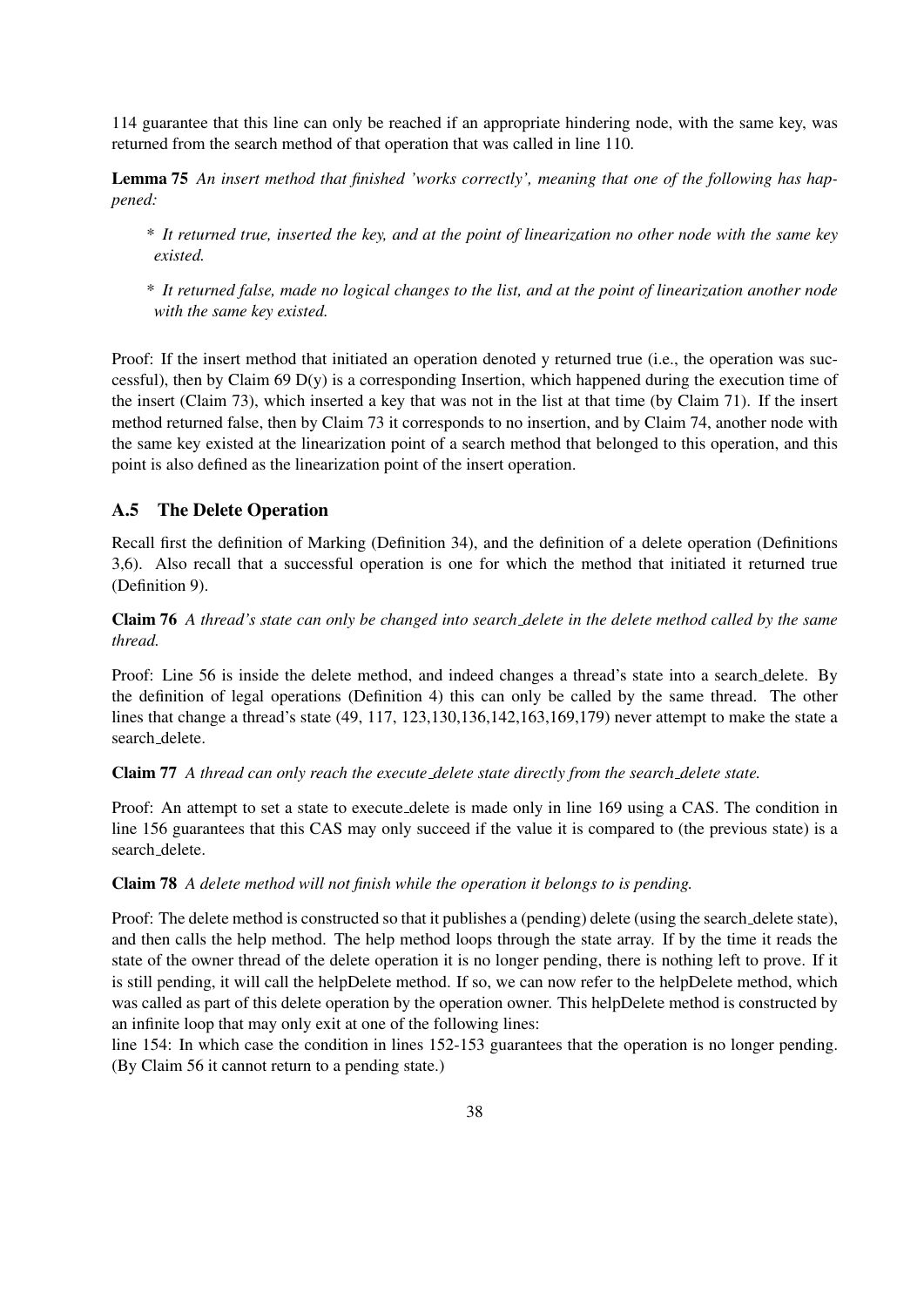line 164: In which case the condition in line 163 guarantees the operation is changed to no longer being pending.

line 180: The condition in line 172 guarantees that line 180 can only be reached if the operation was at state execute delete. There are two possible cases for this.

1. When the helpDelete method called by the operation owner reached line 179, the CAS succeeded, and thus in line 180 the operation is no longer pending.

2. When the helpDelete method called by the operation owner reached line 179, the CAS didn't succeed. This can only happen if some other thread changed the state. But a different thread could not have done it in the insert or delete method, since those can only be called by the operation owner (by definition of legal operations). All other changes to a state are by means of a CAS. The only one that can possibly change an execute delete state is the one in line 179, which would have made the state determine delete and no longer pending. Other lines cannot be reached if the value that is compared to is an operation with a state of execute delete. (In other words, there is no need to check that the CAS in line 179 succeeded, because it can only fail if another thread already executed the same CAS.)

Claim 79 *An execute delete can only be changed into a determine delete state, and only in a CAS in line 179.*

This is an immediate result of the proof of the previous claim. We shall briefly reiterate the relevant parts. An execute delete state cannot be changed inside the delete or insert methods, since in these methods a thread only changes its own state (by definition of legal operations), but, according to the previous claim, the owner thread will not finish the delete method that initiated this operation while the operation is pending. The remaining changes to a state are executed by a CAS, and the only CAS that compares the previous value to a state with execute delete is the one in line 179, which changes it into a determine delete.

Definition 80 *Possible routes of a delete operation's state.*

Route 1: published search delete in line 56 -*>* CAS into failure in line 163. Route 2: published search delete in line 56 -*>* CAS into execute delete in line 169 -*>* CAS into determine delete in line 179.

Claim 81 *The state of any delete operation from publishing until it is not pending can only follow one of the two routes in Definition 80.*

#### Proof:

Fact: A pending delete operation's state cannot be changed outside the helpDelete method.

This is because inside the helpInsert there is a CAS that checks that the operation is a pending insert operation, and the changes in the delete and insert methods cannot be made since the operation is still pending. Using this fact, we can just focus on the changes inside the helpDelete method.

Line 163 is a CAS that leads to failure, and the condition in line 156 guarantees the previous state is search delete.

Line 169 is a CAS that leads to execute delete, and the condition in line 156 guarantees the previous state is search delete.

Line 179 is a CAS that leads to determine delete, and the condition in line 172 guarantees the previous state is execute delete.

We shall now define two functions that will correlate between delete operations that followed route 2, and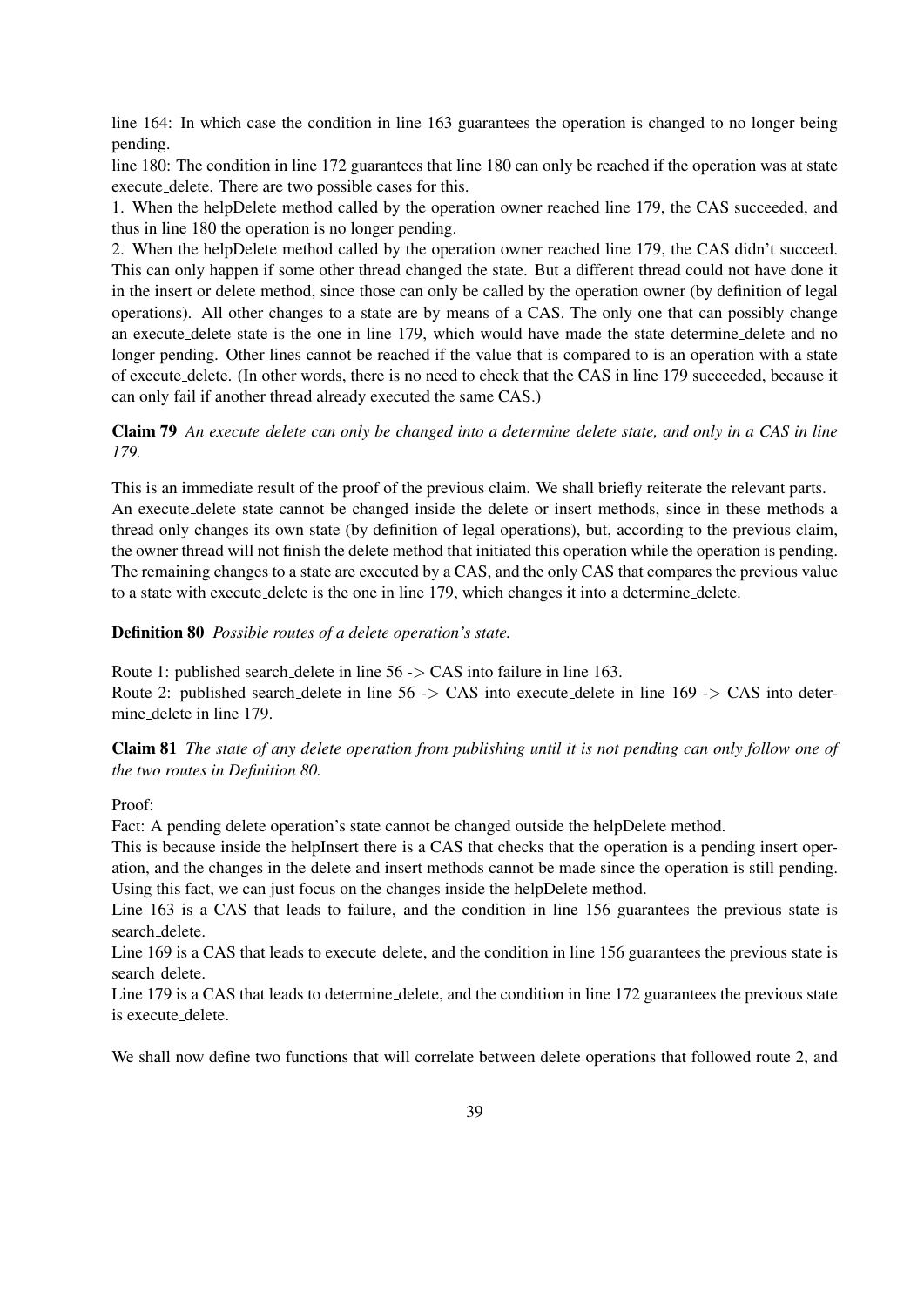Marking, as defined in Definition 34. Using a process similar to the one we used in our proof of the insert operation, we wish to prove a one-to-one correspondence between successful delete operations and Markings.

#### Definition 82 *The Delete Functions A,B*

Function A: Delete Operations that followed route 2 -*>* Marking.

For a delete operation that followed route 2 (as defined in Definition 80), denoted y, the operation was at some point in a state of execute\_delete. At that point, there was a window stored in the searchResult field of that operation descriptor. (The condition in line 158 guarantees that a state of execute delete always contains a valid (not null) window in the searchResult field.) We say that  $A(y)$  is the Marking of the node that was stored in searchResult.Curr. (We shall prove immediately that this defines a single Marking for every delete operation that followed route 2.)

Function B : Marking -*>* Delete Operation that followed route 2.

We say for a marking, denoted x, that :  $B(x) = y$  if and only if both of the following are true:

1.  $A(y) = x$ .

2. y was a successful delete operation (returned true).

We shall prove soon that function B is well defined and injective.

Claim 83 *A is defined for every delete operation that reached the execute delete state, denoted y, and the Marking A(y) always takes place during the run of the operation y. (It always takes place between the invocation of the delete method that started it, and the end of the same delete method.) Furthermore, A(y) is a Marking of a node that has the same key as was given as a parameter to the delete method that initiated the (y) operation.*

#### Proof:

Part One: A(y) matches every delete operation that reached the execute delete state to at least one Marking that executed during its run:

By Claim 81, execute delete can only be changed in a CAS in line 179. The condition in line 174 guarantees that this CAS can only be reached if the node found at the op.searchResult.curr is marked. The searchResult window was returned from a search method called in line 157. By Claim 42, there was a point in time that this node was unmarked, and this certainly happened during this delete operation. The condition in line 160 guarantees that the execute delete state would only have been reached if the searchResult.curr.key equalled the operation's key.

Part Two: A(y) matches every delete operation to no more than one Marking:

By Claim 81, execute delete can only be reached once (with a specific operation descriptor) in a delete operation. The Marking can only be done on the op.searchResult.curr. This is only a single node, and each node cannot be marked more than once (Claim 29). Thus execute delete correlates to no more than one Marking.

### Claim 84 *Function B matches each Marking, denoted x, to a single and distinct delete operation. (By the definition of Function B (Definition 82), it also follows that this delete operation returned true.)*

Proof: Each delete operation that reached the execute delete state matches the Marking of the node found in the op.searchResult.curr, and its state can only be changed into determine delete (Claims 81,83). In the delete method belonging to this operation, after the help method is done the operation is no longer pending, and thus it must have reached the determine delete at that point. Then all the delete operations that reached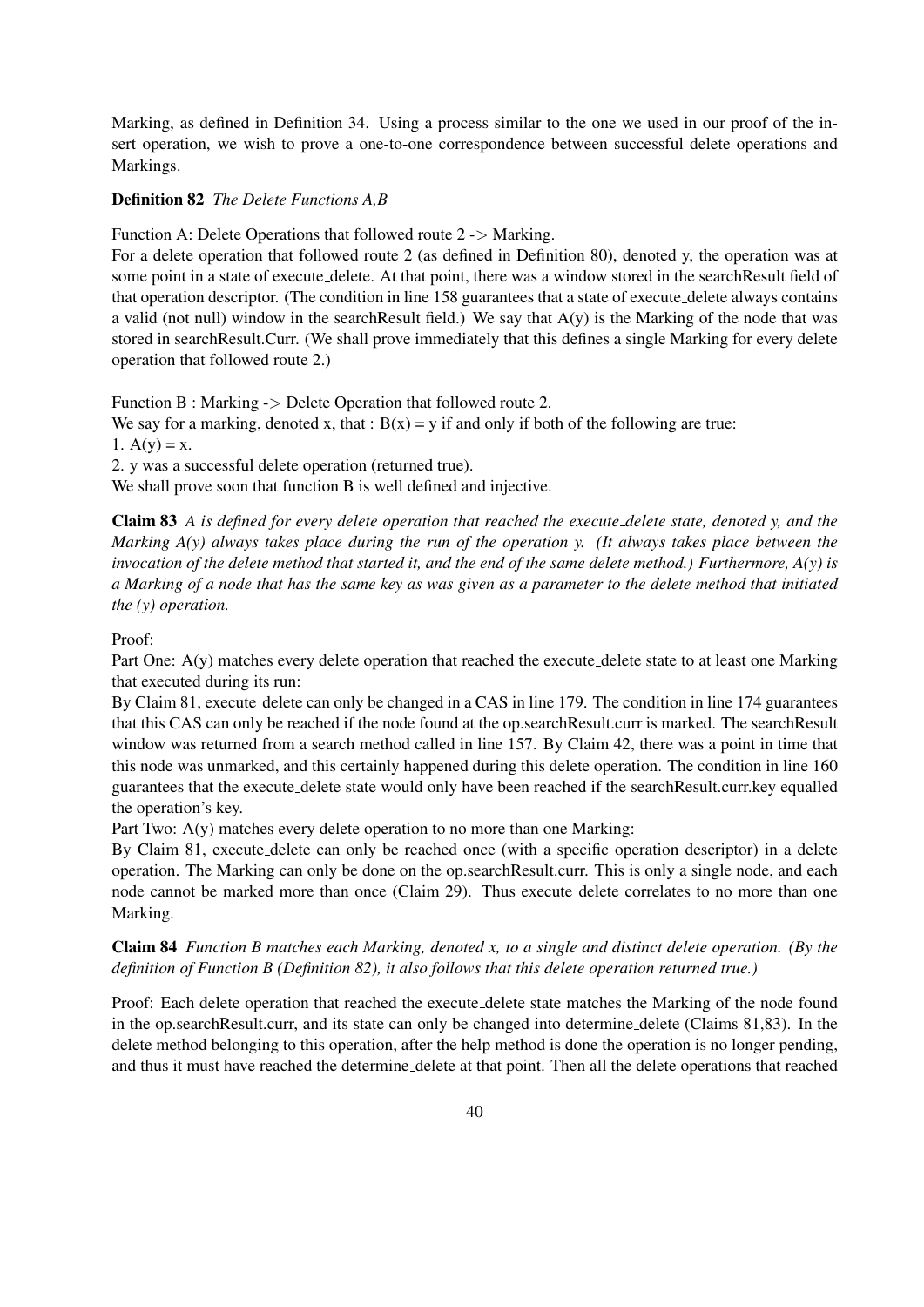execute delete can only be exited in line 61. Line 61 contains a CAS on the op.searchResult.curr.d, trying to change it from false to true. Since this field is initiated as false, and is never modified apart from this line, then no more than one operation can succeed on this CAS, but if at least one of them tried, then at least (and exactly) one must succeed.

Claim 85 *For a successful delete operation denoted y, there exists a Marking x of a node with the same key as the operation's key (see Definition 8), satisfying*  $B(x) = y$ *.* 

Proof: A successful delete operation can only go by route 2, since route 1 always ends with a failure by Definition 80. By Claim 83, we conclude that  $A(y) = x$  is a Marking of a node with the operation's key. Since the delete operation was successful, and  $A(y) = x$ , then by definition of function B,  $B(x) = y$ , and by Claim 84, B is well defined.

Claim 86 *A delete operation that followed route 1 made no logical changes to the list.*

Insertion can only take place inside the helpInsert method, which cannot be reached in a delete operation. Marking can take place only in line 174 (By Lemma 35), but the condition in line 172 guarantees that this line can only be reached if the state of the operation was at some point execute delete, which means this delete operation followed route 2.

Claim 87 *A delete operation can only follow route 1 if at some point during its execution there is no node in the list with a key equal to the operation's key.*

Proof: Route 1 requires a CAS in line 163. The condition in line 160 guarantees that line 163 can only be reached if the search method called in line 157 returned a window with window.Curr.key != the operation's key. By Claim 42, there was a point, the search linearization point, when this node was the first node in the list satisfying that its key *>*= the operation's key, meaning that the operation's key was not in the list at that time. (This search linearization point is also the linearization point for a delete operation that followed route 1.)

Lemma 88 *A delete method that finished 'works correctly', meaning that one of the following has happened:*

- *\* It returned true, and during the operation a reachable node with a corresponding key was marked, and this Marking, denoted x, satisfies B(x) = y.*
- *\* It returned false. During the operation a node with a corresponding key was marked, but this Marking, denoted x, doesn't satisfy*  $B(x) = y$  *(and also no other Marking satisfies that condition).*
- *\* It returned false, without making any logical changes to the list, and during its run there was a moment in which the operation's key wasn't logically in the list.*

Proof: If the delete method returned from line 61, then by the condition in line 59 we know that it finished in the determine delete state, meaning it followed route 2. If the CAS in line 61 succeeded, then the method returned true, and by Claim 85, there exists a Marking x satisfying  $B(x) = y$  as required. This is case 1. If the CAS in line 61 failed, then no Marking x can satisfy  $B(x) = y$  since by definition of function B (Definition 82) it can only match Markings to successful delete operations. This is case 2. If the method did not return from line 61, then it returned false, and by the condition in line 60, we know it followed route 1. Then by Claims 86 and 87, it made no logical changes to the list, and during its run there was the linearization point in which the operation's key wasn't in the list.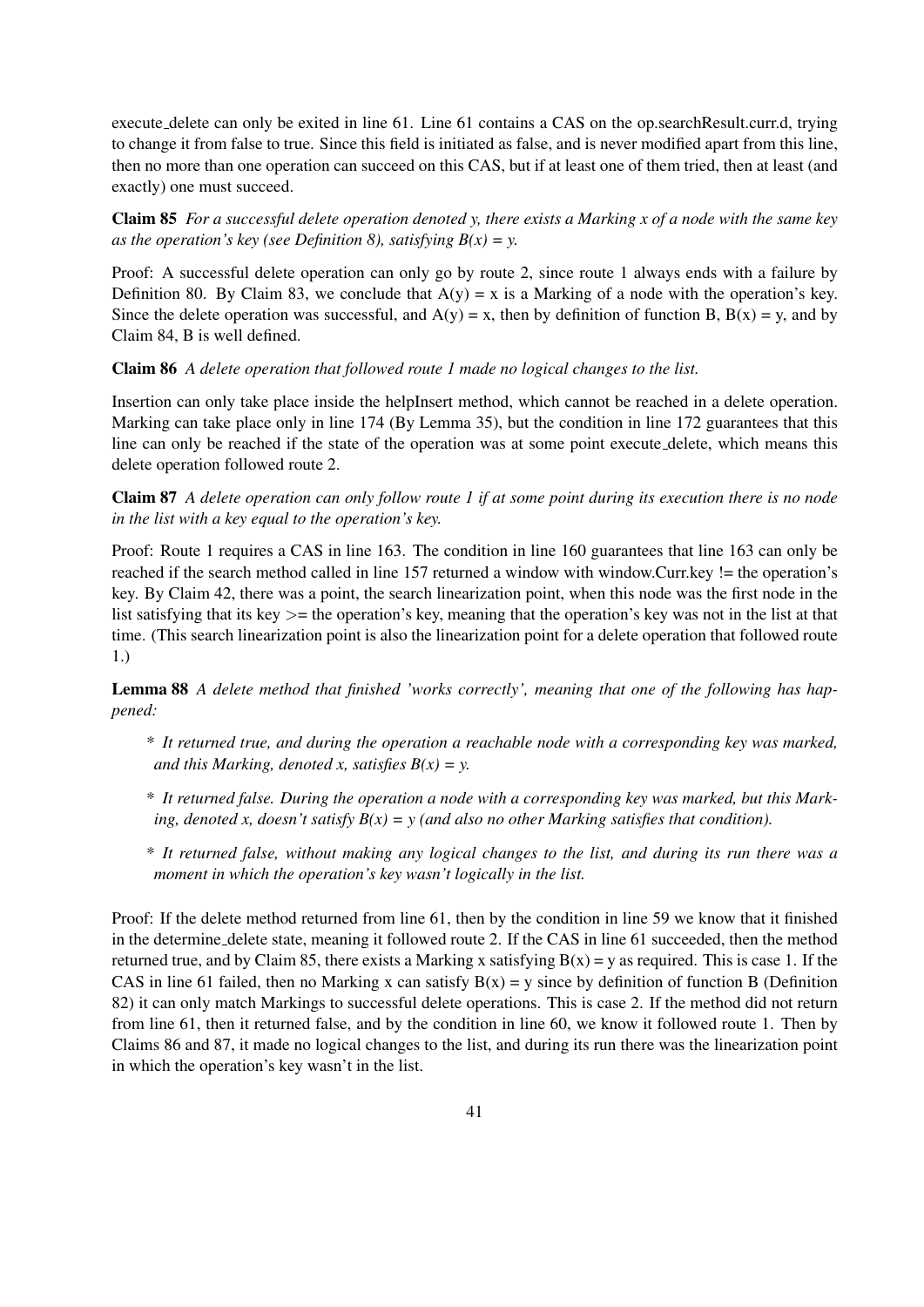### A.6 Wait-Freedom

Definition 89 *The pending time of an operation is the time interval in which the operation is pending.*

Claim 90 *The number of logical changes to the list at a given interval of time is bounded by the number of (delete and insert) operations that were pending during that interval.*

Proof: Recall by Corollary 50 that Insertion and Marking are the only logical changes to the list. Claim 62 matches every Insertion to a distinct insert operation, and Claim 73 guarantees that this Insertion happened during the execution of the insert operation. Claims 83 and 84 match every Marking to a distinct delete operation, and guarantee the marking happened during it. We conclude that, in a given time interval, every logical change to the list, be it Marking or Insertion, is matched in a one-to-one correspondence to a distinct operation that happened (at least partially) during this time interval, and thus the number of logical changes is bounded by the operations.

Claim 91 *The number of Redirections (as defined in Definition 34) at a given interval of time is bounded by [the number of insert operations that were pending (at least partially) at the time interval] \* [Logical changes to the list linearized at that time interval + 1] \* 2*

Proof: Redirections can result from a CAS either in line 138 or 140, both in the helpInsert method. For a given insert operation, and a given logical state of the list, the new value in both of these CASes is uniquely defined: In line 138, a pointer to the first node in the list with a key larger than its own, and in line 140, a pointer operation's node. The logical states that the list can be in an interval are: its initial state + another state for each logical change. Hence the total number of logical states the list can be in a given interval is the number of logical changes to the list linearized at that time interval + 1. We multiply by two because the Redirection can happen at either line 138 or 140. The last missing argument is that a different Redirections set exists for every operation's node; hence we also multiply by the number of insert operations.

Claim 92 *The number of Snippings (as defined in Definition 34) at a given interval of time is bounded by [Overall marked nodes that existed at some point during that time interval] \* [Insertions + Redirections that happened during that interval of time + 1]*

Proof: By Definition 34, only reachable marked nodes can be snipped. Once a node is marked it is no longer reachable and thus cannot be snipped again, that is, unless it becomes reachable again. A node can become reachable again by Insertion or a Redirection. (Marking doesn't affect reachability and Snipping only makes a single reachable node unreachable). So any marked node can be snipped at most 1 + Number of Insertions + Number of Redirections.

Claim 93 *The number of successful CASes performed on nodes at any interval of time is bounded by the Insertions + Markings + Redirections + Snippings performed at that interval, and thus bounded.*

Proof: By Lemma 35, all the changes to a node's next field are either Markings, Snippings, Insertions, or Redirections. We have bounded all of those groups in the previous claims of this subsection, and thus the total number of successful CASes is bounded.

Claim 94 *Each CAS on the state array belongs to a specific operation.*

CASes on the state array are done only in the helpInsert and helpDelete methods. By Definition 6, each instance of these methods belongs to a specific operation.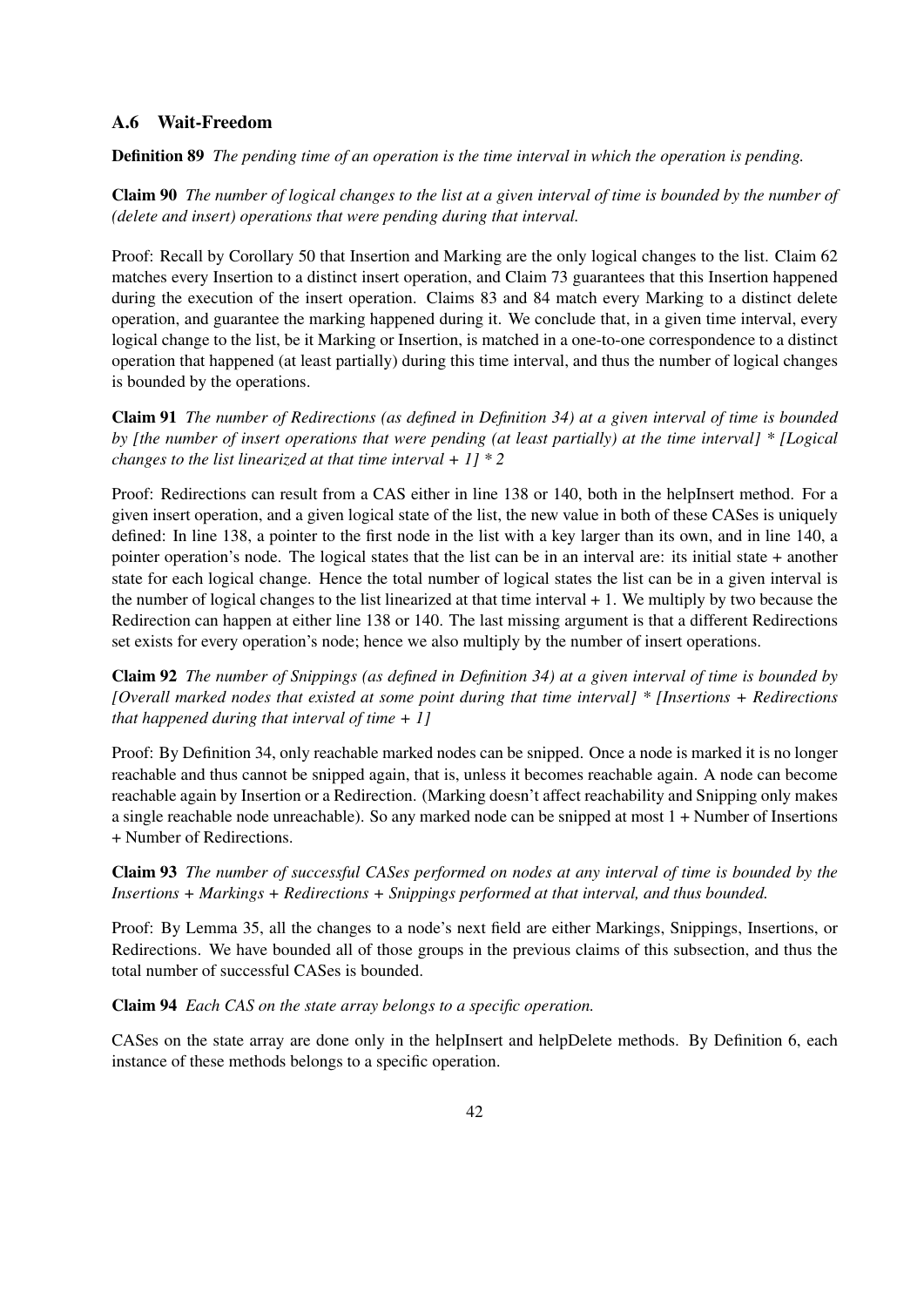Claim 95 *The number of successful CASes on the state array belonging to any delete operation is bounded by a constant of 2.*

By Claim 81 a delete operation may have either one successful CAS (from search delete to failure) or two successful CASes (from search delete to execute delete to determine delete).

Claim 96 *The number of operations that have a pending time with an overlap to the pending time of any given operation is bounded by twice the overall number of threads in the system.*

Intuitively, this is the outcome of the help mechanism, which basically guarantees that a thread will not move on to subsequent operations before helping a concurrent operation that began before its last operation. Proof: The structure of the maxPhase method guarantees that for two non-concurrent executions of it, the later one will receive a larger phase number. For a given operation, at the moment it becomes pending, any other thread is pending on no more than one operation. It can later begin a new operation, but this new operation will have a larger phase number. Each operation (be it an insert or a delete operation) calls the help method. The help method structure guarantees that it will not exit while there is a pending operation with a smaller phase number. So no thread can start a third concurrent operation while the given operation is still pending.

Claim 97 *The number of physical changes (i.e., successful CASes) on the list that can occur during the pending time of any given operation is bounded.*

Proof: By Claim 96, the number of other operations that can be pending while the given operation is pending is bounded. Thus, the number of physical changes that can happen during this time is bounded by Claims 90,91,92,93.

#### Claim 98 *The number of successful CASes on the state array belonging to an insert operation is bounded.*

CASes on the state array that are performed during an insert operation are only performed in the helpInsert method, and all of them check that the previous state is a pending insert state. Thus, once a CAS successfully changes the operation to something other than a pending insert, no more CASes are possible inside the helpInsert method. Thus, the only possible CAS that has the potential of unbounded repetition is the one in line 136. After a thread succeeds in that CAS, it will not attempt it again before it attempts the CAS in line 140. If it fails the CAS in line 140, it must be due to a physical change to a node's next field that was made since the (linearization point of the) search method called by in line 110, but that may only happen a limited number of times, by Claim 97. Thus, there is only a bounded number of times that the CAS in 136 can succeed in that insert operation, until the CAS in line 140 of that insert operation succeeds (at least once) as well. After the CAS in line 140 succeeds, the operation's node has already been inserted to the list. It cannot become unreachable while it is unmarked (Claim 37). Thus, after that point, each thread that restarts the loop of lines 104-146 will not reach line 136 again, because either the condition in line 113 or the one in line 128 will be true, and the method will exit.

#### Claim 99 *All the methods in the code will exit in a bounded number of steps.*

Proof: We shall go over all the methods one by one.

*All constructors* are just field initializations that contain no loops or conditions, and thus will be finished in a small number of steps.

*The maxPhase* method doesn't contain loops or conditions, and will thus finish after a small number of steps. (Note: it doesn't check the condition of the CAS, and will exit even if the CAS fails.)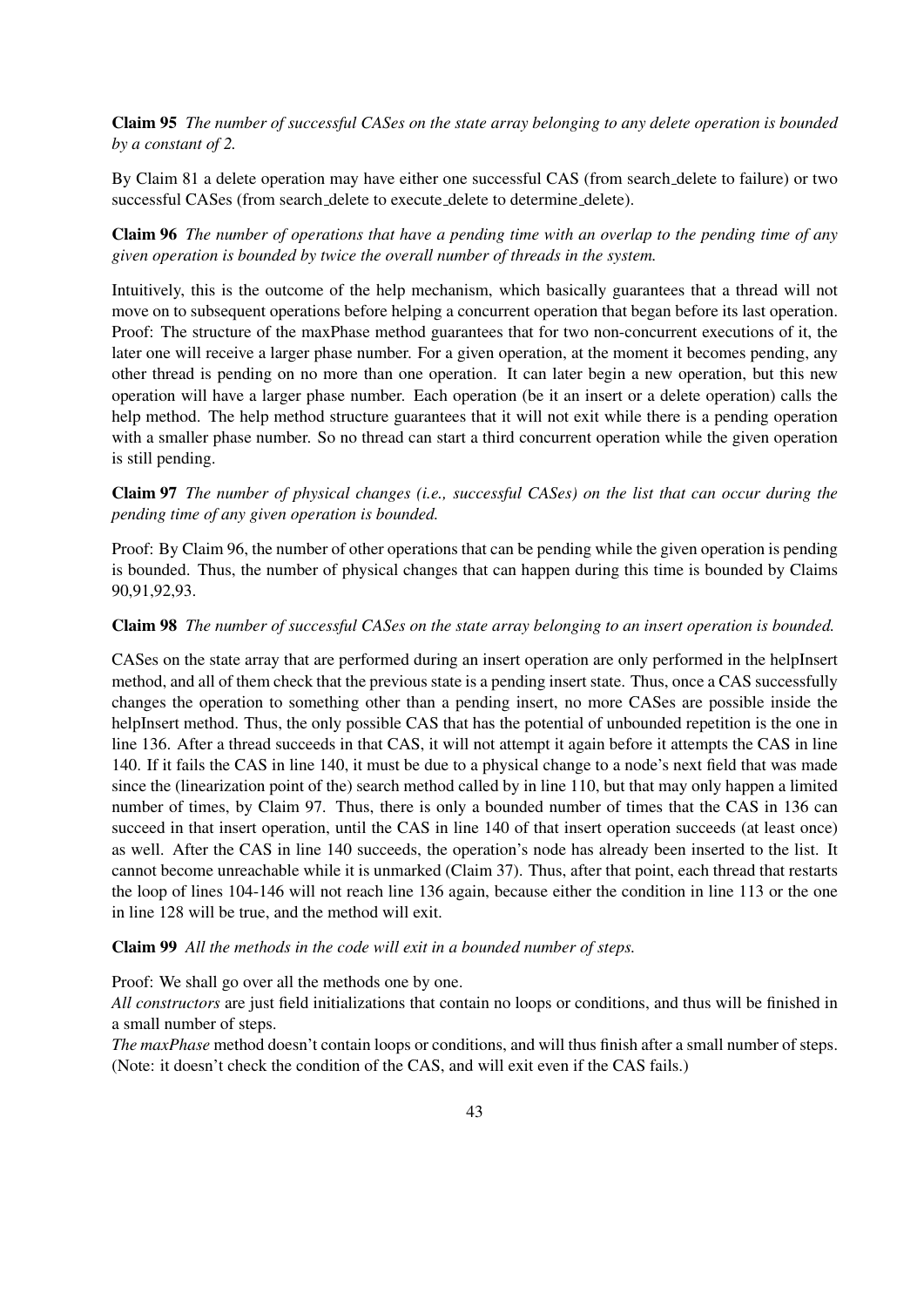*The search* method is bounded since it searches a specific key and only goes forward in the list, so it must reach it (or beyond it) after a bounded number of times and thus exit in line 83. (This is because the tail always holds a key larger than all other possible keys by definition 1, so there is at least one key that answers the condition in line 83.) The only possibility for a search method to go backwards in the list is if the condition in line 78 returns true. For this to happen, the CAS in line 75 must have failed, which may only happen a bounded number of times while the operation is pending. If the operation is no longer pending, the condition in line 76 guarantees that the search method will exit.

*The helpDelete and helpInsert* methods call the search method, which is bounded. Other than that, they might only enter another iteration of a loop because of changes that were made to the list or state, but these changes are bounded by Claims 97,94,95,98 while the operation is pending, and once it becomes nonpending, it will exit due to the condition in line 106 or 152.

*The help* method is a finite loop that calls helpInsert and helpDelete a finite number of times.

*The insert and delete* methods call the maxPhase and the help method, and have no loops. Note that even though the delete method attempts a CAS, it returns even if the CAS fails.

Corollary 100 *Wait-Freedom*

Proof: A result of the previous claim.

## A.7 Final Conclusion

Corollary 101 *The described algorithm creates a wait-free linked-list.*

This follows from Lemmas 75, 88, and Corollary 100.

## B A Full Java Implementation

In this appendix, we give a full Java implementation for the basic wait-free linked-list. This basic implementation also uses a VersionedAtomicMarkableReference, in which the reference is associated with a version number for avoiding an ABA problem. A solution and Java code with no versioning requirement is specified in Appendix C. The solution there only employs the standard AtomicMarkableReference. The source for the class VersionedAtomicMarkableReference which implements such versioned pointers is also given right after the WFList. It is obtained by slightly modifying the code of the AtomicMarkableReference of Doug Lea.

```
1 import java.util.concurrent.atomic.AtomicReferenceArray;
2 import java. util. concurrent. atomic. AtomicBoolean;
3 import java.util.concurrent.atomic.AtomicLong;
4
5 public class WFList {
6 enum OpType {insert, search_delete, execute_delete, success, failure,
         d e t e r m i n e _d e l e t e , c o n t a i n s };
7
8 private class Window {
9 public final Node pred, curr;
10 public Window (Node p, Node c) \{ pred = p; curr = c; \}11 }
12
13 private class Node {
14 public final int key;
```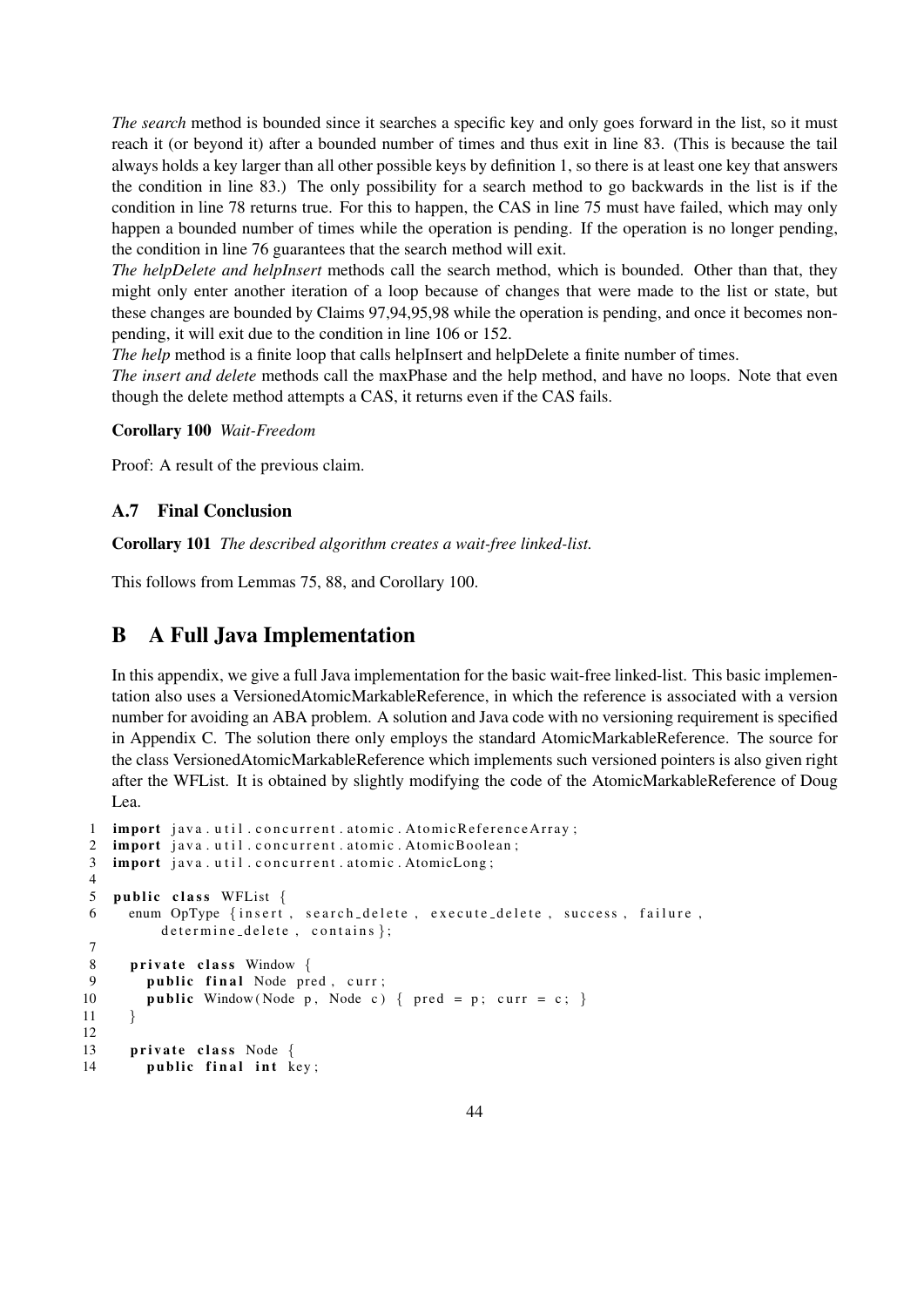```
15 public final VersionedAtomicMarkableReference<Node> next;
16 public final AtomicBoolean d;
17 public Node (int key) {
18 next = new VersionedAtomicMarkableReference<Node>(null, false);
19 \text{this key} = \text{key}; d = \text{new AtomicBoolean} \text{ (false)};
20 }
21 }
22
23 private class OpDesc {
24 public final long phase; public final OpType type;
25 public final Node node; public final Window search Result;
26 public OpDesc (long ph, OpType ty, Node n, Window s Result) {
27 phase = ph; type = ty; node = n; search Result = s Result;
28 }
29 }
30 private final Node head, tail;
31 private final AtomicReferenceArray<OpDesc> state;
32 private final AtomicLong currentMaxPhase; // used in maxPhase method
33
34 p u bli c WFList ( ) {
35 currentMaxPhase = new AtomicLong (); // used in maxPhase method
36 currentMaxPhase.set (0);
37 head = new Node (Integer .MIN<sub>-VALUE</sub>); // head's key is smaller than all the rests'
38 tail = new Node (Integer .MAX_VALUE); // tail's key is larger than all the rests'
39 head . next . set (tail, false); // init list to be empty
40 state = new AtomicReferenceArray<OpDesc>(Test.numThreads);
41 for (int i = 0; i < state.length(); i++) // state entry for each thread
42 state.set (i, new OppDesc(0, OpType.success, null, null));
43 }
44
45 public boolean insert (int tid, int key) {
46 long phase = maxPhase (); // getting the phase for the op
47 Node newNode = new Node (key); // allocating the node
48 OpDesc op = new OpDesc(phase, OpType . insert, newNode, null);<br>49 state set(tid, op): // publishing the operation.
       state.set (tid, op); // publishing the operation.
50 help (phase); // when finished – no more pending operation with lower or equal
           p h a s e
51 return state.get (tid).type == OpType.success;
52 }
53
54 public boolean delete (int tid, int key) {
55 long phase = maxPhase (); // getting the phase for the op.
56 state.set (tid, new OpDesc (phase, OpType.search_delete, new Node (key), null));//
           p u b l i s h i n g .
57 help (phase); // when finished - no more pending operation with lower or equal
           p h a s e
58 OpDesc op = state.get(tid);
59 if (op.type == OpType.determine_d delete)60 // compete on the ownership of deleting this node
61 return op. search Result. curr.d. compareAndSet (false, true);
62 return false;
63 }
64
65 private Window search (int key, int tid, long phase) {
66 Node pred = null, curr = null, succ = null;
67 boolean [] marked = \{false\}; boolean snip;
```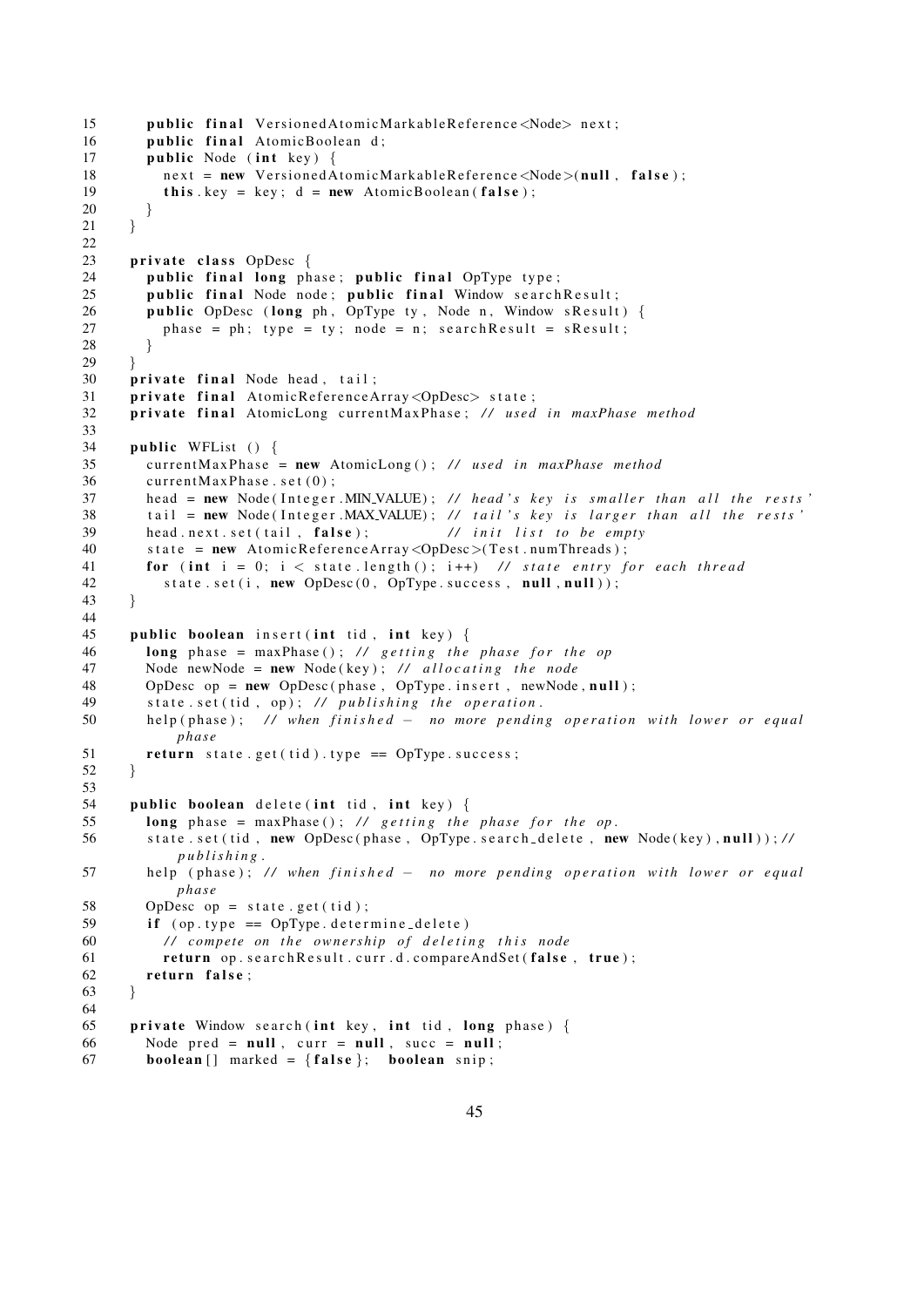```
68 retry : while (true) {
69 pred = head;
70 curr = pred.next.getReference(); // advancing curr
71 while (true) {
72 succ = curr.next.get(marked); // advancing succ and reading curr.next's mark
73 while (marked [0]) { // curr is logically deleted a should be removed
74 / / remove a p h y s i c a l l y d e l e t e d node :
75 snip = pred.next.compareAndSet(curr, succ, false, false);
76 if (!is Search Still Pending (tid, phase))
77 return null; // to ensure wait-freedom.
78 if (!snip) continue retry; // list has changed, retry
79 curr = succ; // advancing curr
80 succ = curr.next.get(marked); // advancing succ and reading curr.next's mark
81 }
82 if (curr.key >= key) // the curr.key is large enough − found the window
83 return new Window (pred, curr);
84 pred = curr; curr = succ; // advancing pred & curr
85 }
86 }
87 }
88
89 private void help (long phase) {
90 for (int i = 0; i < state length (); i++) {
91 OpDesc desc = state.get(i);
92 if (desc. phase \leq phase) \{ // help all pending operations with a desc. phase \leqp h a s e
93 if (desc.type == OpType.insert) { // a pending insert operation.
94 helpInsert(i, desc.phase);
95 } else if (desc.type == OpType.search_delete
96 | desc.type == OpType.execute_delete ) { // a pending delete operation
97 helpDelete(i, desc.phase);
98 } else if (desc. type == OpType. contains) { helpContains (i, desc. phase); }
99 }
100 }
101 }
102
103 private void helpInsert (int tid, long phase) {
104 while (true) {
105 OpDesc op = state.get(tid);
106 if (! (op. type == OpType. insert & & op. phase == phase))107 return; // the op is no longer relevant, return
108 Node node = op. node; // getting the node to be inserted
109 Node node_next = node.next.getReference(); //must read node_next before search
110 Window window = search (node .key, tid, phase); // search a window to insert the node
             i n t o
111 if (window == null) // can only happen if operation is no longer pending
112 return;
113 if (window . curr . key == node . key) { // key exists - chance of a failure
114 if ( ( window . curr == node ) || ( node . next . is Marked ( ) ) ) {
115 // the node was already inserted – success
116 OpDesc success = new OpDesc(phase, OpType success, node, null);117 if (state.compareAndSet(tid, op, success))
118 return;
119 }
120 else { // the node was not yet inserted – failure
121 OpDesc fail = new OpDesc (phase, OpType failure, node, null);
```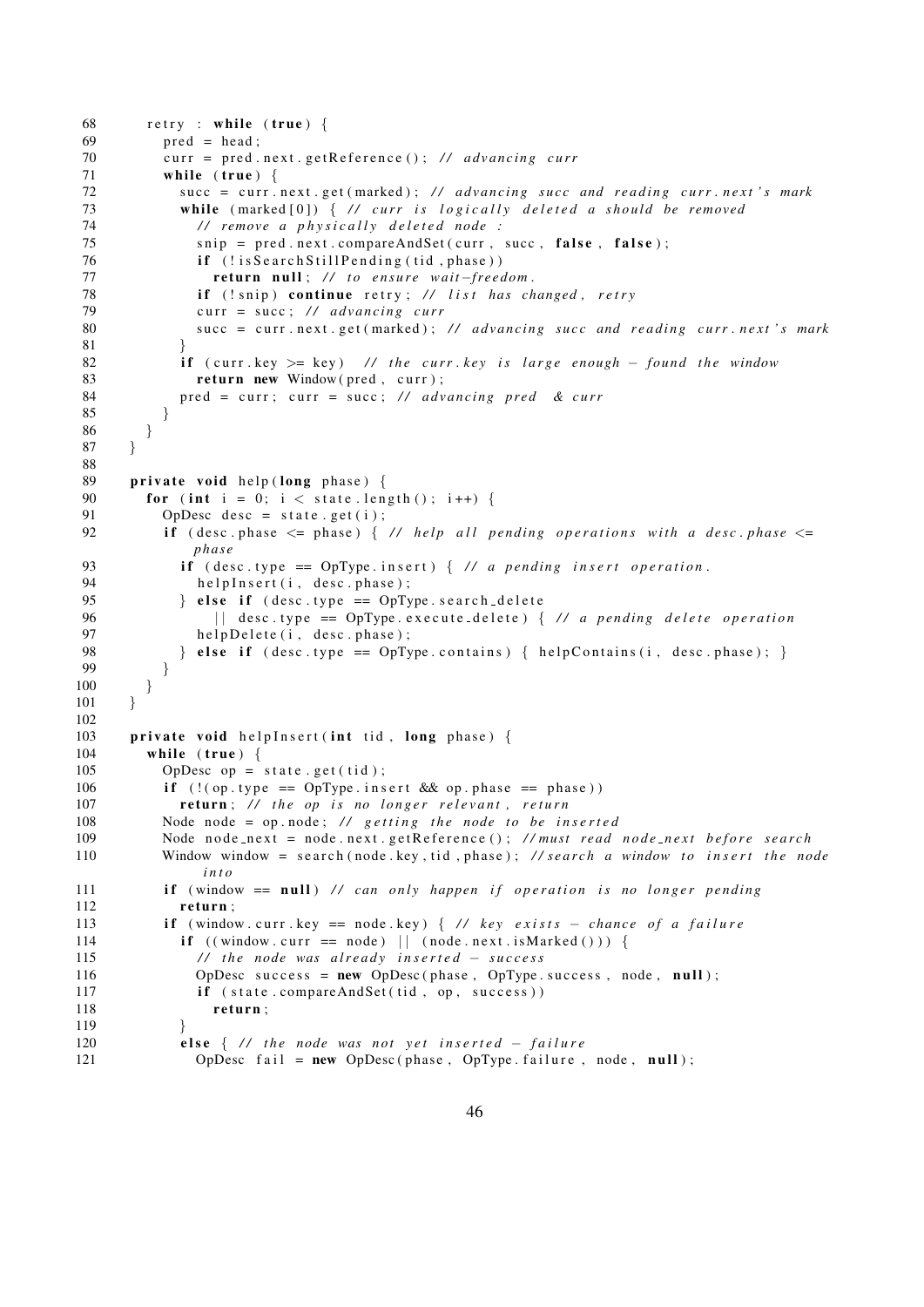```
122 // CAS may fail if search results are obsolete
123 if (state.compareAndSet(tid, op, fail))
124 return;
125 }
126 }
127 e l s e {
128 if (node . next . is Marked ()) { // node was already inserted and marked (= deleted)
129 OpDesc success = new OpDesc (phase, OpType success, node, null);
130 if ( state . compareAndSet ( tid , op , success ) )
131 return;
132 }
133 int version = window . pred . next . get Version (); // read version for CAS later.
134 OpDesc newOp = new OpDesc (phase, OpType.insert, node, null);
135 // the following prevents another thread with obsolete search results to report
           f a i l u r e :
136 if (! state . compareAndSet (tid , op , newOp))
137 continue; // operation might have already reported as failure
138 node . n ext . compare And Set (node _ n ext , window . curr, false, false);
139 // if successful – than the insert is linearized here :
140 if (window.pred.next.compareAndSet (version, node.next.getReference (), node,
               false, false)) \{141 OpDesc success = new OpDesc (phase, OpType success, node, null);
142 if ( state . compareAndSet ( tid , newOp, success ) )
143 return:
144 }
145 }
146 }
147 }
148
149 private void helpDelete (int tid, long phase) {
150 while (true) {
151 OpDesc op = state.get(tid);
152 if \left( \frac{1}{\left( \text{op type} \right)} \right) = OpType search_delete \left| \right| op type = OpType execute_delete)
153 & \& \text{op} \cdot \text{phase} == \text{phase})
154 return; // the op is no longer relevant, return
155 Node node = op. node; // the node holds the key we want to delete
156 if (op. type == OpType. search_delete) { // need to search for the key
157 Window window = search (node . key, tid, phase);
158 if (\text{window} == \text{null})159 continue; // can only happen if operation is no longer the same
                 s e a r c h d e l e t e
160 if (window . curr . key != node . key) {
161 // key doesn't exist − failure
162 OpDesc failure = new OpDesc (phase, OpType failure, node, null);
163 if ( state . compareAndSet ( tid , op , failure ) )
164 return:
165 }
166 else {
167 // key exists − continue to executre_delete
168 OpDesc found = new OpDesc (phase, OpType execute delete, node, window);
169 state.compareAndSet(tid, op, found);<br>170 }
170 }
171 }
172 else if (op.type == OpType.execute_delete) {
173 Node next = op. search Result. curr. next. get Reference ();
174 if (!op.searchResult.curr.next.attemptMark(next, true)) // mark the node
```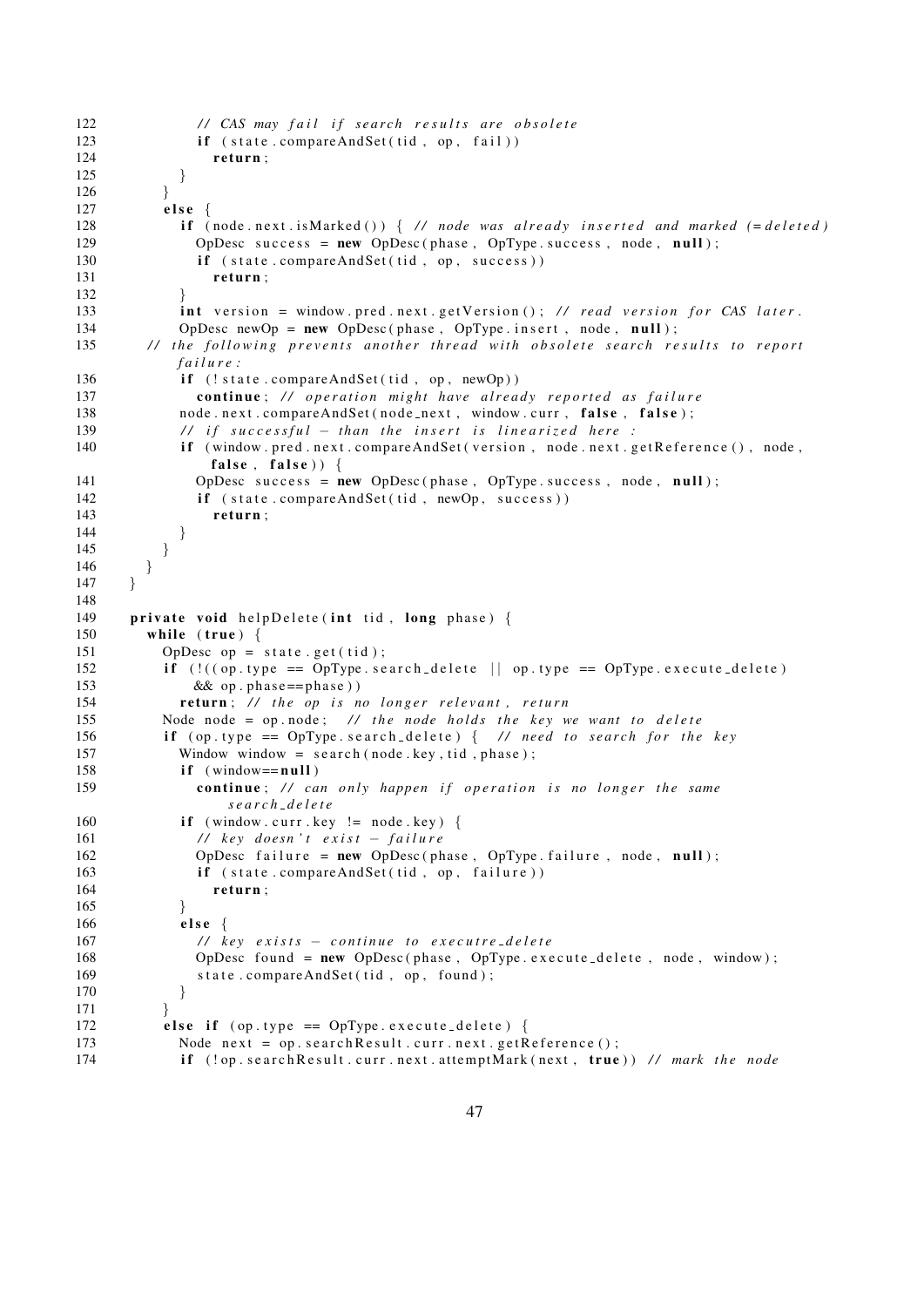```
175 continue; // will continue to try to mark it, until it is marked
176 search (op. node. key, tid, phase); // will physically remove the node
177 OpDesc determine =
178 new OpDesc (op. phase, OpType. determine_delete, op. node, op. search Result);
179 state.compareAndSet(tid, op, determine);
180 return;
181 }
182 }
183 }
184
185 public boolean contains (int tid, int key) {
186 long phase = maxPhase();
187 Node n = new Node (key);
188 OpDesc op = new OpDesc (phase, OpType. contains, n, null);
189 state.set(tid, op);190 help (phase);
191 return state.get (tid).type == OpType.success;
192 }
193
194 private void help Contains (int tid, long phase) {
195 OpDesc op = state.get(tid);
196 if ( ! ((op. type == OpType. contains) & & op. phase == phase))197 return; // the op is no longer relevant, return
198 Node node = op. node; // the node holds the key we want to find
199 Window window = search (node .key, tid, phase);
200 if (window == null)
201 return; // can only happen if operation is already complete.
202 if (window . curr . key == node . key) {
203 OpDesc success = new OpDesc (phase, OpType success, node, null);
204 state.compareAndSet(tid, op, success);
205 }
206 e l s e {
207 OpDesc failure = new OpDesc (phase, OpType failure, node, null);
208 state.compareAndSet(tid, op, failure);
209 }
210 }
211
212 private long maxPhase () {
213 long result = currentMaxPhase.get();
214 // ensuring maxPhase will increment before this thread next operation :
215 currentMaxPhase.compareAndSet(result, result +1);
216 return result;
217 }
218
      private boolean is Search Still Pending (int tid, long ph) {
220 OpDesc curr = state.get(tid);
221 return ( curr . type == OpType . insert || curr . type == OpType . search _delete<br>222 i curr . type == OpType . execute _delete || curr . type == OpType . contai
            | curr.type == OpType.execute_delete | | curr.type == OpType.contains) &&
223 curr phase == ph; // the operation is pending with a phase lower than ph.
224 }
225 }
226
227 public class VersionedAtomicMarkableReference<V> {
228
        private static class ReferenceBooleanTriplet<T> {
230 private final T reference;
```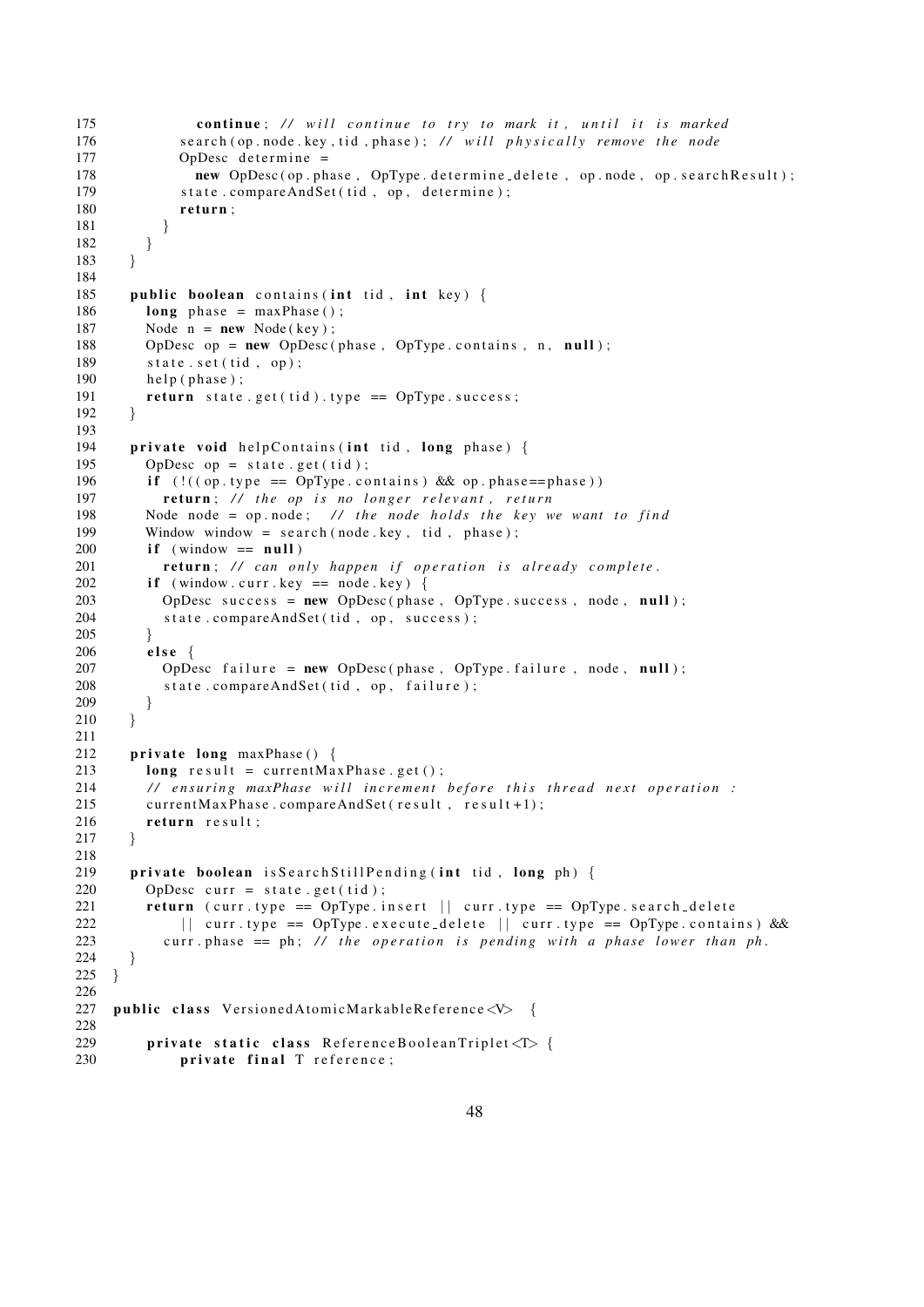```
231 private final boolean bit;
232 private final int version;
233 ReferenceBooleanTriplet (T r, boolean i, int v) {
234 reference = r; bit = i; version = v;
235 }
236 }
237
238 private final AtomicReference<ReferenceBooleanTriplet<V>> atomicRef;
239
240 public VersionedAtomicMarkableReference (V initialRef, boolean initialMark) {
241 atomicRef = new AtomicReference<ReferenceBooleanTriplet<V>> (new
            ReferenceBooleanTriplet<V>(initialRef, initialMark,0));
242 }
243
244 public V get R e f e rence () {
245 return atomicRef.get ().reference;
246 }
247
248 public boolean is Marked () {
249 return atomicRef.get ().bit;
250 }
251
252 public V get (boolean [] markHolder) {
253 ReferenceBooleanTriplet <V> p = atomicRef.get ();
254 markHolder [0] = p \cdot bit;255 return p. reference;
256 }
257
258 public boolean weakCompareAndSet (V expectedReference,
259 V newReference,
260 boolean expectedMark,
261 boolean newMark) {
262 ReferenceBooleanTriplet<V> current = atomicRef.get();
263 return expected Reference == current reference & & 264 expected Mark == current bit & &
            expectedMark == current. bit &265 ((newReference == current.reference && newMark == current.bit) ||
266 atomicRef.weakCompareAndSet(current,
267 new Reference Boolean Triplet <V>(new Reference,
268 newMark, current . version
                                                     +1) ) ;
269 }
270
271 public boolean compareAndSet (V expected Reference,
272 V new Reference,
273 boolean expectedMark,
274 b o ole an newMark ) {
275 ReferenceBooleanTriplet<V> current = atomicRef.get();
276 return expected Reference == current.reference &&
277 expectedMark == current . bit &&
278 ((newReference == current.reference & wewMark == current.bit) ||
279 atomicRef.compareAndSet(current,
280 new Reference Boolean Triplet <V>(new Reference,
281 newMark, current . version
                                                     +1) ) ;
282 }
283
```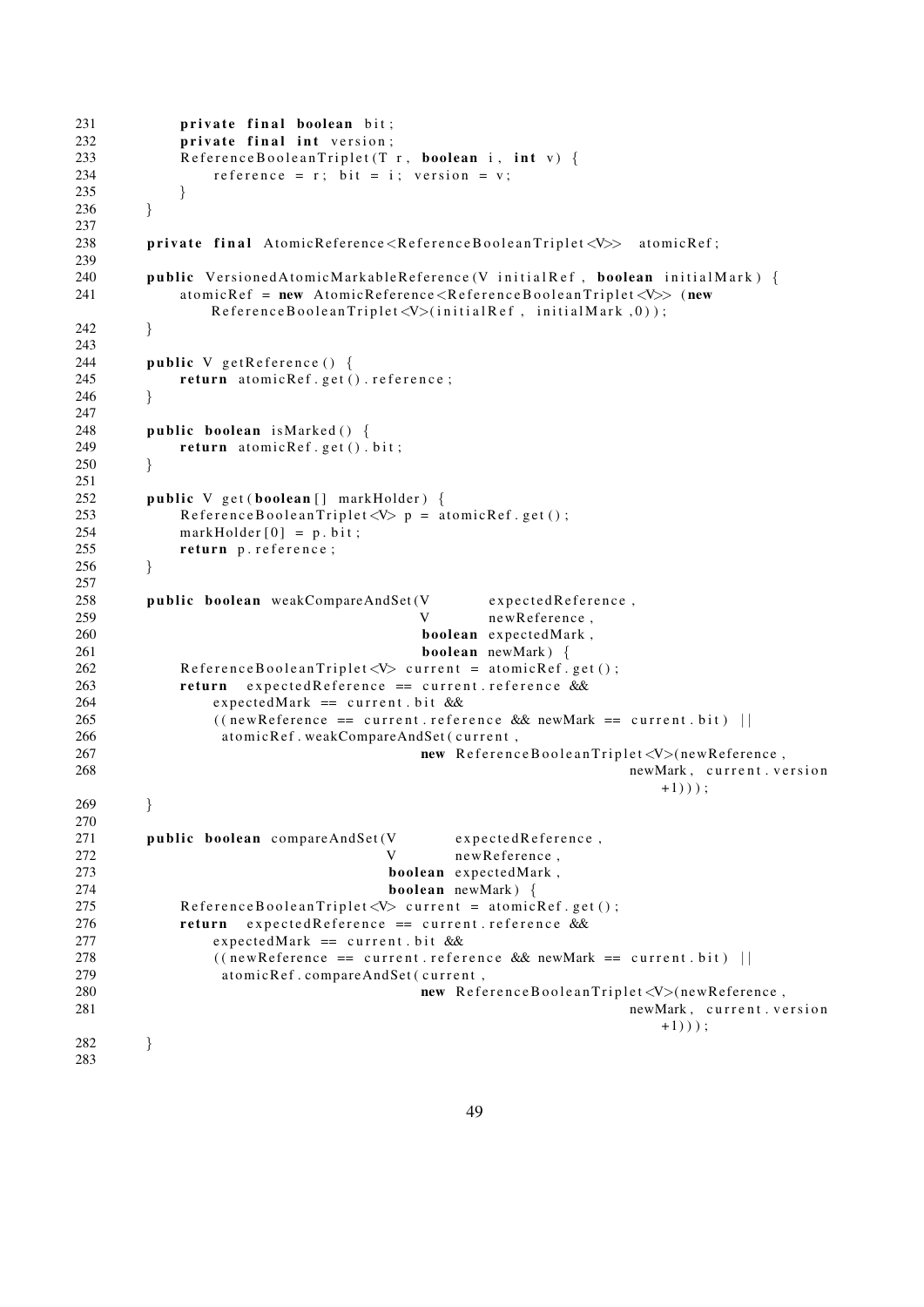```
284 public void set (V newReference, boolean newMark) {
285 ReferenceBooleanTriplet <V> current = atomicRef.get();
286 if (newReference != current reference || newMark != current bit)
287 atomicRef. set (new ReferenceBooleanTriplet<V>(newReference, newMark, current
                . <math>version+1) ;
288 }
289
290 public boolean attemptMark (V expected Reference, boolean newMark) {
291 ReferenceBooleanTriplet<V> current = atomicRef.get();
292 return expected Reference == current. reference &&
293 (newMark == current . bit ||
294 atomicRef.compareAndSet
295 ( current, new Reference Boolean Triplet <V>(expected Reference,
296 new Mark, current . version + 1) ) ;
297 }
298
299 public int get Version ()
300 {
301 return atomicRef.get ().version;
302 }
303
304 public boolean compareAndSet (int version, V expectedReference, V newReference,
          boolean expectedMark, boolean newMark) {
305 ReferenceBooleanTriplet<V> current = atomicRef.get();
306 return expected Reference == current reference &&
307 expected Mark == current . bit && version == current . version &&
308 ((newReference == current.reference && newMark == current.bit) ||
309 atomicRef.compareAndSet(current,
310 new Reference Boolean Triplet <V>(new Reference,
311 newMark, current . version
                                                          +1) ) ;
312 }
313 }
```
## C Avoiding Versioned Pointers

In the implementation of the basic wait-free linked-list, we used a versioned pointer at the next field of each node. While such a solution is the simplest, it requires the use of a wide CAS. In this appendix we provide a way to avoid the use of versioned pointers. This solution only uses regular pointers with a single mark bit, similarly to the original lock-free algorithm by Harris (in Java, this mark bit is implemented via the AtomicMarkeableReference class). In the basic implementation, we used the CAS of Line 140 (the line notations correspond to the code in Appendix B), when inserting a new node into the list. As described in Section 3, we need it to avoid the following ABA problem. Suppose Thread  $T_1$  is executing an insert of the key *k* into the list. It searches for a location for the insert, it finds one, and gets stalled just before executing Line 140. While  $T_1$  is stalled,  $T_2$  inserts a different *k* into the list. After succeeding in that insert,  $T_2$  tries to help the same insert of  $k$  that  $T_1$  is attempting to perform.  $T_2$  finds that  $k$  already exists and reports failure to the state descriptor. This should terminate the insertion that  $T_1$  is executing with a failure report. But suppose further that the other  $k$  is then removed from the list, bringing the list back to exactly the same view as  $T_1$  saw before it got stalled. Now  $T_1$  resumes and the CAS of Line 140 actually succeeds. This course of events is bad, because a key is inserted into the list while a failure is reported about this insertion. Instead of using a versioned pointer to solve this problem, we can use a different path. We will mark the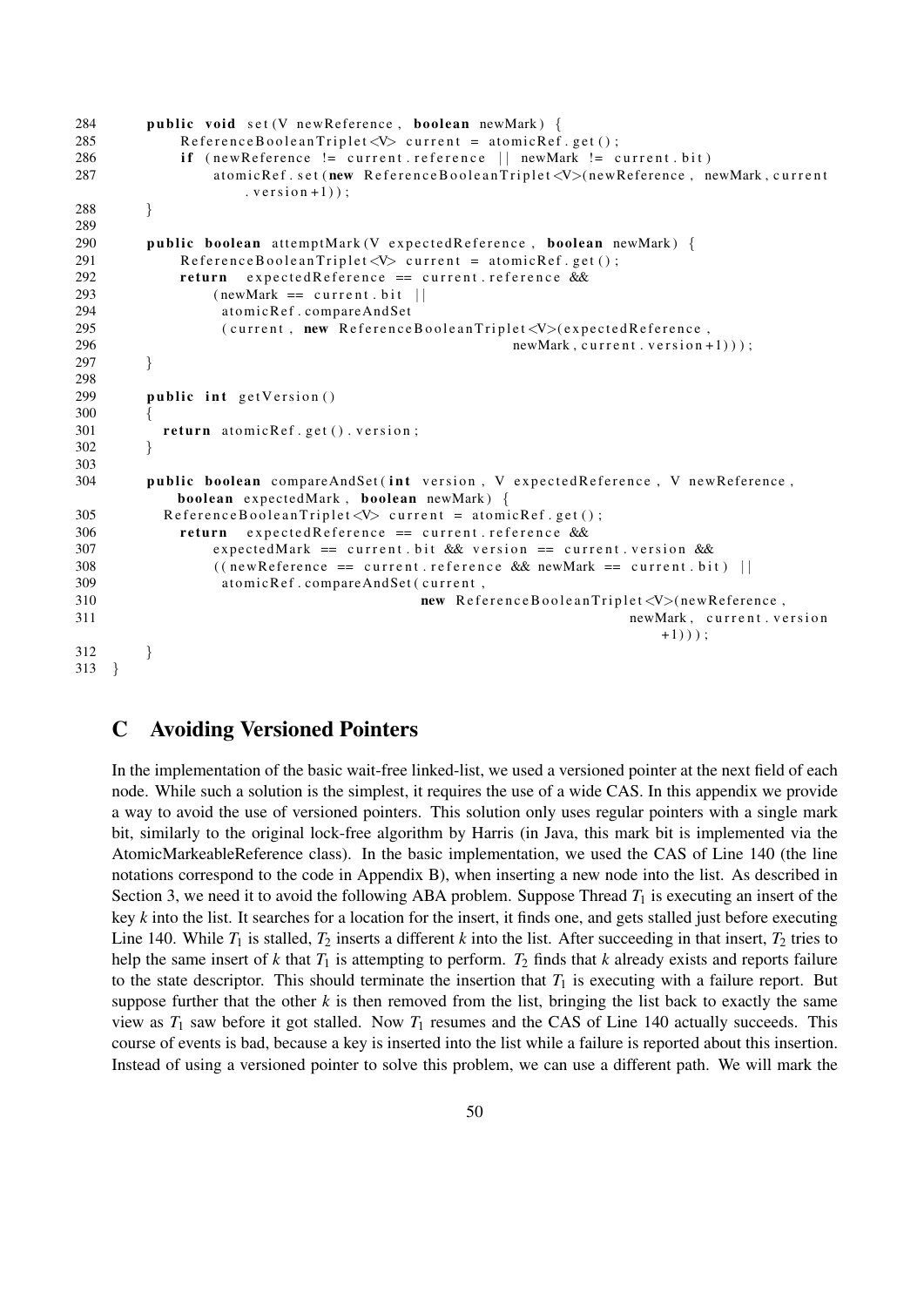node that is about to be inserted as logically deleted. This way, even if the ABA problem occurs, the node will never appear in the list. Namely, when failure is detected, we can mark the next pointer of the node we failed inserting. While this won't prevent the node from physically being inserted into the list because of the described ABA problem, it will only be inserted as a logically deleted node, and will be removed next time it is traversed, without ever influencing the logical state of the list. However, marking the next field of the node requires care. Most importantly, before we mark the node, we must be certain that it was not already inserted to the list (by another thread), and when we mark it, we ought to be sure that the operation will be correctly reported as failure (even if the marked node was later physically inserted). To ensure this, we use a gadget denoted *block*. The block is a node with two extra fields - the threadID and the phase of the operation it is meant to fail. The procedure for a failing insertion is thus as follows. Say an operation for inserting a node with key 4 is in progress. This node would be called the *failing node*. Upon searching the list, a node that contains key 4 was found. This node is the *hindering node*.

- \* Using a CAS, a block will be inserted right after the hindering node.
- \* The failing node's next field will be marked.
- \* The state of the operation will be changed to failure.
- \* The block will be removed.

By ensuring that a node right before a block (this is the hindering node) cannot be logically deleted, and that a new node cannot be inserted between the hindering node and the block, it is guaranteed that when marking the failing node as deleted, a failing node was not yet inserted into the list (since the block is still there, and thus also the hindering node). The block's next field will never be marked, and will enable traversing the list. The block key will be set to a value that is lower than all possible keys in the list (can be the same as the head key). This serves two purposes: first, it allows to differentiate between a regular node and a block (in a strongly typed language such as Java, this is done differently), and second, it allows the contains method to work unchanged, without being aware of the existence of blocks, since it will always traverse past a (node/block) with a smaller key than the one searched for. In Java, the block looks like this :

```
1 private class Block extends Node {
2 int tid; long phase;
3 public Block (int tid, long phase) {
4 super (Integer . MIN_VALUE); this . tid = tid; this . phase = phase;
5 }
6 }
```
Upon reaching a block, we need to make sure that the failing node's next field is marked, report the operation as failed, and then remove the block. This is done in the removeBlock method :

```
1 private void removeBlock (Node pred, Block curr) {
2 OpDesc op = state.get (curr.tid);
3 // both loops are certain to finish after test.numofThreads iterations (likely
          s o o n e r )
4 while (op. type = OpType. insert && op. phase = curr. phase) \{5 // mark the node that its insertion is about to be set to failure
6 while (!op. node. next. attemptMark (op. node. next. getReference (), true));
7 OpDesc failure = new OpDesc (op. phase, OpType. failure, op. node, null);
8 state.compareAndSet(curr.tid, op, failure); // report failure
9 op = state.get (curr.tid);
10 }
11 // physically remove the block (if CAS fails, then the block was already removed)
```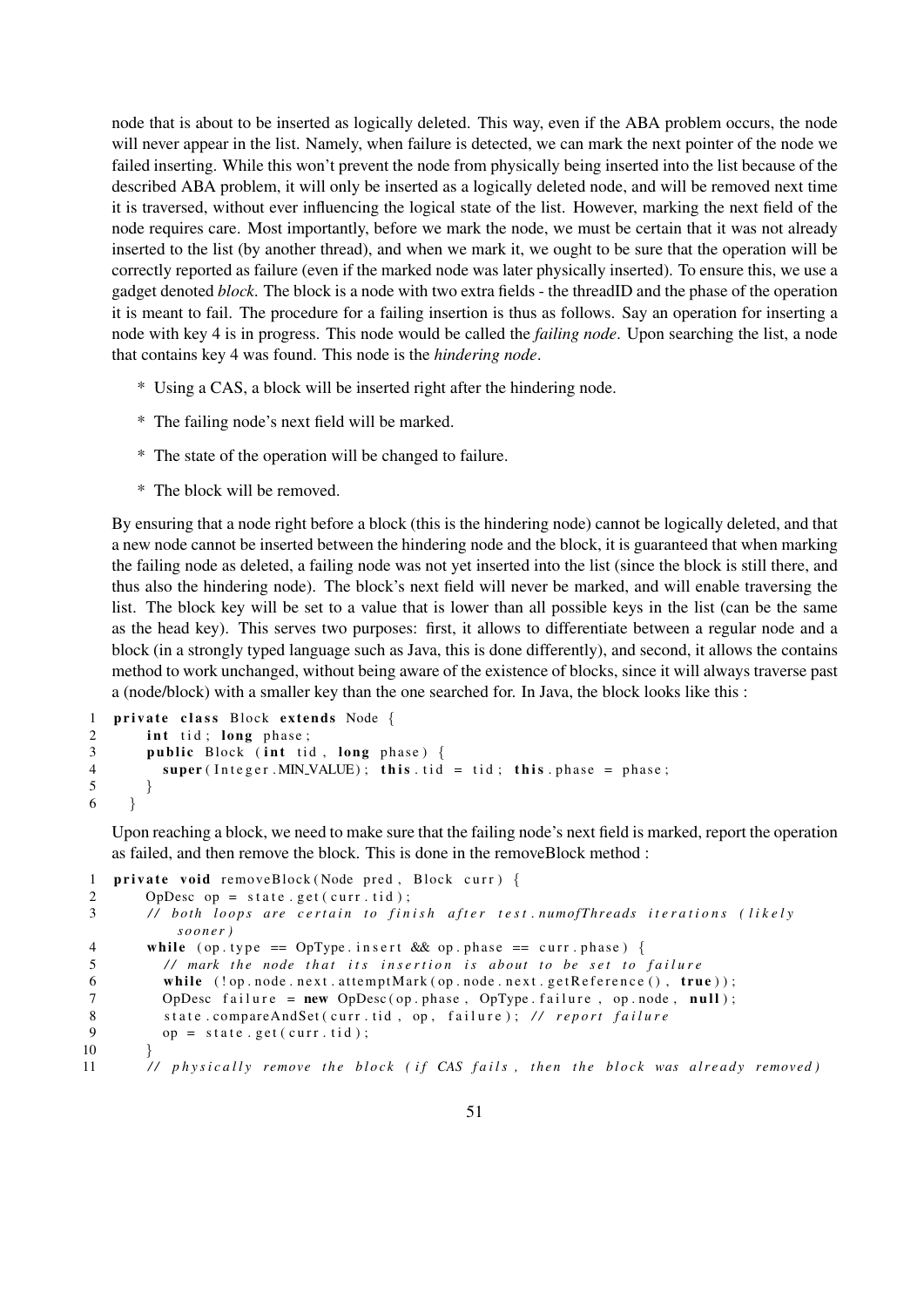12 pred.next.compareAndSet(curr, curr.next.getReference(), false, false);

13 *}*

Note that since the presence of a block doesn't allow certain modifications to the list until it is removed (such as deleting the hindering node), we must allow all threads to help remove a block in order to obtain wait-freedom (or even lock-freedom). Accordingly, the search method plays a role in removing blocks when it traverses them, similarly to the role it plays in physically removing marked nodes. Thus, the loop in the search method to remove marked nodes (lines 73-81) should be modified to :

```
1 while (marked [0] \vert\vert curr instance of Block) {
2 if ( curr instance of Block) {
3 removeBlock (pred, (Block) curr);
4 }
5 e l s e {
6 / / remove a p h y s i c a l l y d e l e t e d node :
7 snip = pred.next.compareAndSet(curr, succ, false, false);
8 if (!isSearchStillPending (tid, phase))9 return null; // to ensure wait-freedom
10 if (!snip) continue retry; // list has changed, retry
11 }
12 curr = succ; // advancing curr
13 succ = curr . next . get (marked); // advancing succ and reading curr . next's mark<br>14
14 }
```
As mentioned above, we should also make sure that the hindering node will not be marked while the block is still after it. To ensure that, we modify the part in the helpDelete method, that handles the execute delete OpType (lines 172-181) to be :

```
1 else if (op. type == OpType. execute_delete) {
2 Node next = op. search Result. curr. next. get Reference ();
3 if (next instance of Block) { // cannot delete a node while it is before a
              b l o c k
4 removeBlock (op. search Result. curr, (Block) next);
5 continue;
6 }
7 if ( ! op . search Result . curr . next . attempt Mark ( next , true ) ) // mark the node
8 continue; // will continue to try to mark it, until it is marked
9 search (op. node. key, tid, phase); // will physically remove the node
10 OpDesc determine =
11 new OpDesc ( op. phase, OpType. d e termine _delete, op. node, op. search Result );
12 state.compareAndSet(tid, op, determine);
13 return:
14 }
```
The only thing left is to modify the helpInsert method, so that it will insert a block upon failure. Some additional care is needed since, in the basic implementation, observing that the node to be inserted is marked was an indication that the operation succeeded. Now, it can only be used as such an indication if there is not a hindering node with block after it that is trying to fail that same operation. Once the block is removed, the fact that the node's next field is marked can indeed be used for an indication of success, since if it was marked because of a block, the fact that the block was already removed tells us that the operation was already reported as failing in the state array, and there is no danger it will be mistakenly considered a success. The modified helpInsert method is as follows :

```
1 private void helpInsert (int tid, long phase) {
2 while (true) {
```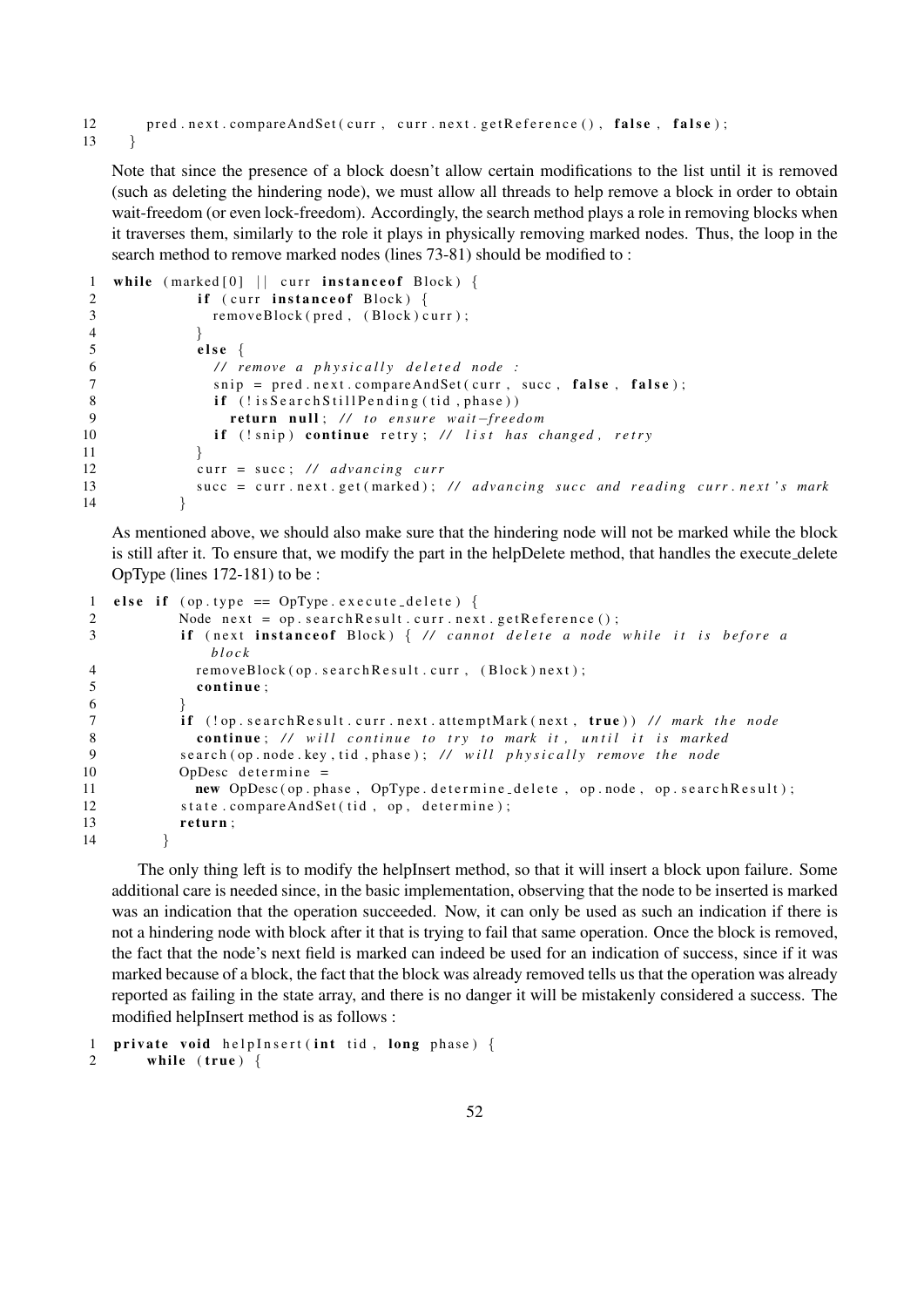```
3 OpDesc op = state.get(tid);
4 if (! ( op. type == OpType. insert & op. phase == phase))5 return; // the op is no longer relevant, return
6 Node node = op. node; // getting the node to be inserted
7 Node node_next = node.next.getReference(); //must read node_next before search
8 if (node_next instance of Block)
 9 {
10 removeBlock (node, (Block) node_next);
11 continue;
12 }
13 Window window = search (node .key, tid, phase); // search a window to insert the node
           i n t o
14 if (window == null) // can only happen if operation is no longer pending
15 return:
16 if (window . curr . key == node . key) {// key exists – chance of a failure
17 if ( ( window . curr == node ) | | ( node . next . is Marked ( ) ) ) {
18 Node window_succ = window.curr.next.getReference();
19 if (window_succ instance of Block) {
20 removeBlock (window . curr, (Block) window_succ);
21 continue;
22 }
23 // the node was already inserted – success
24 OpDesc success = new OpDesc (phase, OpType success, node, null);
25 if ( state . compareAndSet ( tid , op , success ) )
26 return:
27 }
28 else { // the node was not yet inserted – failure
29 Node window_succ = window.curr.next.getReference();
30 Block block = new Block (tid, op. phase);
31 block.next.set (window_succ, false);
32 // linearization point for failure :
33 if (window.curr.next.compareAndSet (window_succ, block, false, false))
34 removeBlock (window . curr, block); // will complete the operation
35 }
36 }
37 e l s e {
38 if (node.next.isMarked ()) { // node was already inserted and marked (=deleted)
39 OpDesc success = new OpDesc (phase, OpType success, node, null);
40 if ( state . compareAndSet ( tid , op , success ) )
41 return;
42 }
43 OpDesc new Op = new OpDesc (phase, OpType . insert, node, null);
44 // the following prevents another thread with obsolete search results to report
         f a i l u r e :
45 if (! state . compareAndSet (tid , op , newOp))
46 continue; // operation might have already reported as failure
47 node.next.compareAndSet(node_next, window.curr, false, false);
48 // if successful − than the insert is linearized here :
49 if (window.pred.next.compareAndSet(node.next.getReference(), node, false,
             false) \}50 OpDesc success = new OpDesc (phase, OpType success, node, null);
51 if (state.compareAndSet(tid, newOp, success))
52 return;
53 }
54 }
55 }
```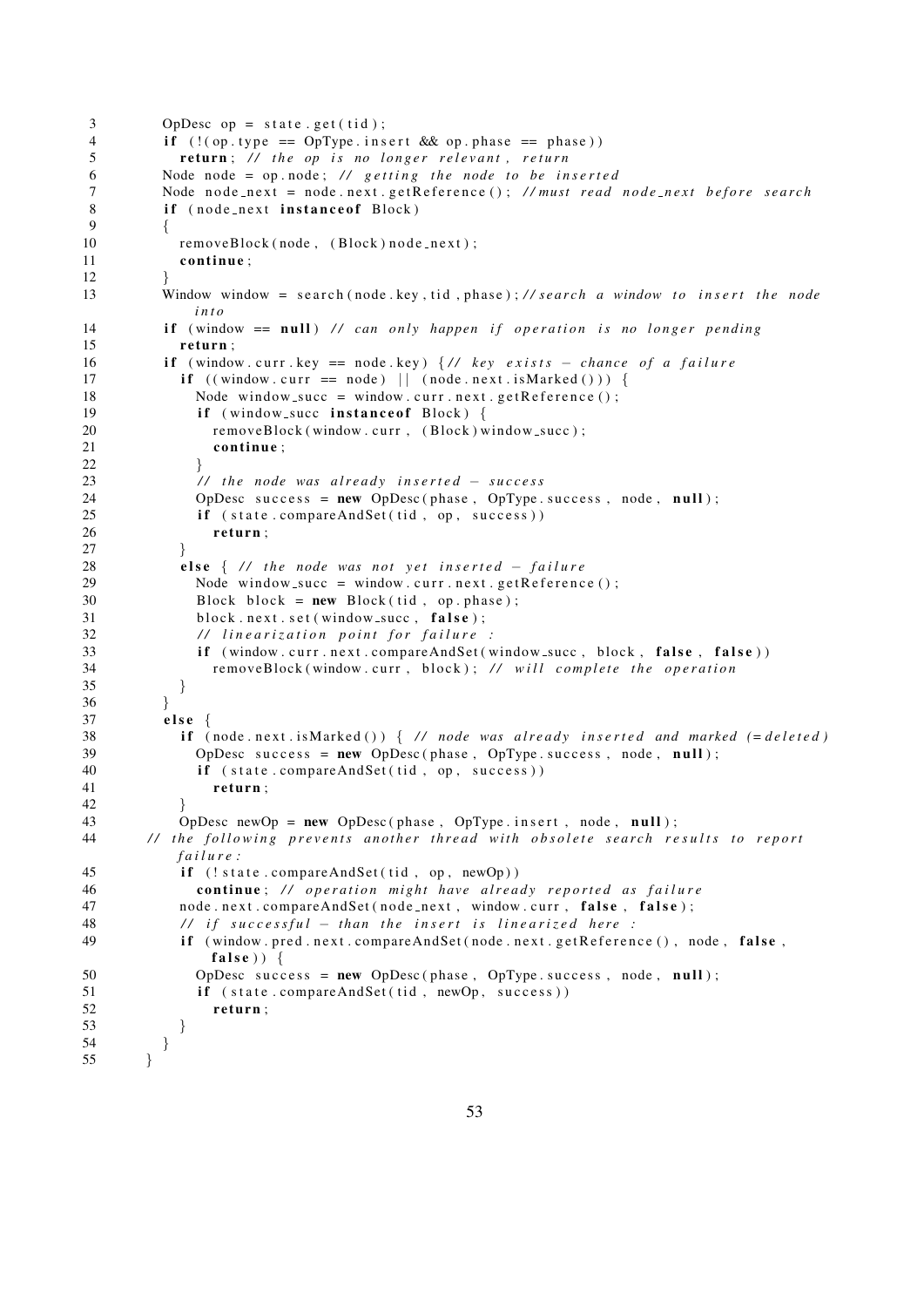56 *}*

The linearization point of a failing insert operation is now moved to the CAS that inserts the block. The list is still wait-free, since each thread that comes upon a block can always remove it in a bounded number of steps.

## D The Full Code of the Fast-Path-Slow-Path Extension

```
1 import java.util.concurrent.atomic.AtomicLong;
2 import java.util.concurrent.atomic.AtomicReference;
 3 import java. util. concurrent. atomic. AtomicReferenceArray;
4 import java. util. concurrent. atomic. AtomicBoolean;
5
6 p u bli c c l a s s F P S PLi st implemen ts {
7 enum OpType {insert, search_delete, execute_delete, success, failure,
         determine_delete, contains, update_approximation };
 8
 9 private class Window {
10 public final Node pred, curr;
11 public Window (Node p, Node c) \{ \text{pred} = p; \text{curr} = c; \}12 }
13
14 private class Node {
15 public final int key;
16 public Versioned Atomic Markable Reference <Node> next;
17 public final AtomicBoolean successBit;
18 public Node (int key) {
19 \text{this key} = \text{key};
20 \text{successBit} = \text{new} AtomicBoolean (false);
21 // the next field will be initialized later.
22 }
23 }
2425 private class OpDesc {
26 public final long phase; public final OpType type;
27 public final Node node; public final Window search Result;
28 public OpDesc (long ph, OpType ty, Node n, Window s R e sult) {
29 phase = ph; type = ty; node = n; search Result = s Result;
30 }
31 }
32
33 class HelpRecord {
34 int curTid; long lastPhase; long nextCheck;
35 public HelpRecord () { curTid = −1; reset (); }
36 public void reset () {
37 curTid = (curTid + 1) % Test.numThreads;
38 last Phase = state.get (curTid).phase;
39 nextCheck = HELPING_DELAY;
40 }
41 }
42
43 private class Approximation {
44<br>45public Approximation (int size, int tid, long phase) {
```
54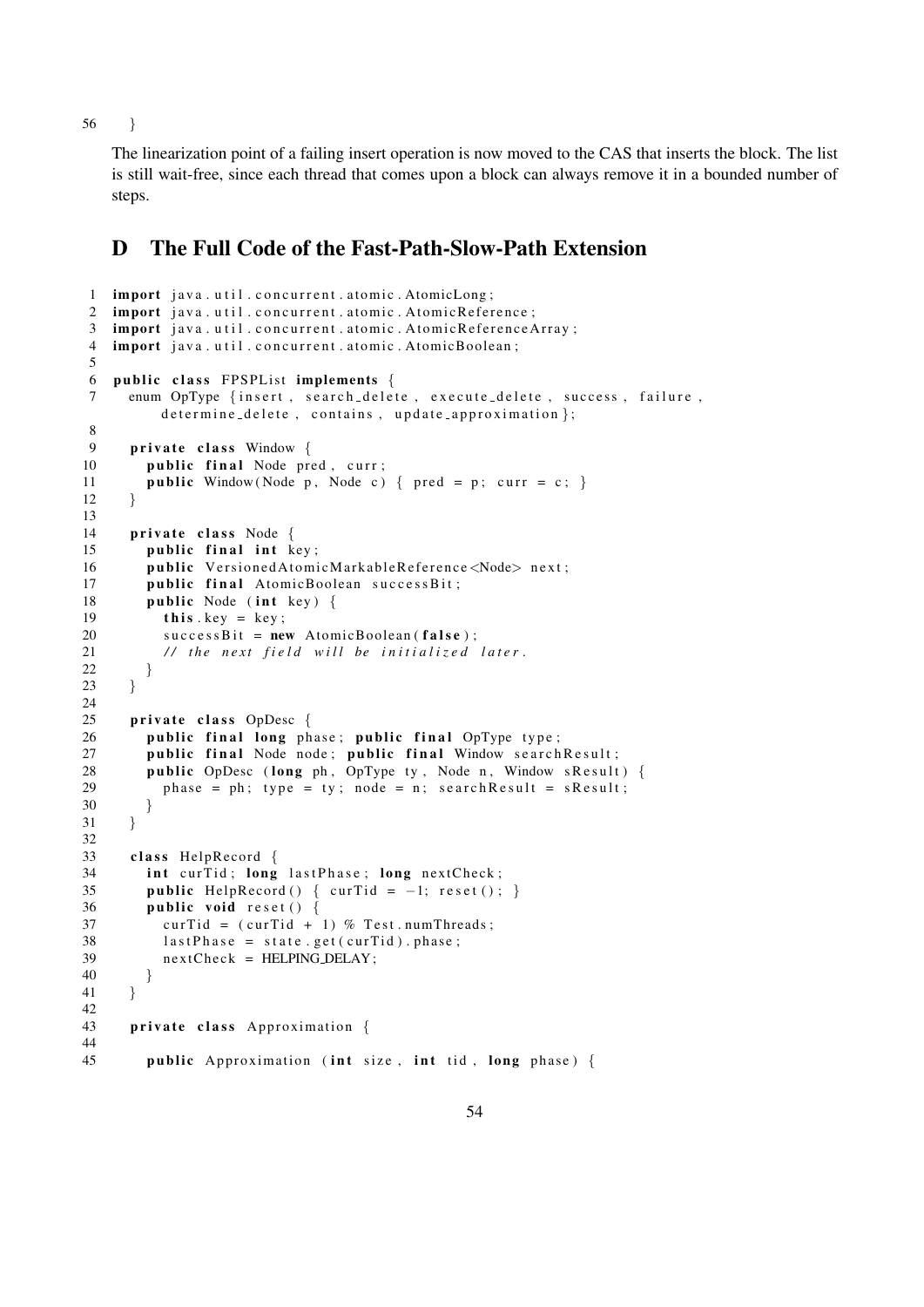```
46 this . app_size = size; this . tid = tid; this . phase = phase;
47 }
48 final int app_size;
49 final int tid; // used to allow safe help
50 final long phase; // used to allow safe help
51 }
52
53
54 private final Node head, tail;
55 private final AtomicReferenceArray<OpDesc> state;
56 private final AtomicLong currentMaxPhase;
57 private final HelpRecord helpRecords [];
58 private final long HELPING DELAY = 20;
59 private final int MAX FAILURES = 20;
60 private final int width = 128; // an optimization, to avoid false sharing.
61 private AtomicReference<Approximation> app; // holds the size approximation
62 private final int [] dif Couners; // a private size counter for each thread
63 private final int soft_threshold = 35; // a thread will try to update size
         a p p r o xi m ati o n
64 private final int hard_threshold = 50; // a thread will ask help to update size
         a p p r o xi m ati o n
65
66 p u bli c F P S PLi st ( ) {
67 currentMaxPhase = new AtomicLong (); // used in maxPhase method
68 currentMaxPhase.set(1):
69 head = new Node (Integer .MIN_VALUE); // head's key is smaller than all the rests'
70 tail = new Node (Integer .MAX_VALUE); // tail's key is larger than all the rests
71 head . next = new VersionedAtomicMarkableReference<Node>(tail, false);// init an
           em pty l i s t
72 tail . next = new VersionedAtomicMarkableReference<Node>(tail, false);
73
74 state = new AtomicReferenceArray<OpDesc>(Test.numThreads);
75 helpRecords = new HelpRecord [Test.numThreads * width ];
76
       for (int i = 0; i < state.length(); i++) { // state & helpRecord entries for each
           t h r e a d
78 state.set (i, new OppDesc(0, OpType.success, null, null));79 help Records [i * width] = new Help Record ();
80 }
81
82 dif Couners = new int [Test.numTh reads * width ];
83 app = new AtomicReference <Approximation > (new Approximation (0, -1, -1));
84 }
85
86 private void helpIfNeeded (int tid) {
87 Help Record rec = help Records [tid * width ];
88 if (rec.nextCheck – == 0) { // only check if help is needed after HELPING_DELAY
           t i m e s
89 OpDesc desc = state.get(rec.curTid);
90 if (desc.phase = rec.lastPhase) \{ // if the helped thread is on the same
             o p e r a t i o n
91 if (\text{desc. type} = \text{OpType. insert})92 helpInsert (rec. curTid, rec. lastPhase);
93 else if (desc.type == OpType.search_delete | desc.type == OpType.
               e x e c u t e _d e l e t e )
94 helpDelete (rec. curTid, rec. lastPhase);
```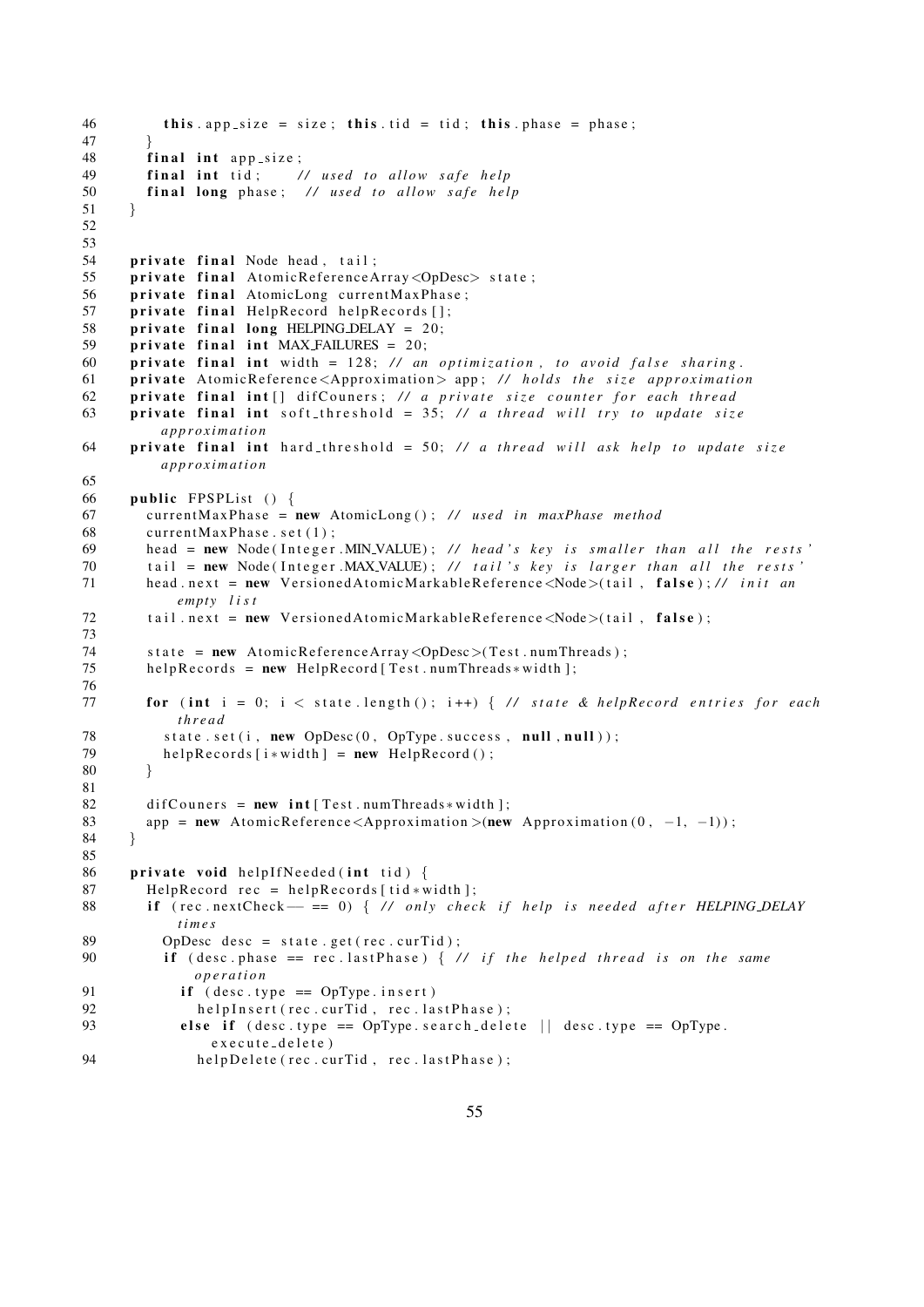```
95 else if (desc.type == OpType.contains)
96 help Contains (rec. curTid, rec. last Phase);
97 else if (desc. type == OpType. update_approximation)
98 help Update Global Counter (rec. curTid, rec. last Phase);
99 }
100 rec. reset ();
101 }
102 }
103
104 public boolean insert (int tid, int key) {
105 if (updateGlobalCounterIfNeeded (tid, difCouners [tid * width ]))
106 dif Couners [ t i d * width ] = 0;
107 help If Needed (tid);
108 int tries = 0;
109 w hil e ( t r i e s ++ < MAX FAILURES ) { / / when t r i e s r e a c h e s MAX FAILURES − s w i t c h t o
           sl owP at h
110 Window window = fastSearch (key, tid);111 if (window == null) {// happens if search failed MAX_FAILURES times
112 boolean result = slowInsert(tid, key);
113 if (result)
114 dif Couners [ t i d * width ] + +;
115 return result;
116 }
117 Node pred = window . pred , curr = window . curr;
118 if (\text{curr} \cdot \text{key} == \text{key})119 return false; // key exists – operation failed.
120 else {
121 Node node = new Node(key); // allocate the node to insert
122 node . n e xt = new V ersioned Atomic Markable Reference <Node > (curr, false);
123 if (pred.next.compareAndSet(curr, node, false, false))
124 return true; // insertion succeeded
125 }
126 }
127 boolean result = slowInsert (tid, key);
128 if (result)
129 dif Couners [ tid * width ] + +;
130 return result;
131 }
132
133 public boolean delete (int tid, int key) {
134 if (updateGlobalCounterIfNeeded (tid, difCouners [tid * width ]))
135 dif Couners [ t i d * width ] = 0;
136
137 help If Needed (tid);<br>138 int tries = 0: bog
        \text{int} tries = 0; boolean snip;
139 w hil e ( t r i e s ++ < MAX FAILURES ) { / / when t r i e s r e a c h e s MAX FAILURES − s w i t c h t o
           sl owP at h
140 Window window = fastSearch (key, tid);
141 if (window == null) {// happens if search failed MAX_FAILURES times
142 boolean result = slowDelete(tid, key);
143 if (result)
144 dif Couners [ t i d * width ] --;
145 return result;
146 }
          Node pred = window.pred, curr = window.curr;
148 if ( curr . key != key ) // key doesn't exist - operation failed
```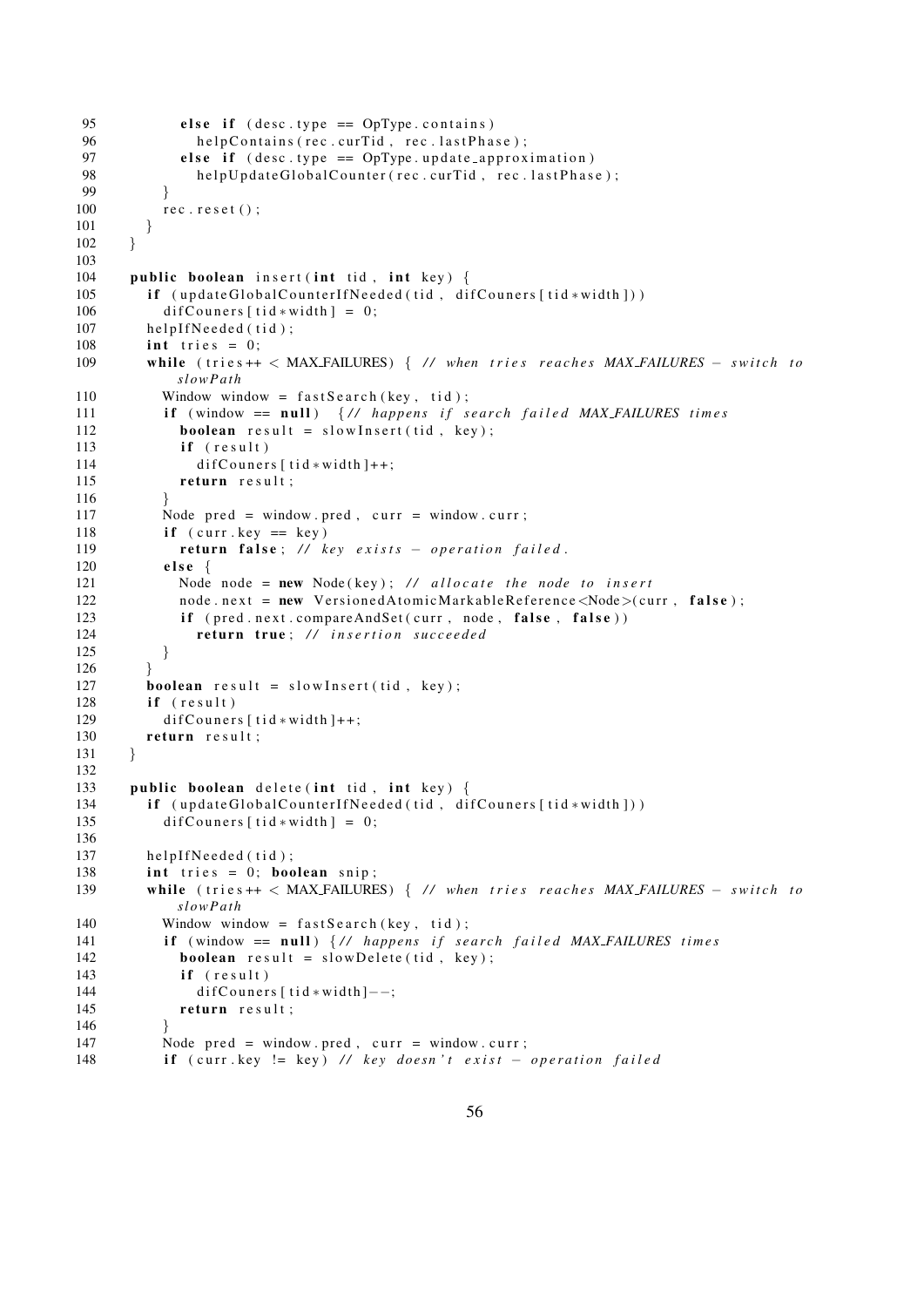```
149 return false;
150 e l s e {
151 Node succ = curr.next.getReference();
152 snip = curr.next.compareAndSet(succ, succ, false, true); // logical delete
153 if (!\sin p)154 continue; // try again
155 pred . next . compareAndSet ( curr , succ , false , false ) ; // physical delete ( may
              f a i l )
156 boolean result = curr.successBit.compareAndSet(false, true); //needed for
              cooperation with slow path
157 if (result)
158 dif Couners [tid * width ]-−;
159 return result;
160 }
161 }
162 boolean result = slowDelete(tid, key);
163 if (result)
164 dif Couners [tid * width ]--;
165 return result;
166 }
167
168
169 final long MaxError = Test.numThreads * hard_threshold;
170
171 public Window fast Search (int key, int tid) {
172 long maxSteps = sizeApproximation()+MaxError;
173 int tries = 0;
174 Node pred = null, curr = null, succ = null;
175 boolean [] marked = \{false\};
176 boolean snip;
177 r e t r y : w hil e ( t r i e s ++ < MAX FAILURES ) { / / when t r i e s r e a c h e s MAX FAILURES −
          r e t u r n n u l l
178 long steps = 0;
179 p red = head;<br>180 curr = p red.
         curr = pred.next.getReference(); // advancing curr
181 while (true) {
182 steps ++;
183 if (steps >= maxSteps)
184 {
185 return null;
186 }
187 succ = curr.next.get(marked); // advancing succ and reading curr.next's mark
188 while (marked [0]) { // curr is logically deleted a should be removed
189 if (steps >= maxSteps)
190 {
191 return null;
192 }
193 // remove a physically deleted node :
194 snip = pred.next.compareAndSet(curr, succ, false, false);
195 if (!snip) continue retry; // list has changed, retry
196 curr = succ; // advancing curr
197 succ = curr.next.get(marked); // advancing succ and reading curr.next's mark
198 steps ++;
199 }
200 if (curr.key >= key) // the curr.key is large enough − found the window
201 return new Window (pred, curr);
```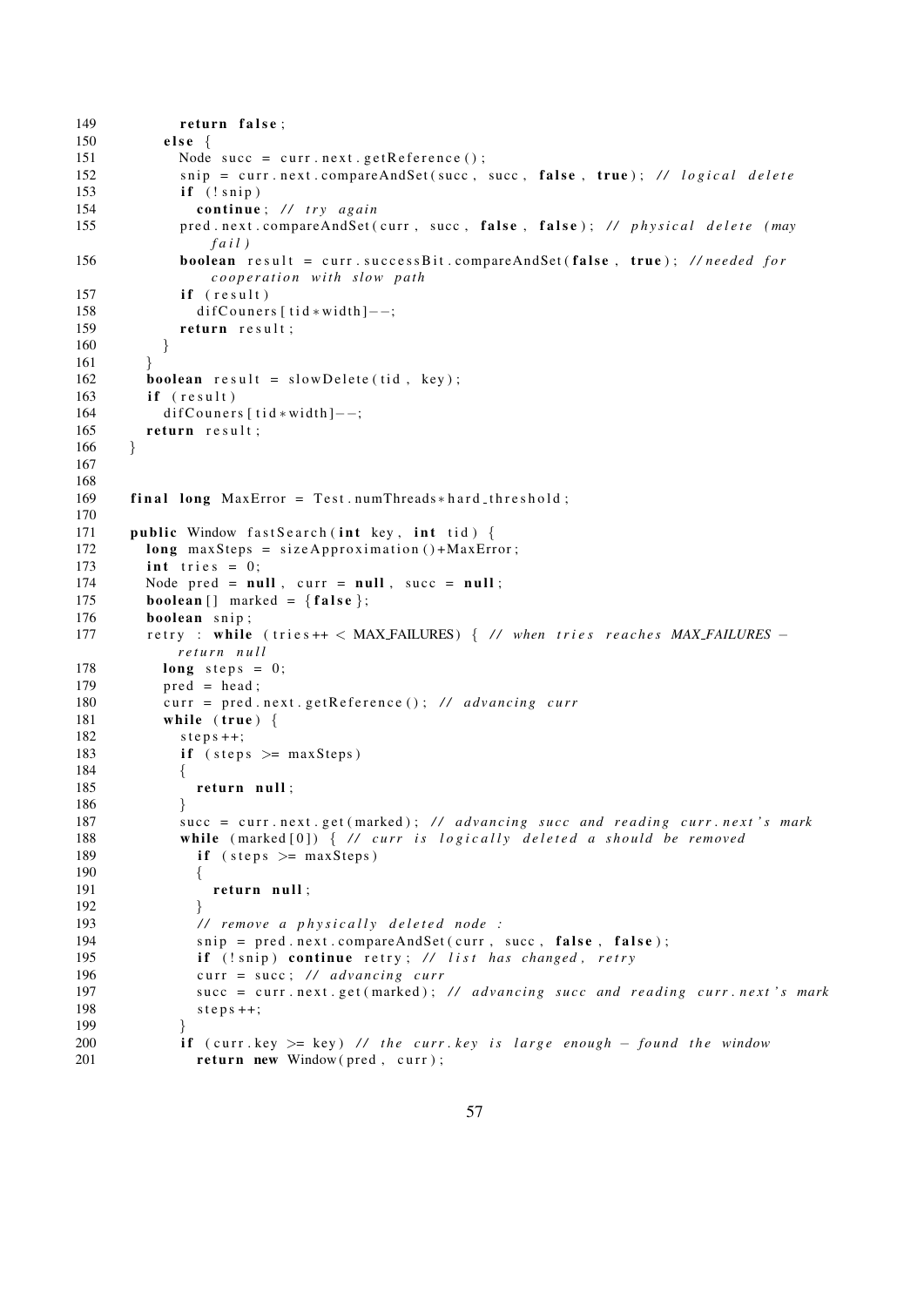```
202 pred = curr; curr = succ; // advancing pred & curr
203 }
204 }
205 return null;
206 }
207
208 private boolean slowInsert (int tid, int key) {
209 long phase = maxPhase (); // getting the phase for the op
210 Node n = new Node(key); // allocating the node
211 n. next = new VersionedAtomicMarkableReference<Node>(null, false); // allocate node
           . n e x t
212 OpDesc op = new OpDesc (phase, OpType.insert, n, null);
213 state.set(tid, op); // publishing the operation - asking for help
214 help Insert (tid, phase); // only helping itself here
215 return state.get (tid).type == OpType.success;
216 }
217
218 private boolean slow Delete (int tid, int key) {
219 long phase = maxPhase (); // getting the phase for the op
220 state . set (tid, new OpDesc (phase, OpType . search delete, new Node (key), null));//
           p u b l i s h i n g
221 helpDelete(tid, phase); // only helping itself here
222 OpDesc op = state.get(tid);
223 if (op. type == OpType. determine_delete)
224 // compete on the ownership of deleting this node
225 return op. search Result. curr. success Bit. compare And Set (false, true);
226 return false;
227 }
228
229 private Window search (int key, int tid, long phase) {
230 Node pred = null, curr = null, succ = null;
231 boolean [] marked = \{false\}; boolean snip;
232 retry : while (true) {
233 p red = head;<br>234 curr = p red.
         curr = pred.next.getReference(); // advancing curr
235 while (true) {
236 succ = curr.next.get(marked); // advancing succ and reading curr.next's mark
237 while (marked [0]) { // curr is logically deleted a should be removed
238 // remove a physically deleted node :
239 snip = pred.next.compareAndSet(curr, succ, false, false);
240 if (!is SearchStillPending (tid, phase))241 return null; // to ensure wait-freedom.
242 if (!snip) continue retry; // list has changed, retry
243 curr = succ; // advancing curr
244 succ = curr.next.get(marked); // advancing succ and reading curr.next's mark
245 }
246 if (curr .key >= key) // the curr .key is large enough – found the window
247 return new Window (pred, curr);
248 pred = curr; curr = succ; // advancing pred & curr
249 }
250 }
251 }
252
253 private void helpInsert (int tid, long phase) {
254 while (true) {
255 OpDesc op = state.get(tid);
```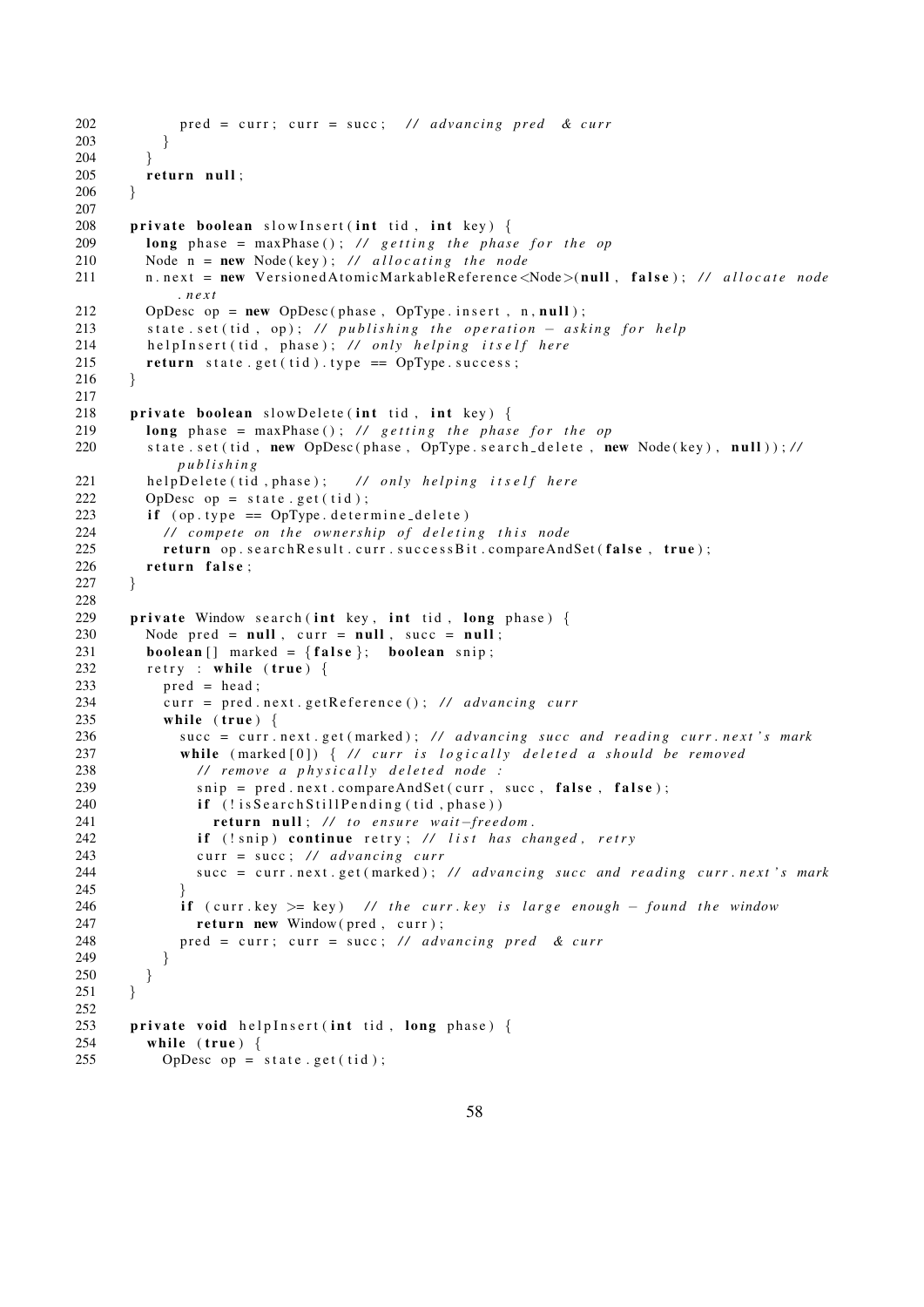```
256 if \left( \frac{1}{\rho} \cdot \frac{1}{\rho} \right) = OpType . insert & op . phase = phase )
257 return; // the op is no longer relevant, return
258 Node node = op. node; // getting the node to be inserted
259 Node node_next = node.next.getReference(); //must read node_next before search
260 Window window = search (node .key, tid, phase); // search a window to insert the node
               i n t o
261 if (window == null) // can only happen if operation is no longer pending
262 return;
263 if (window . curr . key == node . key) { // key exists - chance of a failure
264 if ( ( window . curr == node ) || ( node . next . is Marked ( ) ) ) {
265 // the node was already inserted – success
266 OpDesc success = new OpDesc (phase, OpType success, node, null);
267 if ( state . compareAndSet ( tid , op , success ) )
268 return;
269 }
270 else { // the node was not yet inserted – failure
271 OpDesc fail = new OpDesc (phase, OpType failure, node, null);
272 // CAS may fail if search results are obsolete
273 if ( state . compare And Set ( tid , op , fail ) )
274 return:
275 }
276 }
277 e l s e {
278 if (node .next .isMarked ()) { // node was already inserted and marked (= deleted)
279 OpDesc success = new OpDesc (phase, OpType success, node, null);
280 if ( state . compareAndSet ( tid , op , success ) )
281 return;
282 }
283 int version = window.pred.next.getVersion(); // read version for CAS later.
284 OpDesc new Op = new OpDesc (phase, OpType . insert, node, null);
285 // the following prevents another thread with obsolete search results to
                 r e p o r t f a i l u r e :
286 if (! state . compareAndSet (tid, op, newOp))
287 continue; // operation might have already reported as failure<br>288 node.next.compareAndSet(node_next.window.curr. false. false):
            node . n ext . compareAndSet ( n ode_n ext , window . curr , false , false ) ;
289 // if successful – than the insert is linearized here :
290 if (window . pred . next . compareAndSet (version, node_next, node, false, false)) {
291 OpDesc success = new OpDesc (phase, OpType success, node, null);
292 if (state.compareAndSet(tid, newOp, success))
293 return;
294 }
295 }
296 }
297 }
298
299 private void helpDelete (int tid, long phase) {
300 while (true) {
301 OpDesc op = state.get(tid);
302 if \left( \frac{1}{\rho} \cdot \frac{1}{\rho} \right) (\left( \frac{1}{\rho} \cdot \frac{1}{\rho} \right) = OpType . execute \frac{1}{\rho} execute \frac{1}{\rho} execute \frac{1}{\rho} execute \frac{1}{\rho} execute \frac{1}{\rho} execute \frac{1}{\rho} execute \frac{1}{\rho} execute \frac{1}{\rho303 && op. phase == phase ))
304 return; // the op is no longer relevant, return
305 Node node = op. node; // the node holds the key we want to delete
306 if (op.type == OpType.search_delete) { // need to search for the key
307 Window window = search (node .key, tid, phase);
308 if (window==null)
```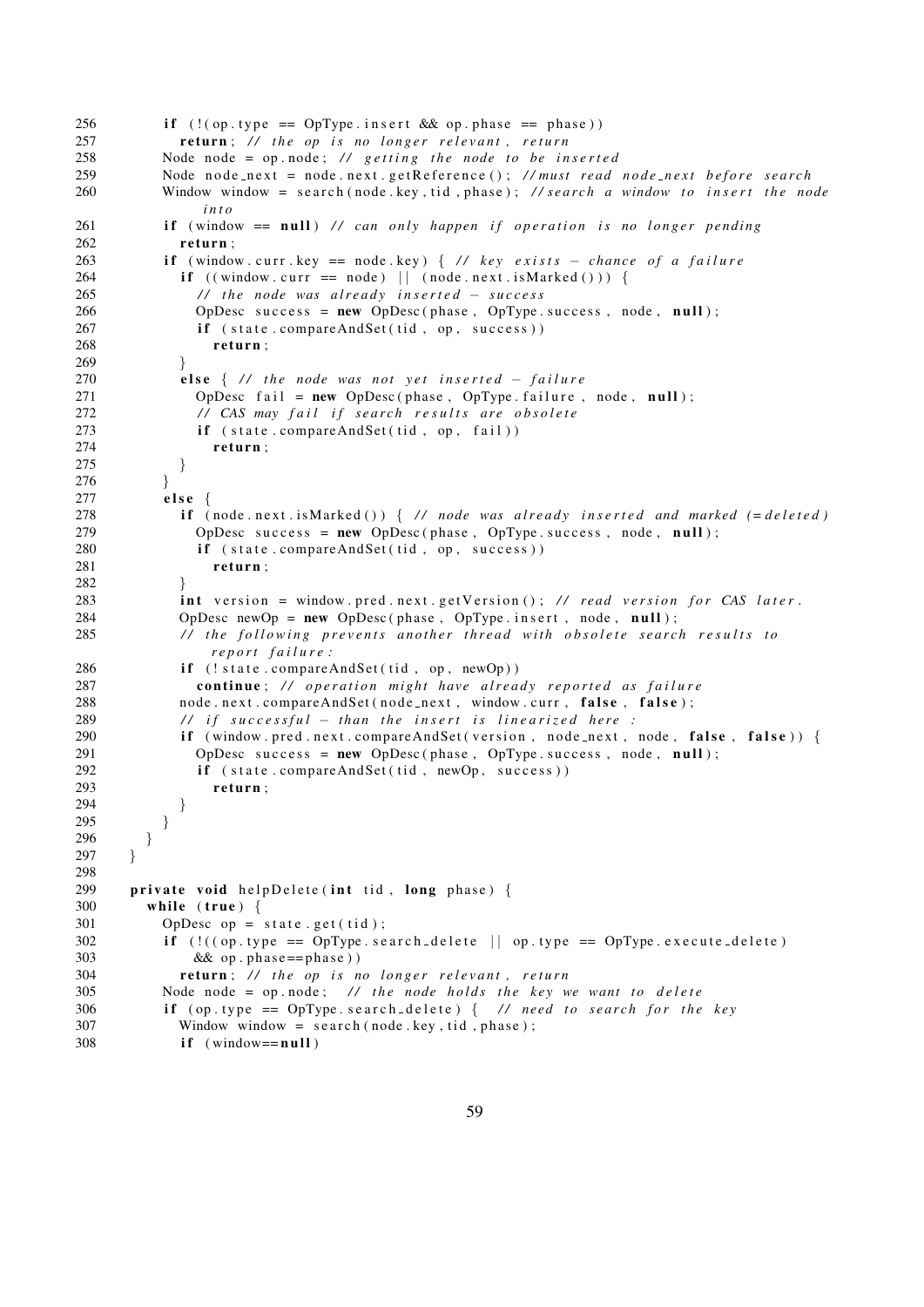```
309 continue; // can only happen if operation is no longer the same
                 s e a r c h d e l e t e
310 if (window.curr.key != node.key) {
311 // key doesn't exist – failure
312 OpDesc failure = new OpDesc (phase, OpType failure, node, null);
313 if (state.compareAndSet(tid, op, failure))
314 return:
315 }
316 e l s e {
317 // key exists – continue to executre_delete
318 OpDesc found = new OpDesc (phase, OpType execute delete, node, window);
319 state.compareAndSet(tid, op, found);
320 }
321 }
322 else if (op.type == OpType.execute_delete) {
323 Node next = op. search Result. curr. next. get R e f e rence ();
324 if (!op.searchResult.curr.next.attemptMark(next, true)) // mark the node
325 continue; // will continue to try to mark it, until it is marked
326 search (op. node. key, tid, phase); // will physically remove the node
327 OpDesc determine =
328 new OpDesc (op. phase, OpType. determine_delete, op. node, op. search Result);
329 state.compareAndSet(tid, op, determine);
330 return :
331 }
332 }
333 }
334
335 public boolean contains (int tid, int key) {
336 long maxSteps = sizeApproximation()+MaxError;
337 long steps = 0;
338 boolean [] marked = \{false\};
339 Node curr = head;
340 while (curr key < key) { // search for the key
341 curr = curr . next . get Reference ();<br>342 curr . next . get (marked) :
         curr . next . get (marked);
343 if (steps++ >= maxSteps)
344 return slowContains (tid, key);
345 }
346 return (curr.key == key && !marked [0]); // the key is found and is logically in
           t h e l i s t
347 }
348
349 private boolean slow Contains (int tid, int key) {;
350 long phase = maxPhase ();
351 Node n = new Node(key);352 OpDesc op = new OpDesc (phase, OpType.contains, n, null);
353 state.set (tid, op);
354 help Contains (tid, phase);
355 return state.get (tid).type == OpType.success;
356 }
357
358 private void help Contains (int tid, long phase) {
359 OpDesc op = state.get(tid);
360 if (!(\text{op. type} == \text{OpType}.\text{contains}) \&\&\text{op. phase} == \text{phase})361 return; // the op is no longer relevant, return
362 Node node = op. node; // the node holds the key we want to find
```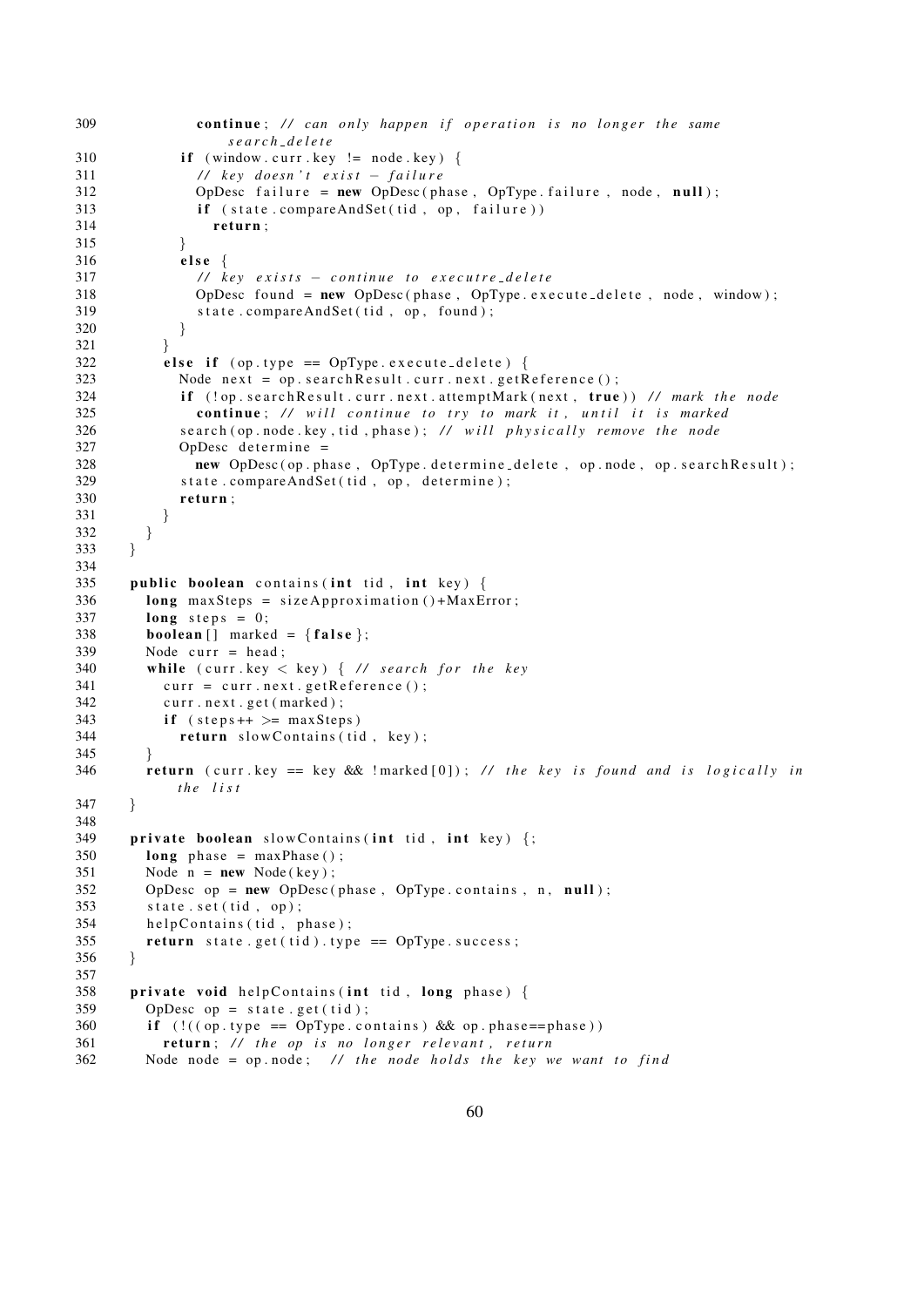```
363 Window window = search (node . key, tid, phase);
364 if (window == null)
365 return; // can only happen if operation is already complete.
366 if (window . curr . key == node . key) {
367 OpDesc success = new OpDesc (phase, OpType. success, node, null);
368 state.compareAndSet(tid, op, success);
369 }
370 e l s e {
371 OpDesc failure = new OpDesc (phase, OpType failure, node, null);
372 state.compareAndSet(tid, op, failure);
373 }
374 }
375
376 private long maxPhase () {
377 long result = currentMaxPhase.get();
378 // ensuring maxPhase will increment before this thread next operation :
379 currentMaxPhase.compareAndSet(result, result +1);
380 return result;
381 }
382
383 private boolean is Search Still Pending (int tid, long ph) {
384 OpDesc curr = state.get(tid);
385 return (curr type == OpType insert || curr type == OpType search delete
386 | curr type == OpType execute_delete | curr type == OpType contains ) & &
387 curr r phase == ph; // the operation is pending with a phase lower than ph.
388 }
389
390
391
392
393 private boolean update Global Counter If Needed (int tid, int update Size) {
394 if (Math. abs (update Size) \langle soft_threshold)
395 return false; // no update was done.
396 Approximation old = app.get();<br>397 // old.tid != -1 means you can
        // old . tid ! = −1 means you cannot update since a help for updating is currently in
             a c t i o n
398 if ( old . tid == -1)
399 {
400 Approximation newApp = new Approximation (old . app_size + updateSize, -1, -1);
401 if (app.compareAndSet(old, newApp))
402 return true; // update happened successfully.
403 }
404 if (Math.abs (updateSize) < hard_threshold)
405 return false; // update failed once, we will try again next operation.<br>406 // need to ask for help in updating the counter, since it reached hard_t
        // need to ask for help in updating the counter, since it reached hard_threshold
407 long phase = maxPhase();
408 Node n = new Node (update Size); // we will use the node key field to hold the
            u p d at e s i z e nee de d .
409 OpDesc desc = new OpDesc ( phase, OpType . update approximation, n, null );
410 state.set (tid, desc);
411 help Update Global Counter (tid, phase);
412 // after the help returned, the counter is surely updated.
413 return true;
414 }
415
416 private void help Update Global Counter (int tid, long phase) {
```